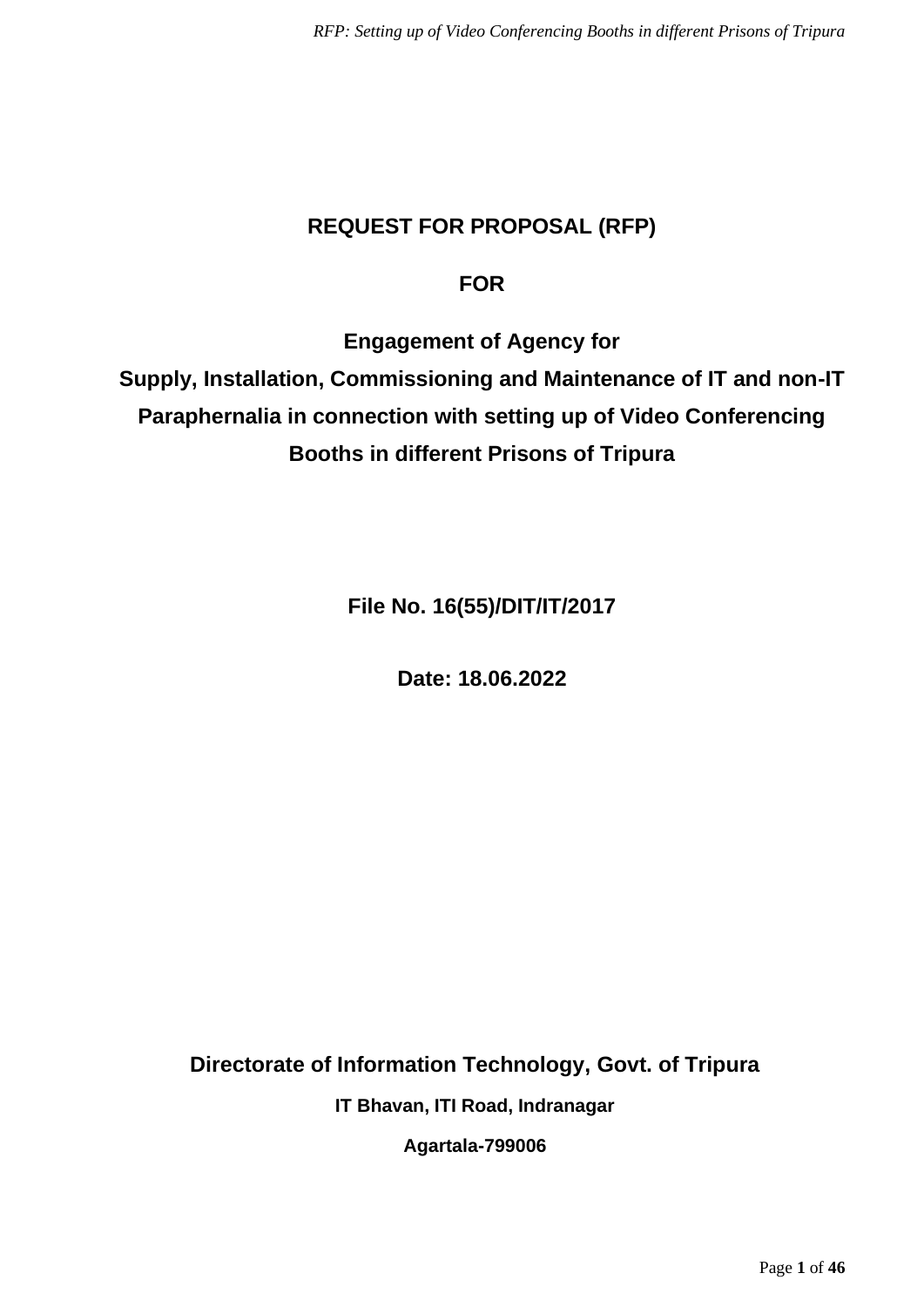# **Contents**

| 1.1<br>1.2 |                                                                          |  |
|------------|--------------------------------------------------------------------------|--|
| 2.         |                                                                          |  |
| 2.1<br>2.2 |                                                                          |  |
| 2.3        |                                                                          |  |
| 2.4        |                                                                          |  |
| 2.5        |                                                                          |  |
| 2.6        |                                                                          |  |
| 2.7        |                                                                          |  |
| 2.8        |                                                                          |  |
| 3.         |                                                                          |  |
|            |                                                                          |  |
| 4.         |                                                                          |  |
| 4.1        |                                                                          |  |
| 4.2        |                                                                          |  |
| 4.3        | Demonstrate all the features of the solution and facilitate the FAT 11   |  |
| 4.4        |                                                                          |  |
| 5.         |                                                                          |  |
| 6.         |                                                                          |  |
|            |                                                                          |  |
| 6.1        |                                                                          |  |
| 6.2        |                                                                          |  |
| 6.3        |                                                                          |  |
| 6.4        |                                                                          |  |
| 6.5        |                                                                          |  |
| 6.6        |                                                                          |  |
| 6.7        |                                                                          |  |
| 6.8        |                                                                          |  |
| 6.9        |                                                                          |  |
| 6.10       |                                                                          |  |
| 6.11       |                                                                          |  |
| 6.12       |                                                                          |  |
| 6.13       |                                                                          |  |
| 6.14       | Evaluation of Pre-Qualification Bid, Technical Bid and Commercial Bid 16 |  |
| 6.15       |                                                                          |  |
| 6.16       |                                                                          |  |
| 6.17       |                                                                          |  |
| 6.18       |                                                                          |  |
| 6.19       |                                                                          |  |
| 6.20       |                                                                          |  |
| 6.21       |                                                                          |  |
| 6.22       |                                                                          |  |
| 6.23       |                                                                          |  |
| 6.24       |                                                                          |  |
| 6.25       |                                                                          |  |
|            |                                                                          |  |
|            |                                                                          |  |
| 7.1        |                                                                          |  |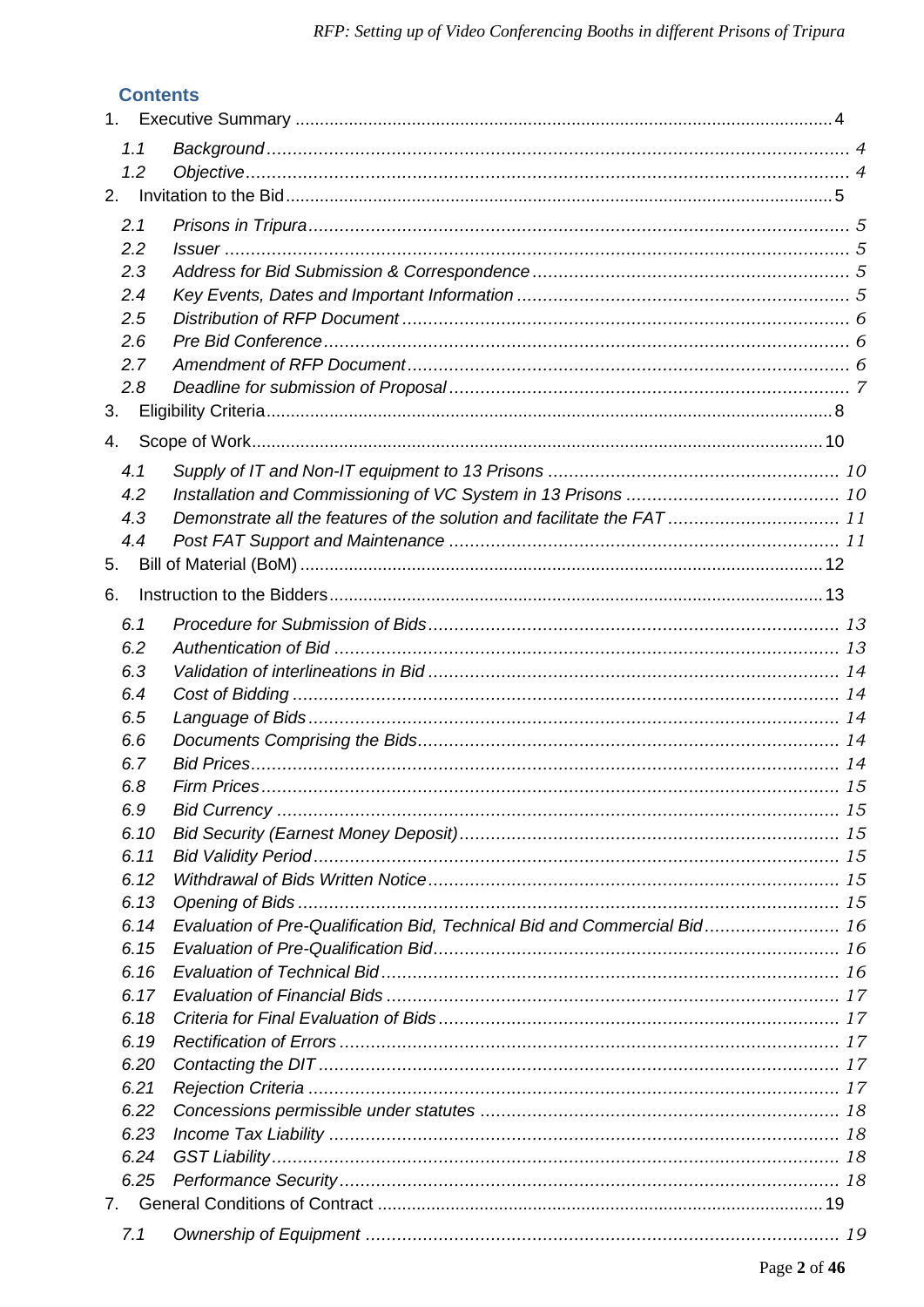| 7.2  |                                                                                        |  |
|------|----------------------------------------------------------------------------------------|--|
| 7.3  |                                                                                        |  |
| 7.4  |                                                                                        |  |
| 7.5  |                                                                                        |  |
| 7.6  |                                                                                        |  |
| 8.   |                                                                                        |  |
| 8.1  |                                                                                        |  |
| 8.2  |                                                                                        |  |
| 8.3  |                                                                                        |  |
| 9.   |                                                                                        |  |
| 9.1  |                                                                                        |  |
| 9.2  |                                                                                        |  |
| 9.3  |                                                                                        |  |
| 9.4  |                                                                                        |  |
| 10.  |                                                                                        |  |
| 11.  |                                                                                        |  |
| 11.1 |                                                                                        |  |
| 11.2 | Annexure – II: Proforma of Bank Guarantee towards Performance Security  32             |  |
| 11.3 |                                                                                        |  |
| 11.4 | Annexure - IV: Location-wise Matrix for deployment of Studio VC/Desktop VC systems. 46 |  |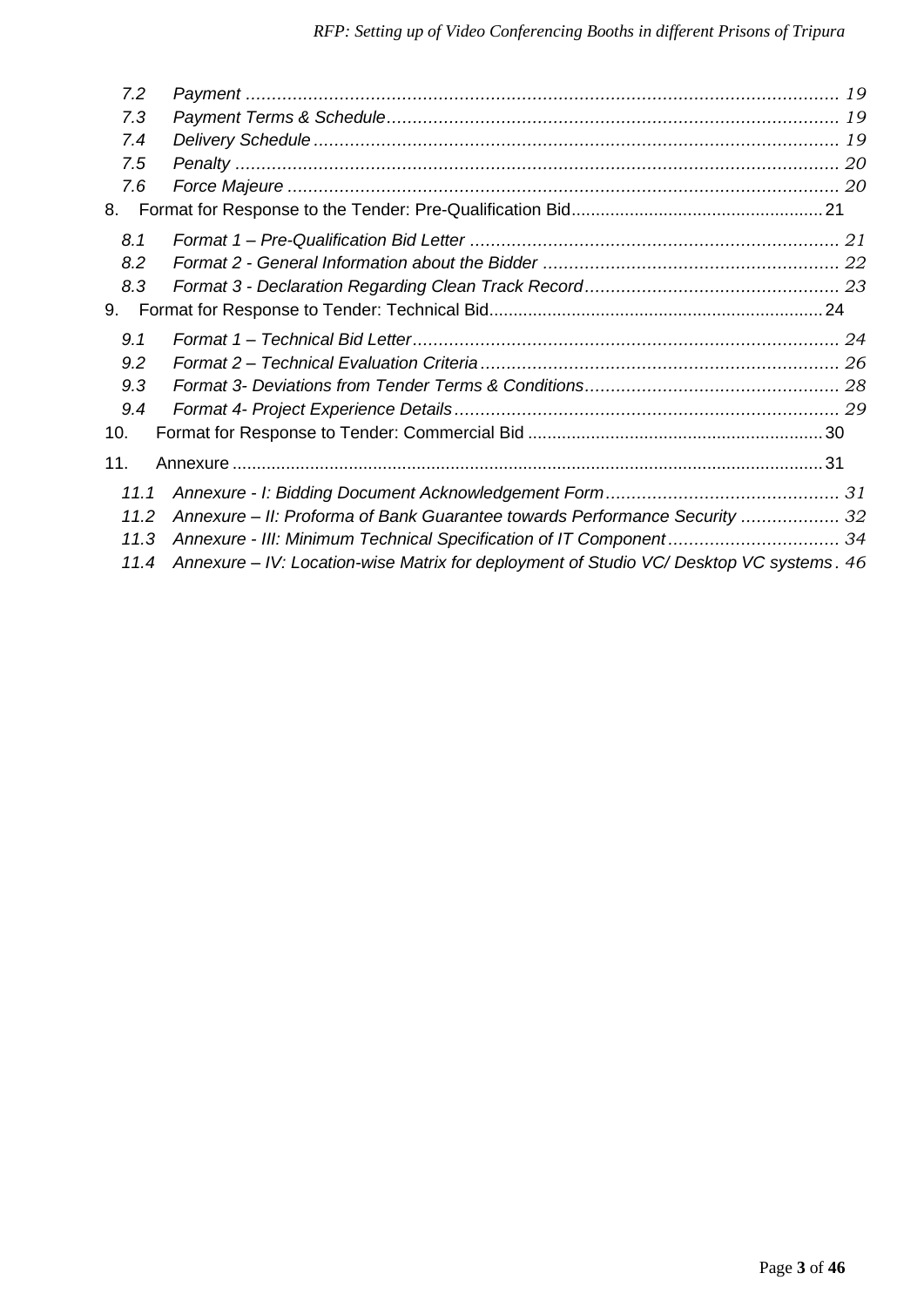# <span id="page-3-0"></span>**1. Executive Summary**

## <span id="page-3-1"></span>**1.1 Background**

Prisons are an important and integral part of the Criminal Justice System of the country as they not only play the critical role in keeping the offenders in custodial segregation but also help in the process of their reformation and reintegration with the society through various correctional programmes in the Jails.

The Govt. of India is providing financial assistance to States and UTs, through the "Modernization of Prisons" project for a period of five years for using modern-day security equipments in Prisons for enhancing the security of jails and to facilitate the task of reformation and rehabilitation of prisoners through correctional administration.

Under the "Modernization of Prisons" project, one of the core components is Video Conferencing (VC) System, to be used for production of Jail inmates before the courts and for trial proceedings, etc. of high risk inmates. It can also be used for virtual meeting of inmates with their legal counsels and their visitors.

The Hon'ble Chief Justice of the High Court of Tripura desires to make adequate number of VC facilities available and operational in all 13 Prisons of the State of Tripura so that virtual trials of multiple Under Trial Prisoners (UTPs) before different Courts through Video Conferencing at a given time can be conducted effectively.

The existing Desktop VC systems available in the Prisons are a temporary arrangement for conducting VCs. For enabling virtual production of multiple prisoners before different Courts through VC facilities at a given time, multiple VC facilities need to be created in all Prisons under the provision of the 'Modernisation of Prison' project of MHA Gol. All Prisons will have one or more VC booths based on the requirement of concerned Prisons.

## <span id="page-3-2"></span>**1.2 Objective**

This document is a Request for Proposal (RFP) for Bidders to quote for Supply, Installation, Commissioning and Maintenance of IT and non-IT Paraphernalia in connection with setting up of Video Conferencing Booths in different Prisons of Tripura, situated across the State.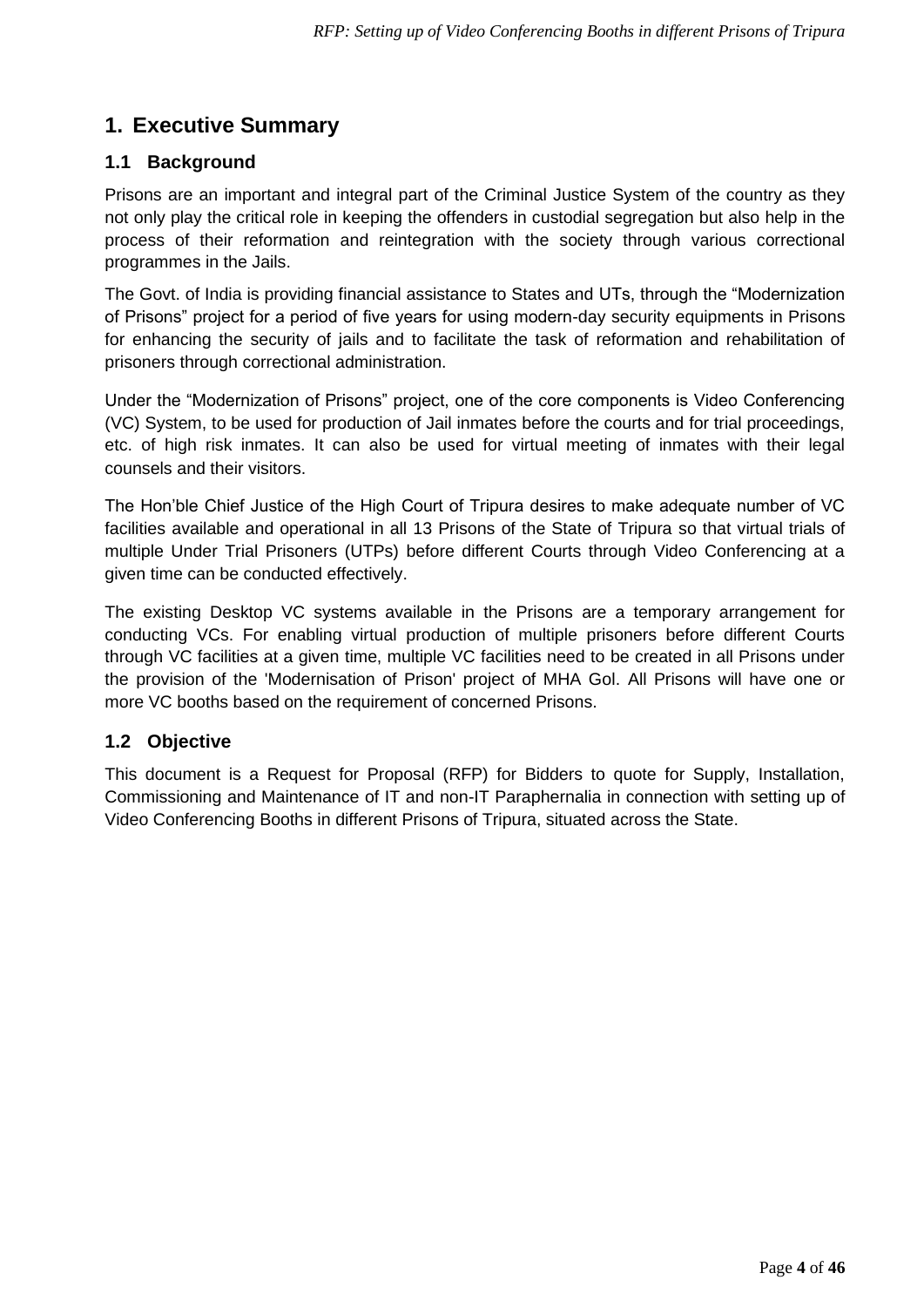# <span id="page-4-0"></span>**2. Invitation to the Bid**

The invitation to Bid is for Supply, Installation, Commissioning and Maintenance of IT and non-IT Paraphernalia in connection with setting up of Video Conferencing Booths in different Prisons of Tripura, situated across the State.

The Bidders are advised to study this RFP document carefully. Submission of Bids shall be deemed to have been done after careful study and examination of this RFP document with full understanding of its implications. This section provides general information about the Prisons of Tripura, important dates and addresses and the overall eligibility criteria for the Bidders.

# <span id="page-4-1"></span>**2.1 Prisons in Tripura**

In Tripura, a Central Jail was established in the year 1874 at Dhaleswar, Agartala, by the then Maharaja Birchandra Manikya Bahadur, who also reformed the Royal Prison Administration in the line of British Administration. Subsequently on 01.11.2013 the Central Jail, Agartala has been shifted to the new premises at Bishalgarh and started its establishment in the name of Kendriya Sansodhanagar Tripura, Bishalgarh with accommodation capacity of 1000 prisoners.

From beginning, the office of the Prisons Directorate was accommodated within the perimeter wall of Central Jail, Agartala. But in 1994 the office of Prisons Directorate has been shifted to new office building adjacent to Central Jail, Agartala separately.

Presently, there are 01 (one) Kendriya Sansodhanagar, 02 (two) District Jails and 10(ten) Sub-Jails in Tripura. That Apart, one Female Jail also exists in the complex of Kendriya Sansodhanagar, Bishalgarh.

## <span id="page-4-2"></span>**2.2 Issuer**

Directorate of Information Technology, Govt. of Tripura, invites proposals for Supply, Installation, Commissioning and Maintenance of IT and non-IT Paraphernalia in connection with setting up of Video Conferencing Booths in different Prisons of Tripura, as per the scope of the Bid.

## <span id="page-4-3"></span>**2.3 Address for Bid Submission & Correspondence**

The Director Directorate of Information Technology (DIT), Government of Tripura IT Bhavan, ITI Road, Indranagar, Agartala, Tripura PIN – 799006

#### <span id="page-4-4"></span>**2.4 Key Events, Dates and Important Information**

| SI.           | <b>Event/Information</b>              | <b>Details</b>                                                                                               |
|---------------|---------------------------------------|--------------------------------------------------------------------------------------------------------------|
| No.           |                                       |                                                                                                              |
| 1             | Tender No.                            | Tender No. 16(55)/DIT/IT/2017                                                                                |
| $\mathcal{P}$ | <b>Tender Publication Detail</b>      | tender form can be seen<br>The<br>and<br>downloaded from<br>the<br>website<br>https://tripuratenders.gov.in. |
| 3             | Date of Publishing of Bid             | 18-06-2022                                                                                                   |
| 4             | Last Date & Time of Receiving Queries | 24-06-2022 upto 5:00 pm                                                                                      |
| 5             | Pre-Bid Meeting                       | 27-06-2022 at 11:30 am                                                                                       |
| 6             | Last Date and Time for Submission of  | 08-07-2022 upto 5:00 pm                                                                                      |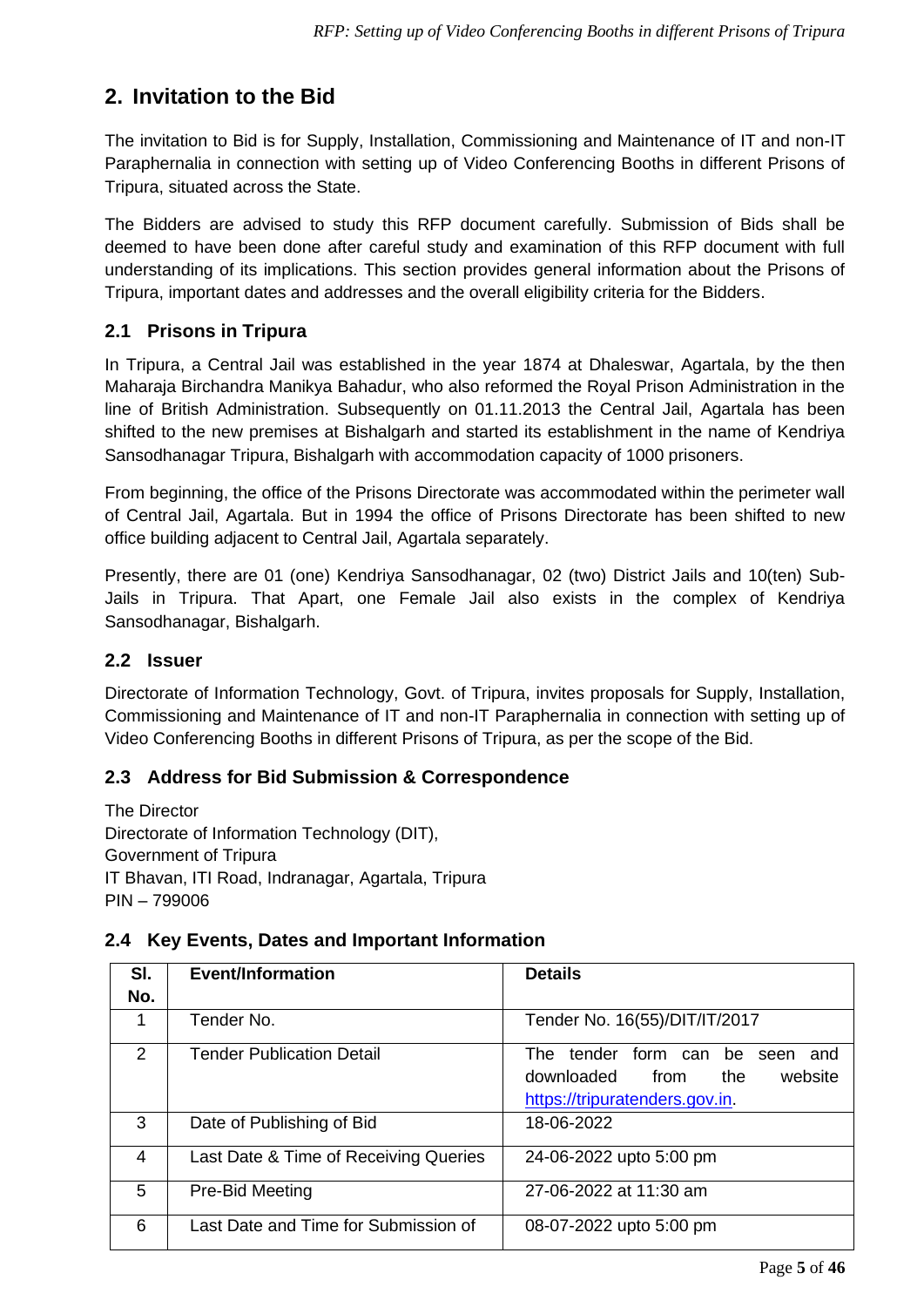| SI.             | <b>Event/Information</b>                                           | <b>Details</b>                                                        |
|-----------------|--------------------------------------------------------------------|-----------------------------------------------------------------------|
| No.             |                                                                    |                                                                       |
|                 | e-Bid                                                              |                                                                       |
| $\overline{7}$  | Date and Time of Opening of Pre-<br>qualification & Technical Bids | 12-07-2022 at 11:00 pm                                                |
| 8               | Date & Time for opening of commercial<br><b>bids</b>               | Will be intimated later                                               |
| 9               | <b>Bid Validity Period</b>                                         | 180<br>days<br>from the<br>last<br>date<br>for<br>submission of bids. |
| 10 <sup>1</sup> | <b>Tender Fee</b>                                                  | Rs. 1,000/- (Non-refundable)                                          |
| 11              | <b>EMD Amount</b>                                                  | Rs. 3,50,000/- (Refundable)                                           |
| 12              | <b>Estimated Cost</b>                                              | Rs.1,72,26,000.00                                                     |
| 13              | Performance Bid Security (PBG)<br>Amount                           | 5% of work order value                                                |
| 14              | Contact person                                                     | Shri Bidyut Datta, Additional Director, IT,<br>Govt. of Tripura       |
| 15              | Contact email                                                      | bidyut.datta@nic.in                                                   |
| 16              | Contact Phone No.                                                  | +91 70054 40358                                                       |

### <span id="page-5-0"></span>**2.5 Distribution of RFP Document**

The tender document can be downloaded from [https://tripuratenders.gov.in](https://tripuratenders.gov.in/) portal free of cost.

#### <span id="page-5-1"></span>**2.6 Pre Bid Conference**

The DIT shall organize a Pre Bid Conference on the scheduled date and time in the Conference Hall of Directorate of Information Technology. DIT may incorporate any changes in the RFP based on acceptable suggestions received during the interactive Pre Bid Conference. The decision of the DIT regarding acceptability of any suggestion shall be final and shall not be called upon to question under any circumstances. The prospective Bidders shall submit their questions in writing not later than Date and Time indicated under section 2.4 above. It may not be possible at the Pre Bid Conference to answer questions which are received late. However, prospective Bidders are free to raise their queries during the meeting and responses will be conveyed to all the prospective Bidders (by way of hosting amendments/clarifications on the website i.e. at [https://tripuratenders.gov.in](https://tripuratenders.gov.in/) in accordance with the respective clauses of the RFP within specified time at section 2.4 above and no participant would be intimated individually about the response of the DIT. The prospective participants have to inform DIT on the email id mentioned in Section 2.2 for attending the pre-Bid conference.

#### <span id="page-5-2"></span>**2.7 Amendment of RFP Document**

At any time before the deadline for submission of Bids, the DIT may, for any reason, whether at own initiative or in response to a clarification requested by a prospective Bidder, modify the Bidding document by amendment. All the amendments made in the document would be published on the website [https://tripuratenders.gov.in.](https://tripuratenders.gov.in/) The Bidders are also advised to visit the aforementioned website on regular basis for checking necessary updates. DIT also reserves the right to amend the dates mentioned in clause 2.4 of this Bid document.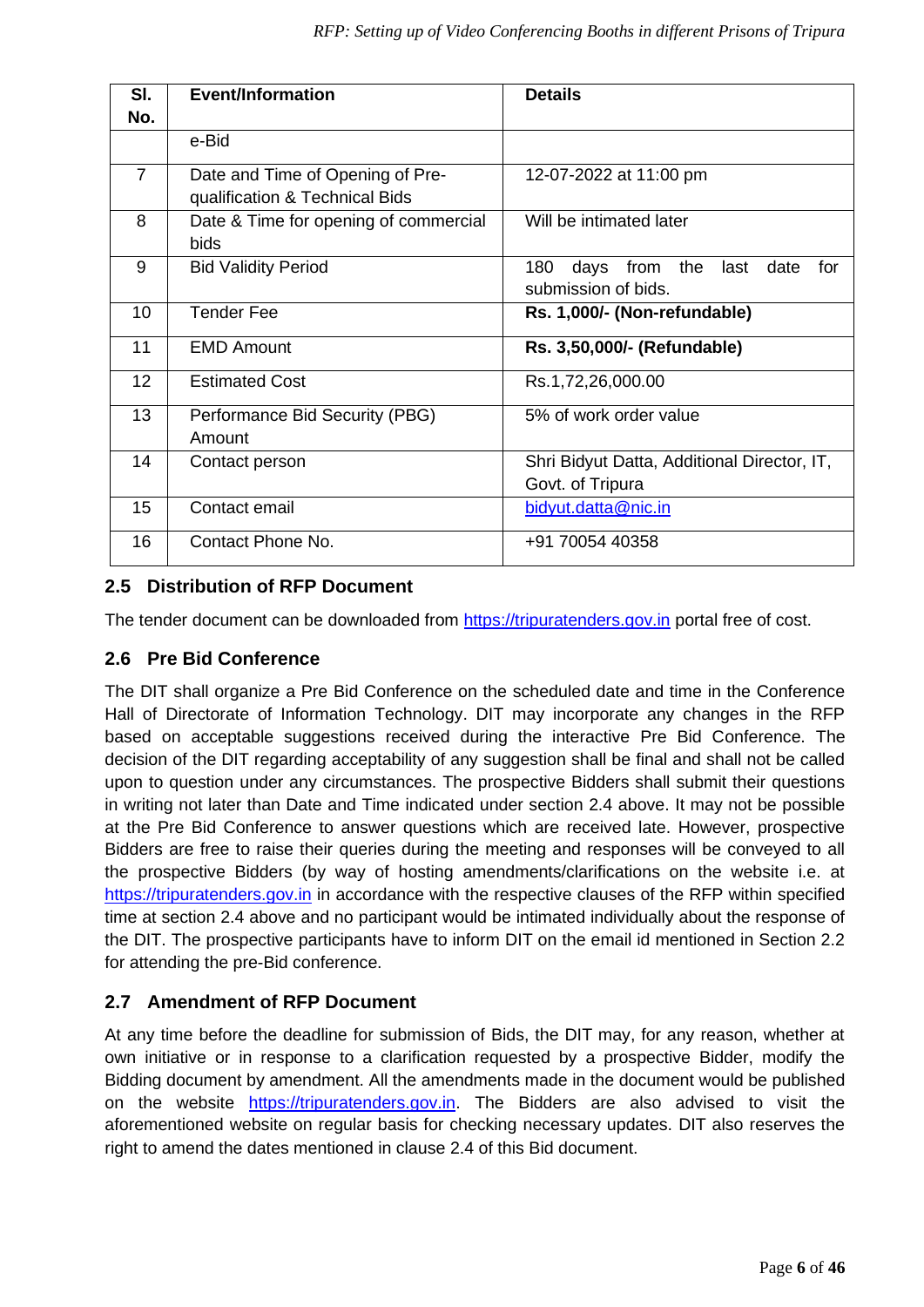# <span id="page-6-0"></span>**2.8 Deadline for submission of Proposal**

The Bid response shall be submitted in the [https://tripuratenders.gov.in,](https://tripuratenders.gov.in/) not later than date and time specified in Section 2.4 of this document.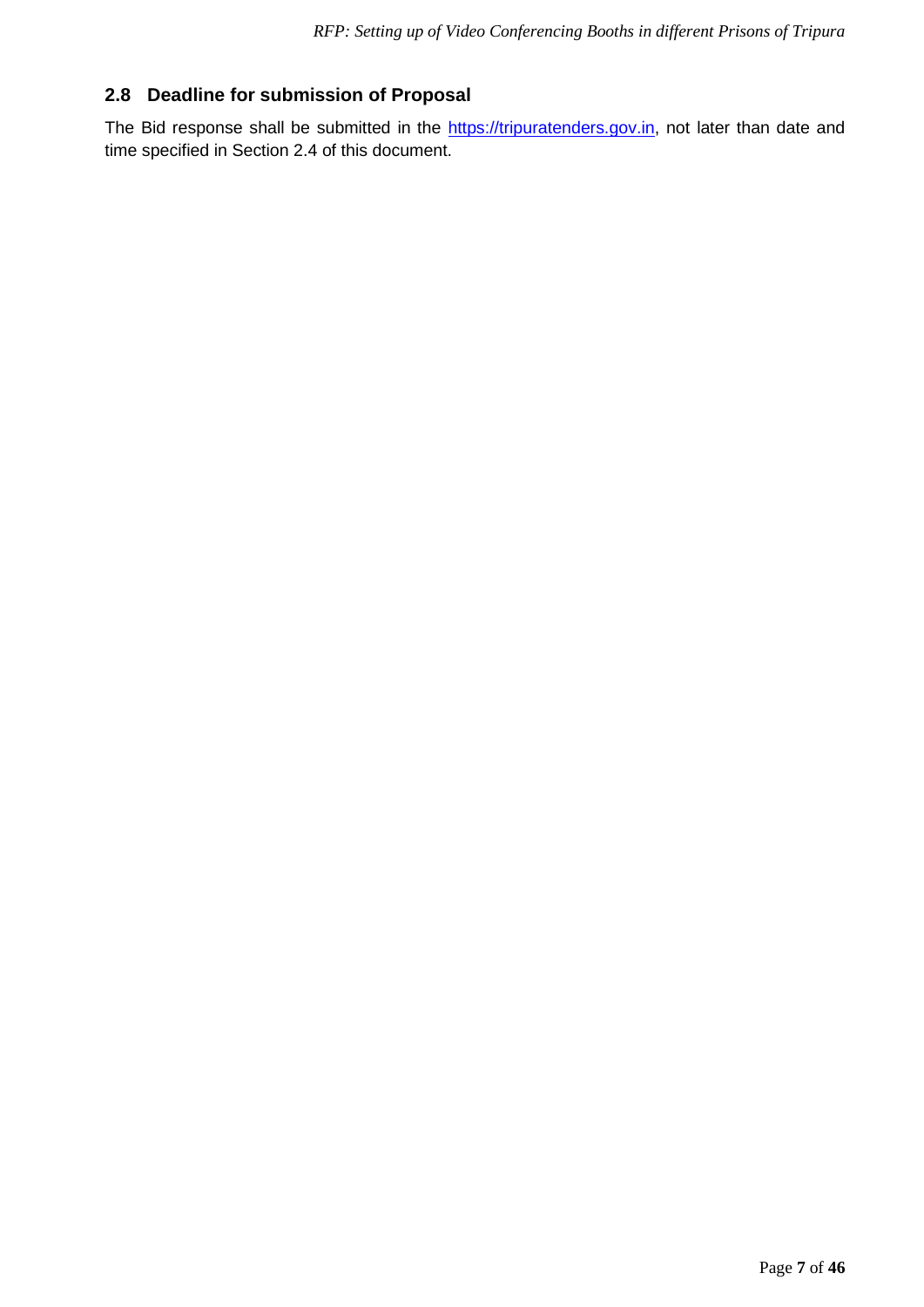# <span id="page-7-0"></span>**3. Eligibility Criteria**

The Bidder must possess the requisite experience, strength and capabilities in providing the services necessary to meet the requirements as described in the RFP document. Keeping in view the complexity and volume of the work involved, the following criteria are prescribed as Pre-Qualification Criteria for Bidder interested in undertaking the project. The Bidder must also possess the Technical know-how and the Financial wherewithal that would be required to successfully provide the required support services sought by DIT. The Bids must be complete in all respect and should cover the entire scope of work as stipulated in the RFP document. The invitation to Bid is open to all Bidders who qualify the eligibility criteria as given below:

| SI.            | <b>Clause</b>                                                                                                                                                                                                                                                                                                               | <b>Documents Required</b>                                                                                                                                                                                                                                                                                                 |
|----------------|-----------------------------------------------------------------------------------------------------------------------------------------------------------------------------------------------------------------------------------------------------------------------------------------------------------------------------|---------------------------------------------------------------------------------------------------------------------------------------------------------------------------------------------------------------------------------------------------------------------------------------------------------------------------|
| No.            |                                                                                                                                                                                                                                                                                                                             |                                                                                                                                                                                                                                                                                                                           |
| $\mathbf{1}$   | The Bidder shall submit tender fee of<br>Rs.1,000/- (non-refundable) to be paid online<br>in the https://tripuratenders.gov.in portal and<br>shall submit EMD of Rs.3,50,000/- (Rupees<br>Three Lakh Fifty Thousand only) through<br>online in the https://tripuratenders.gov.in<br>portal.                                 | 1. Online receipt on deposit of tender fee of<br>Rs.1,000/- (non-refundable) to be paid<br>online in the https://tripuratenders.gov.in<br>portal.<br>2. Online receipt on deposit of EMD of<br>Rs.3,50,000/- (Rupees Three Lakh Fifty<br>Thousand only) to be paid online in the<br>https://tripuratenders.gov.in portal. |
| 2              | The Bidder should be:<br>(a) an Indian Firm<br>(b) Registered under the Companies Act<br>1956/2013                                                                                                                                                                                                                          | Certificate of Incorporation                                                                                                                                                                                                                                                                                              |
| 3              | The Bidder shall have an annual turnover of<br>INR 10.00 crore in each of the last three (3)<br>financial years ended on 31/03/2021.                                                                                                                                                                                        | Audited and Certified Balance Sheet of last<br>3 Financial Years up to 31/03/2021 should<br>be enclosed.<br><b>Chartered Accountant certificate for</b><br>Turnover for last 3 Financial Years up to<br>31/03/2021 should be attached.                                                                                    |
| $\overline{4}$ | The bidder should submit valid letter from the<br>OEMs (for IT Equipment) confirming following:<br>Authorization for bidder confirming that the<br>products quoted are not end of life products.<br>Undertake that the support including spares,<br>patches for the quoted products shall be<br>available for next 5 years. | <b>OEM Authorization</b>                                                                                                                                                                                                                                                                                                  |
| 5              | The bidder shall/will not be under a<br>declaration of ineligibility for corrupt or<br>fraudulent practices or blacklisted with any of<br>the Government agencies.                                                                                                                                                          | Declaration in this regard should be<br>submitted by the bidder.                                                                                                                                                                                                                                                          |
| 6              | The Bidder shall be having the following<br>Quality Certificates: ISO 9001 and ISO 20000                                                                                                                                                                                                                                    | Copy of valid Certificates                                                                                                                                                                                                                                                                                                |

#### **Table 1: Pre-Qualification Criteria**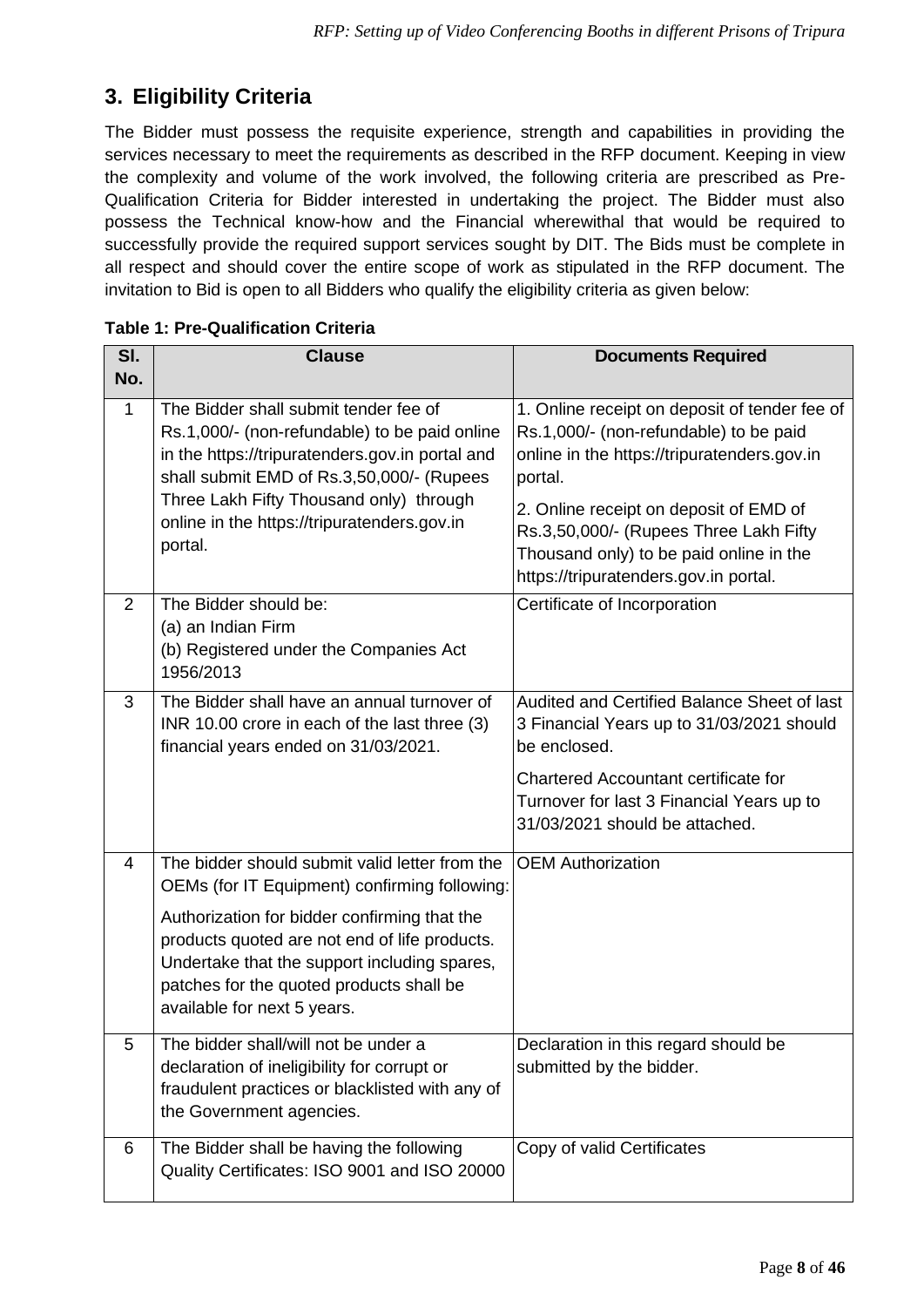| SI.<br>No.     | <b>Clause</b>                                                                                                                                                                                                                                                                                                                                                | <b>Documents Required</b>                 |
|----------------|--------------------------------------------------------------------------------------------------------------------------------------------------------------------------------------------------------------------------------------------------------------------------------------------------------------------------------------------------------------|-------------------------------------------|
| $\overline{7}$ | Bidder's experience of having successfully<br>completed supply, installation, commissioning the client;<br>and maintenance of VC Systems:                                                                                                                                                                                                                    | Work Order + Completion Certificates from |
|                | a) for State/ Central Govt. Agencies or PSUs<br>or PSU Banks or Financial Institutions of<br>State/Central Govt, will be considered.                                                                                                                                                                                                                         |                                           |
|                | b) Single Project an order values not less<br>than Rs.1.50 crore or Two Projects order<br>values not less than Rs.90 lakh for each<br>projects or Three or more Projects order<br>values not less than Rs.70 lakh for each<br>projects will be considered during the<br>period from 1 <sup>st</sup> April 2017 to previous day<br>of floating of the tender. |                                           |
|                | Any of the combination of above project<br>categories will be treated as one project unit.                                                                                                                                                                                                                                                                   |                                           |

*Note: The Bidder has to ensure that while submission of the Bids, all the pages of the Bids are signed by the competent authority and also all the pages are numbered and properly indexed. If any of the Bids is found to be without proper signature, page numbers and index, it will be liable for rejection.*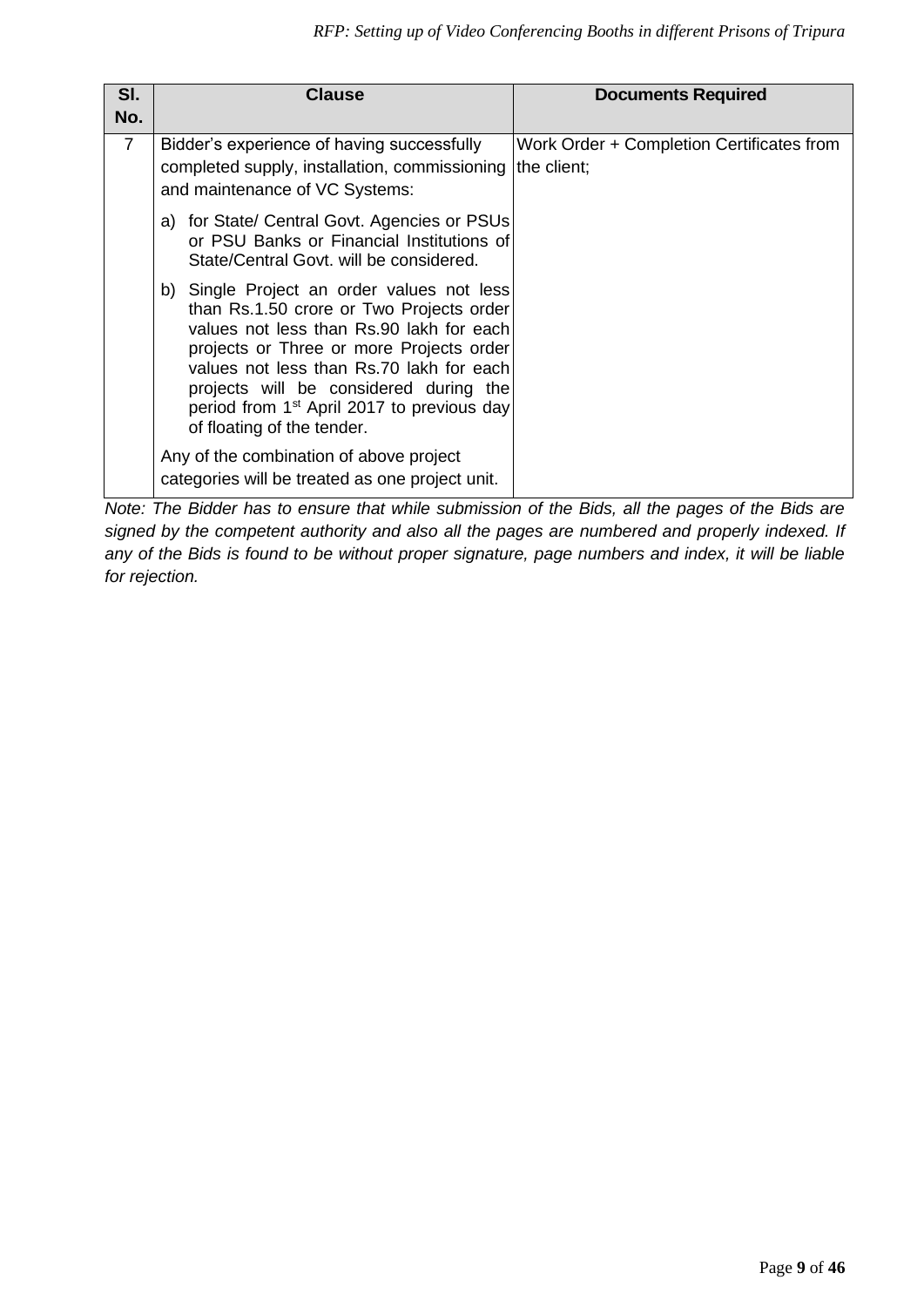# <span id="page-9-0"></span>**4. Scope of Work**

Presently, there are 01 (one) Kendriya Sansodhanagar, 02 (two) District Jails and 10(ten) Sub-Jails in Tripura. That Apart, one Female Jail also exists in the complex of Kendriya Sansodhanagar, Bishalgarh.

The Hon'ble High Court of Tripura desires to make adequate number of Video Conferencing (VC) facilities available and operational in all 13 (thirteen) Prisons of Tripura so that virtual trials of multiple Under Trial Prisoners (UTPs) before different Courts through Video Conferencing at a given time can be conducted effectively.

The scope of work for the bidder shall be as follows:

- a) Supply of IT and Non-IT equipment including furniture,
- b) Installation and Commissioning of VC Systems,
- c) Demonstration of all the features of the solution and facilitate the Final Acceptance Testing (FAT),
- d) Post FAT support and maintenance for the period of 5 (five) years.

#### <span id="page-9-1"></span>**4.1 Supply of IT and Non-IT equipment to 13 Prisons**

- a) Supply the IT and Non-IT equipment including furniture, as per the 'Bill of Material' section and as per the specifications defined in this RFP with all the requisite spares and components (hardware and software) to different Prisons of Tripura as per the locationwise matrix given in Annexure-IV of this RFP.
- b) The proposed Studio VC/ Desktop VC system and its associated parts/ items including the Field Replaceable Units (FRUs) should not be End of Sale in next 3 years and End of Service Life in the next 6 years from the date of submission of the proposal.

## <span id="page-9-2"></span>**4.2 Installation and Commissioning of VC System in 13 Prisons**

- a) The successful bidder shall be responsible for installation of all the VC system alongwith related/necessary paraphernalia including non-IT equipment at the locations specified in this RFP.
- b) The successful bidder shall be responsible for commissioning of the VC systems (Studio VC / Desktop VC) in the VC booths and connecting the same with the Point-to-Point Leased Circuit and/or Internet Circuits in different Format as available in those locations. Necessary internet connectivity will be provided by the Tender Issuer.
- c) The successful bidder shall be responsible for setting up the Wide Area Connectivity using supplied connectivity device and doing necessary configuration to establish connectivity with different Courts & other Judiciary locations as directed.
- d) The successful bidder shall be responsible for setting up necessary Local Area Network in a structured manner following the industry standard practices inside Prison VC facility to connect different connectivity devices, VC devices and Desktop/Laptop etc. as directed.
- e) The successful bidder shall be responsible for setting up necessary furniture & fixtures and VC, display etc. and all other equipment in a proper manner with electrical connectivity and network connectivity as required.
- f) The successful bidder shall be responsible to upgrade all the firmware of all types of devices to the latest version post initialization of the VC solution and shall also install and configure all the requisite software required to monitor & manage the solution.
- g) The OEM shall provide necessary software upgrades/updates free of cost during the warranty period.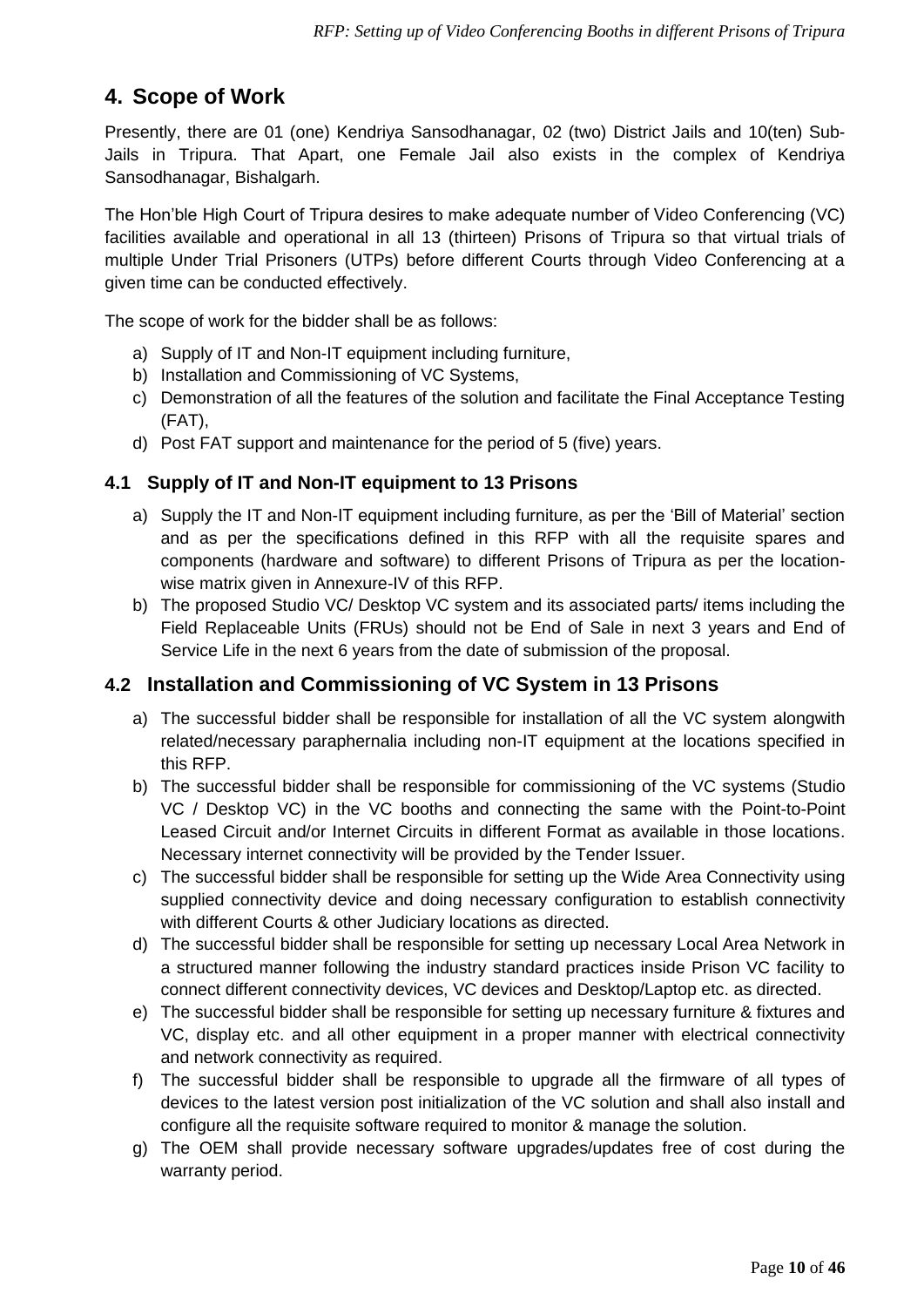# <span id="page-10-0"></span>**4.3 Demonstrate all the features of the solution and facilitate the FAT**

- The successful bidder shall be responsible for demonstrating all the features mentioned in the RFP, proposal and the data sheet of the VC solution supplied.
- The successful bidder shall be responsible for drafting the test cases for the final acceptance of the supplied VC solution in liaison with DIT and shall also demonstrate and document all the results of the test cases.
- The successful bidder shall be responsible for training the DIT appointed Technical Manpower on the management of the supplied VC solution.
- The successful bidder shall be responsible for drafting and submitting the Standard Operating Procedure (SOP) for management of the supplied VC solution.

## <span id="page-10-1"></span>**4.4 Post FAT Support and Maintenance**

• The successful bidder shall be responsible for support for warranty period for any technical support required for smooth functioning of the supplied VC solution or its paraphernalia within 12 hours of any such support request raised.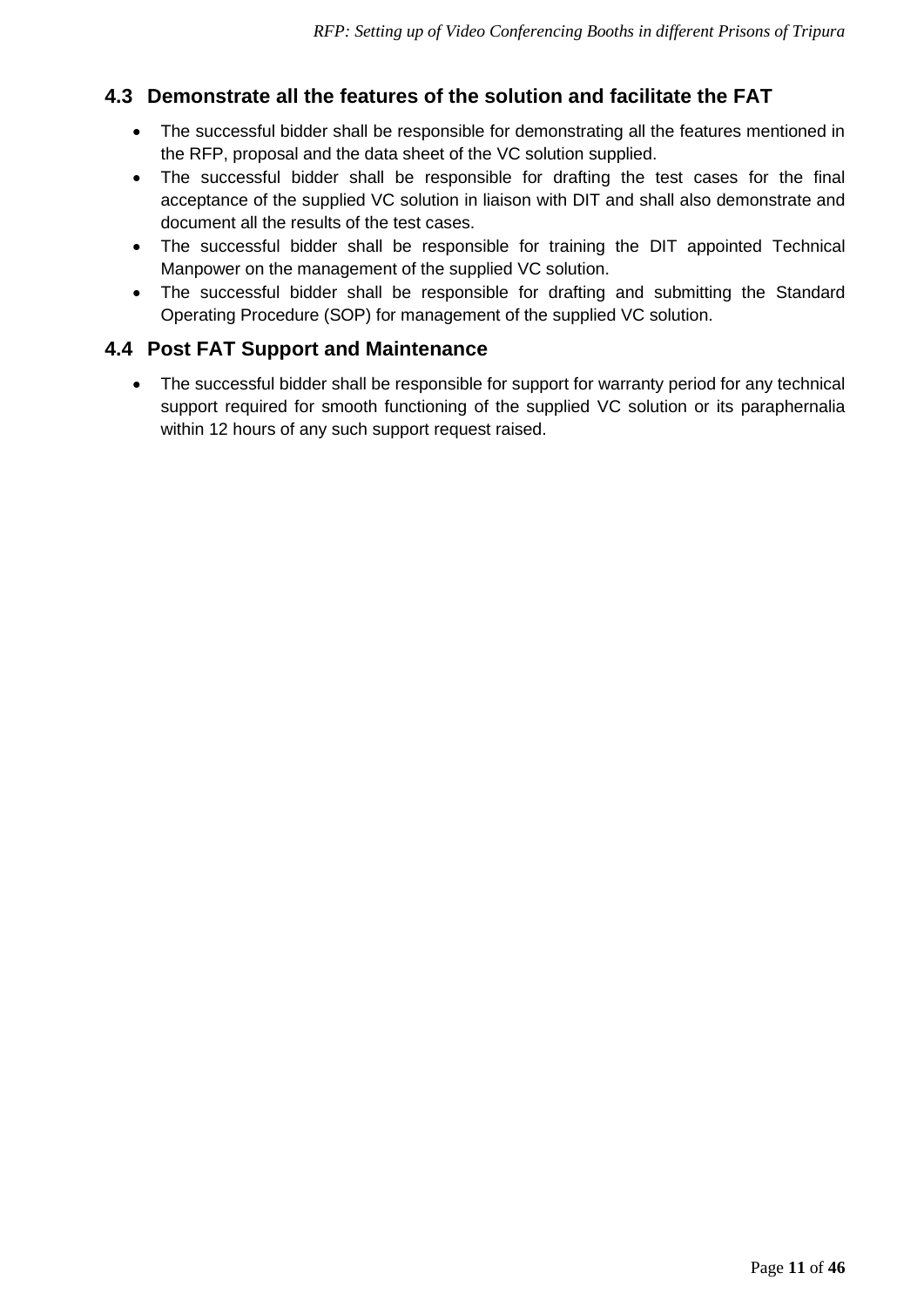# <span id="page-11-0"></span>**5. Bill of Material (BoM)**

|                | <b>Item Description</b>                                                      | <b>Make</b> | <b>Model</b> |
|----------------|------------------------------------------------------------------------------|-------------|--------------|
| SI.<br>No.     |                                                                              |             |              |
|                | Ш                                                                            | III         | IV           |
| 1              | Room Based - All-in-One VC Endpoint                                          |             |              |
| 2              | Display Unit 32"                                                             |             |              |
| 3              | Network Rack 6U                                                              |             |              |
| 4              | Network Switch (16 Port)                                                     |             |              |
| 5              | <b>Router with Firewall</b>                                                  |             |              |
| 6              | 2 KVA UPS (2 hrs backup) with batteries                                      |             |              |
| $\overline{7}$ | 5 KVA UPS (2 hrs backup) with batteries                                      |             |              |
| 8              | Integrated USB all-in-one desktop conferencing device<br>with battery backup |             |              |
| 9              | <b>Desktop Computer</b>                                                      |             |              |
| 10             | Laptop Computer                                                              |             |              |
| 11             | Table for Display Unit / VC System                                           |             |              |
| 12             | Table for Desktop Computer                                                   |             |              |
| 13             | Chair                                                                        |             |              |
| 14             | Small Table for Microphone Unit                                              |             |              |
| 15             | <b>LAN Cabling</b>                                                           |             |              |
| 16             | Installation, fitting, fixing etc.                                           |             |              |
| 17             | Any other item                                                               |             |              |

#### **List of Components**

**Note:** In addition to the serial number 1 to 17 above, any other item(s) proposed which is/are necessary for successful completion of the scope of this RFP, should be clearly mentioned in unpriced BOM and BoQ sheet as well as in the technical bids submitted by the bidders.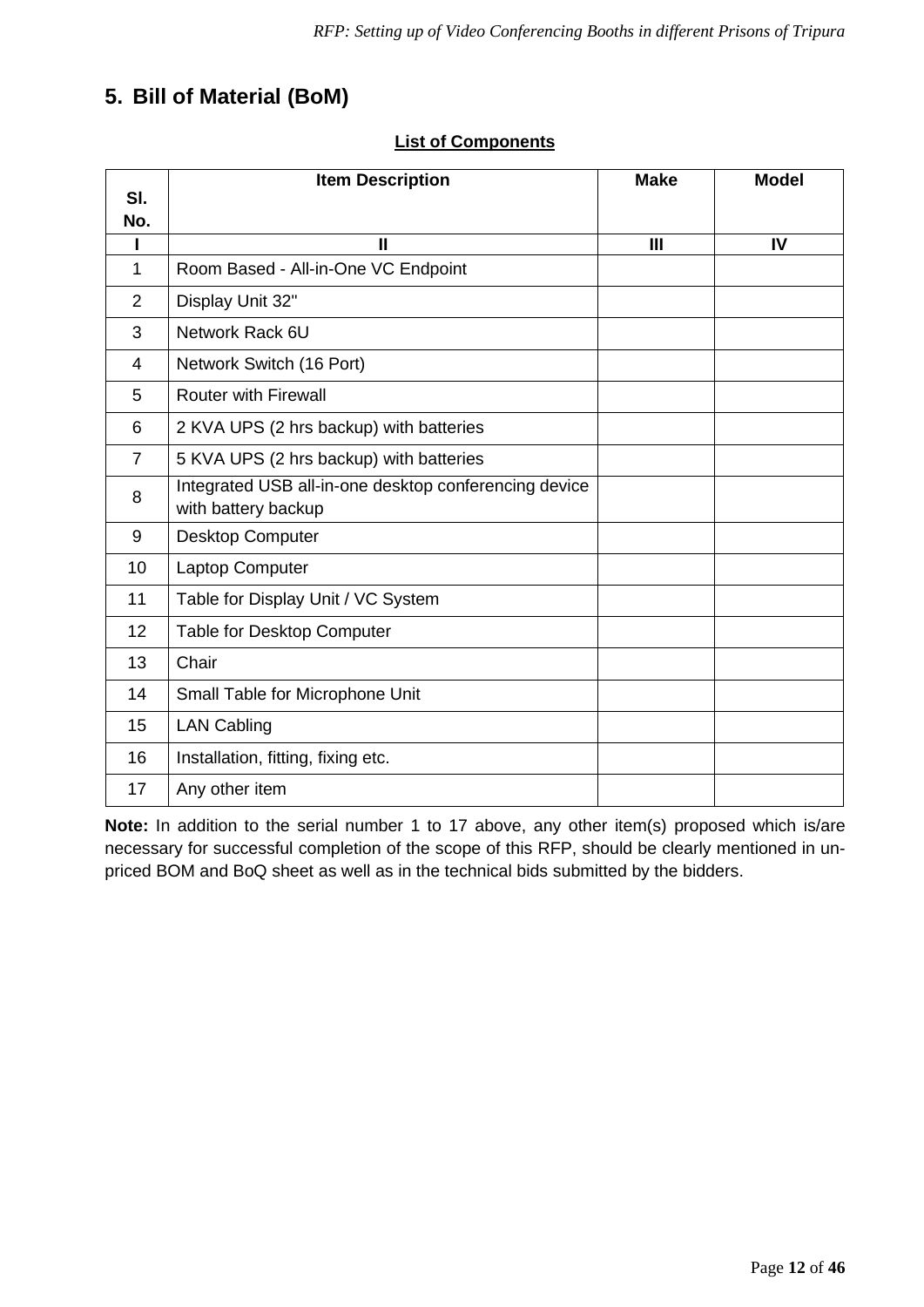# <span id="page-12-0"></span>**6. Instruction to the Bidders**

### <span id="page-12-1"></span>**6.1 Procedure for Submission of Bids**

**Download of Tender Document:** The tender form can be seen and downloaded from the website [https://tripuratenders.gov.in](https://tripuratenders.gov.in/) and also from Directorate of IT website at [https://dit.tripura.gov.in](https://dit.tripura.gov.in/) and State Portal at [https://tripura.gov.in.](https://tripura.gov.in/) The stated Tender is in e-Tender mode with built-in e-Bid and their online evaluation and can only be accessed through [https://tripuratenders.gov.in.](https://tripuratenders.gov.in/)

**Modes of Submission:** Bidders must submit the Bid response in 4 (four) parts, post registration in [https://tripuratenders.gov.in,](https://tripuratenders.gov.in/) as under:

#### **PART-I:**

**Tender Fee and EMD:** Bidders need to submit a tender fee of Rs.1,000 /- (non-refundable) to be paid online in the [https://tripuratenders.gov.in](https://tripuratenders.gov.in/) portal. The bidders have to submit Earnest Money Deposit (EMD) of Rs.3,50,000/- (Rupees Three Lakh Fifty Thousand only) to be paid online in the [https://tripuratenders.gov.in](https://tripuratenders.gov.in/) portal. No other fee like Tender Processing Fee etc. except Tender Fee and EMD are applicable for this RFP.

Online payment of Tender Fee is to be paid electronically using the Online Payment Facility provided in the Portal. For online payment of Tender Fee please follow the following process.

- a) After initiating the Bid Submission Process from "My Tender" option, an "Online Payment" page will appear which will display the total Tender Fee
- b) On submission of Tender Fee payment option, System will redirect to the SBI Bank MOPS window.
- c) SBI MOPS will have two options for Net Banking- "SBI" & "Other Banks". Bidder can choose any of the options as desired and can complete the Online Payment process.
- d) Tenders which are not accompanied by Tender fee or incomplete in any respect will be rejected out-rightly.

#### **Submission of EMD**

- a) EMD is to be paid electronically using the Online Payment Facility provided in the Portal.
- b) EMD of the bidder may be forfeited if in any case found to have made in false Declaration or Claims.
- c) Bidders exempted under specific Government order/ rules from submitting EMD have to furnish Scan copy of the related Governments order/rules in English language, along with the tender in support of their claim exemption.

**PART-II:** Pre-qualification Bid Pre-qualification bid response documents need to be digitally signed before uploading in the above said portal. All documents to be submitted as prequalification bid responses are free-format. For all the free-format documents, Bidder is expected to scan the relevant documents into PDF format (in 100 dpi scan resolution).

**PART-III:** Complete technical details, solution, data sheet, technical specification for the item offered, Bill of Material as per templates at section 5 of this document & any other relevant documents.

**PART-IV:** Financial Bid Complete financial details as per Bill of Quantity (BoQ).

*Note: A bid submitted without the tender fee (to be submitted online) and EMD (to be submitted online) and incomplete bids shall not be considered and the same will be rejected.*

#### <span id="page-12-2"></span>**6.2 Authentication of Bid**

The response Bid shall be signed by the Bidder or a person or persons duly authorized to bind the Bidder to the Contract. A letter of authorization shall be supported by a written Power-of-Attorney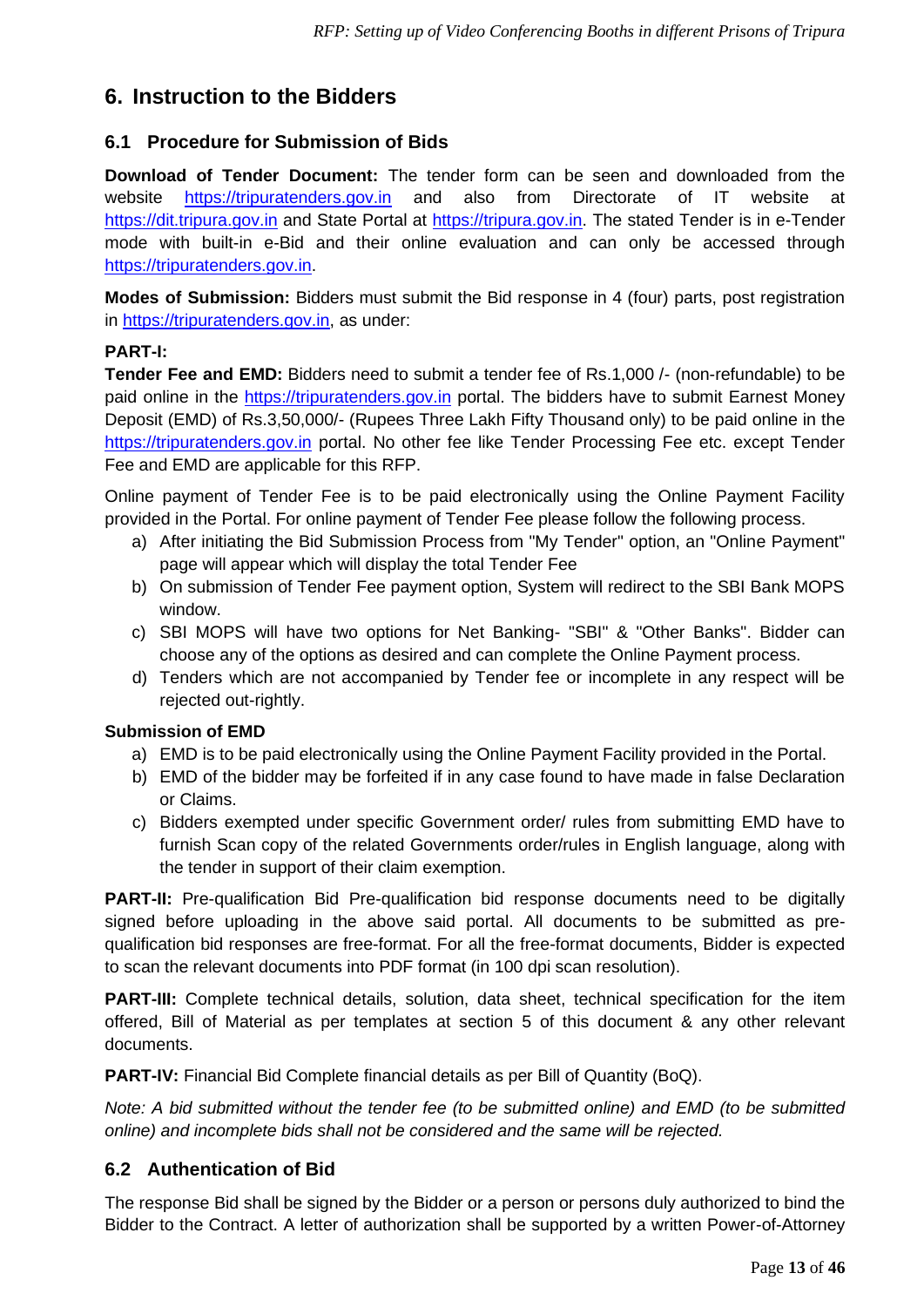accompanying the Bid. All pages of the Bid, except for un-amended printed literature, shall be initialled and stamped or Digitally Signed by the person or persons signing the Bid.

## <span id="page-13-0"></span>**6.3 Validation of interlineations in Bid**

The Bid shall contain no interlineations, erasures or overwriting except as necessary to correct errors made by the Bidder, in which case such corrections shall be initialled by the person or persons signing the Bid.

## <span id="page-13-1"></span>**6.4 Cost of Bidding**

The Bidder shall bear all costs associated with the preparation and submission of its Bid including cost of presentation for the purposes of clarification of the Bid, if so desired by the DIT. DIT will in no case be responsible or liable for those costs, regardless of the outcome of the Tendering process.

### <span id="page-13-2"></span>**6.5 Language of Bids**

The Bids prepared by the Bidder and all correspondence and documents relating to the Bids exchanged by the Bidder and DIT, shall be written in English language. Any printed literature furnished by the Bidder may be written in another language so long the same is accompanied by a duly attested English translation in which case, for purposes of interpretation of the Bid, the English translation shall govern

### <span id="page-13-3"></span>**6.6 Documents Comprising the Bids**

The Bid prepared by the Bidder shall comprise the following components. The Bids not conforming to the requirements shall be summarily rejected.

#### **Pre-Qualification Bid**

In support of eligibility, a Bidder must submit the following documents (besides the other requirements of the tender), original copies or attested copies, as the case may be, in the absence of which the Bid will be rejected.

- Section VIII Format 1: Pre-qualification Bid Letter
- Section VIII Format 2: General information about the Bidder
- Section VIII Format 3: Declaration regarding Clean Track Record
- Section VIII Format 4: Declaration of acceptance of Terms & Conditions in the RFP.
- All required document for eligibility criteria mentioned at Section 3.

#### **Technical Bid**

The Technical Bid, besides the other requirements of the Tender, shall comprise the following:

- Section IX Format 1: Technical Bid Letter
- Section IX Format 2: Technical Evaluation Criteria
- **Section IX Format 3: Deviations from the Tender Terms & Conditions**
- Section IX Format 4 Project Experience Details
- **•** Section  $V Bill$  of material
- Compliance sheet on Technical Specification of IT Component Section 11 Annexure-III
- All necessary data sheets and any other documents.

#### **Financial Bid**

The Commercial Bid, besides the other requirements of the Tender, shall comprise the following:

• Filled BoQ.

#### <span id="page-13-4"></span>**6.7 Bid Prices**

The Bidder shall prepare the Bid based on details provided in the Tender Document. It must be clearly understood that the scope of work is intended to give the Bidder an idea about the order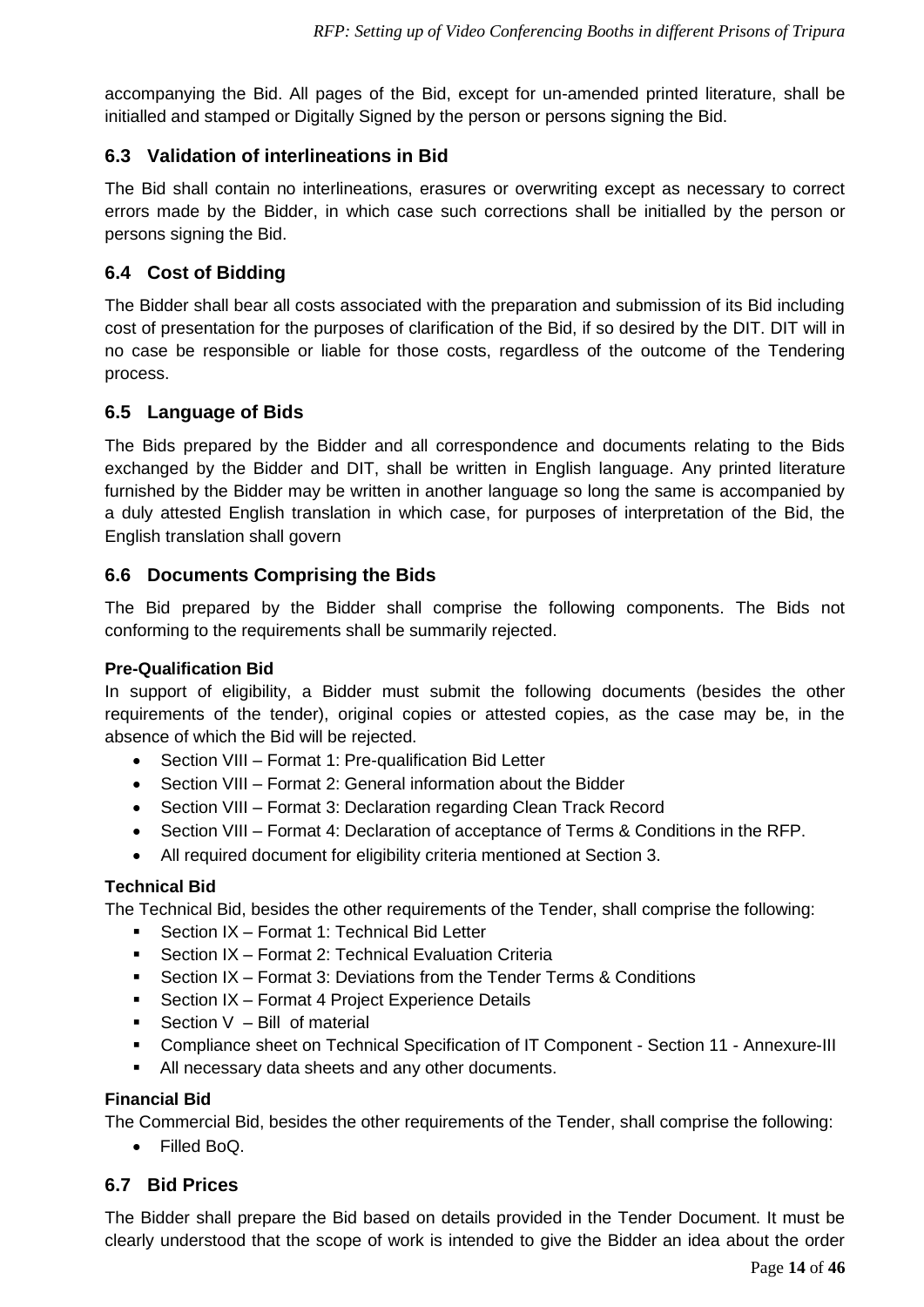and magnitude of the work and is not in any way exhaustive and guaranteed by the DIT. The Bidder shall carry out all the tasks in accordance with the requirement of the Tender Document & due diligence and it shall be the responsibility of the Bidder to fully meet all the requirements of the Tender Document.

## <span id="page-14-0"></span>**6.8 Firm Prices**

Prices quoted in the Bid must be firm and final and shall not be subject to any upward modifications on any account whatsoever. However, the DIT reserves the right to negotiate the prices quoted in the Bid to effect downward modification.

## <span id="page-14-1"></span>**6.9 Bid Currency**

Prices shall be quoted in Indian Rupees (INR).

### <span id="page-14-2"></span>**6.10 Bid Security (Earnest Money Deposit)**

The Bidder shall submit EMD (to be paid online) of Rs.3,50,000/- (Rupees Three Lakh Fifty Thousand only) as mentioned in this tender document. The Bidder shall be disqualified in the Pre-Qualification process if the prescribed EMD is not submitted. The EMD (Bid security) of the unsuccessful Bidder/s will be discharged/ returned as promptly as possible, but not later than 60 days after the issuance of Letter of Intent (LoI) to the successful Bidder. No interest will be paid by DIT on the amount of the Bid Security.

The Bid security may be forfeited because of the following reasons:

- 1. If a Bidder withdraws the Bid or increases the quoted prices during the period of Bid validity, or its extended period, without the explicit consent of the department, if any; or
- 2. In the case of a successful Bidder, if s/he fails within specified time limit to:
	- Sign the Agreement as per RFP and subsequent Bid Document; or
	- Furnish the required Performance Bank Guarantee (PBG).

#### <span id="page-14-3"></span>**6.11 Bid Validity Period**

Period of Validity of Bids shall remain valid for 180 days after the date of opening of Bids prescribed by the DIT. A Bid valid for a shorter period may be rejected as non-responsive. However, the prices finalized after opening the tenders shall not increase throughout the period of implementation and operation. The prices of components quoted in the Financial Bid by the Bidder shall remain valid for the project period. Extension of Period of Validity in exceptional circumstances, DIT may request the Bidder(s) for an extension of the period of validity. The request and the responses thereto shall be made in writing (or by fax).

#### <span id="page-14-4"></span>**6.12 Withdrawal of Bids Written Notice**

The Bidder may withdraw its Bid after the Bid submission, provided that DIT receives written notice of the withdrawal, prior to the last date prescribed for receipt of Bids. The Bidder's withdrawal notice shall be prepared, sealed, marked and dispatched in accordance with the provisions said earlier. A withdrawal notice may also be sent by fax but followed by a signed confirmation copy, post marked not later than the last date for receipt of Bids.

#### <span id="page-14-5"></span>**6.13 Opening of Bids**

An evaluation committee will be formed for evaluation of the bids. Decision of the committee would be final and binding upon all the Bidders. The Client will first open the Pre-Qualification Bid, next Technical Bid, next Financial Bid in the presence of the representatives of the Bidders, who choose to attend, at the time, date and place, as mentioned in section 'Invitation for Bids – Key Events & Dates' (or communicated later to all qualified bidders). In the event of the specified date of Bid opening being declared a holiday for the Client, the Bids shall be opened at the appointed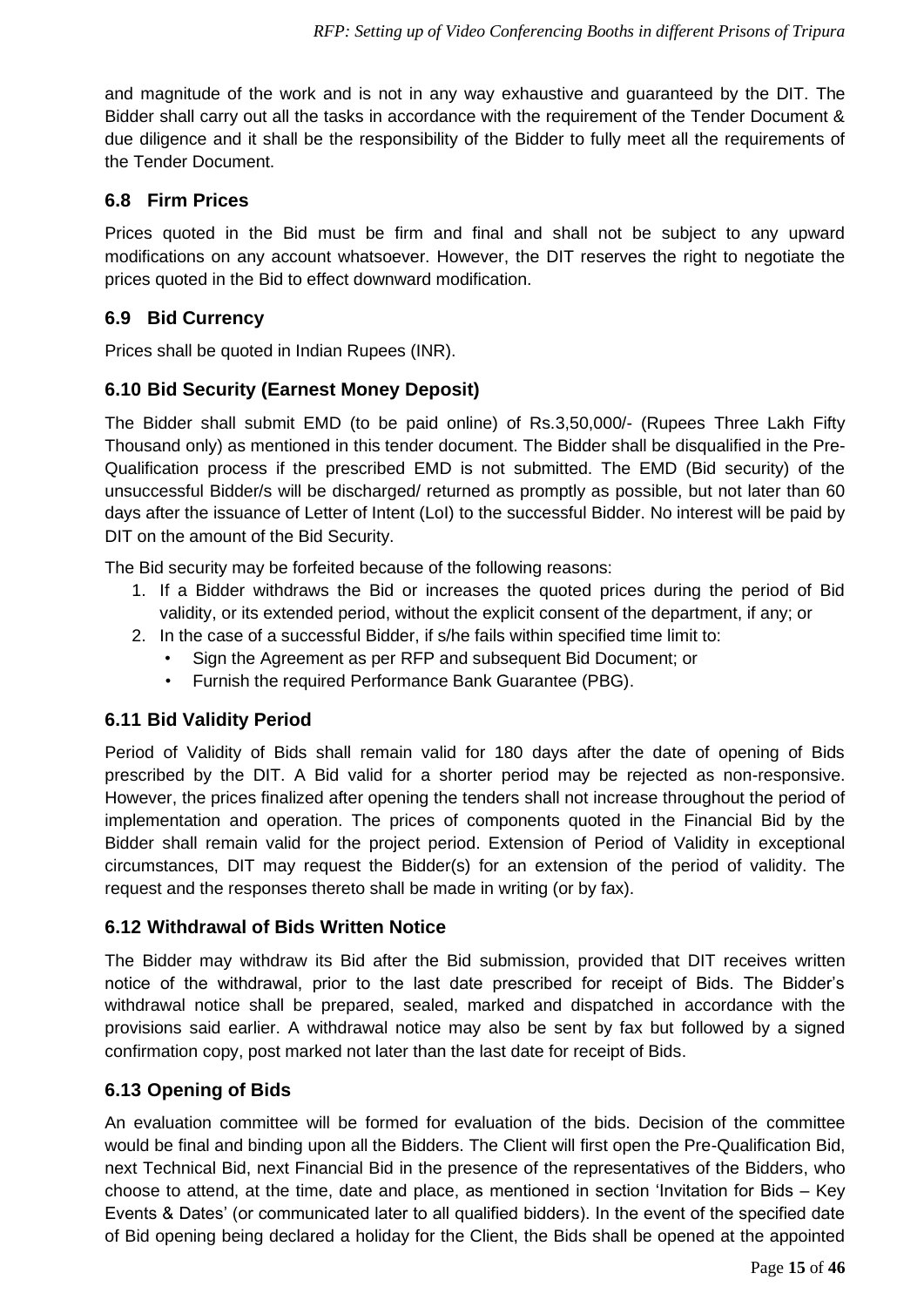time and location on the next working day. Bid response details considered appropriate will be announced at the bid opening.

Bids Not Considered for Evaluation: Bids that are rejected during the Bid opening process due to incomplete documentation or late receipt shall not be considered for further evaluation.

## <span id="page-15-0"></span>**6.14 Evaluation of Pre-Qualification Bid, Technical Bid and Commercial Bid**

- A three-stage procedure will be adopted for evaluation of bids, with the pre-qualification being completed (as per pre-qualification criteria) in first stage, technical evaluation at second stage and financial evaluation at third stage.
- Technical Bids will be opened only for the Bidders who succeed the pre-qualification criterion. Technical bids will be evaluated as per technical bid evaluation criteria and a technical score will be given to the technically qualified bidders.
- The commercial Bids of only the technically qualified Bidders will be opened and evaluated as per specified criteria.
- Conditional Bids are liable to be rejected.

The evaluation process of the Tender, proposed to be adopted by DIT is indicated under the clauses 6.15, 6.16, 6.17 and 6.18. The purpose of these clauses is only to provide the Bidders an idea of the evaluation process that DIT may adopt. However, DIT reserves the right to modify the evaluation process at any time during the Tender process, without assigning any reason, whatsoever and without any requirement of intimating the Bidders of any such change.

#### <span id="page-15-1"></span>**6.15 Evaluation of Pre-Qualification Bid**

- Bidders need to fulfill all the pre-qualification conditions mentioned in Pre-Qualification Criteria of the RFP. DIT will examine the Bids to determine whether they are complete, whether the Bid format confirms to the Tender requirements, whether any computational errors have been made, whether required Tender Fee and EMD have been submitted, whether the documents have been properly signed, and whether the Bids are generally in order.
- A Bid determined as not substantially responsive will be rejected by DIT and may not subsequently be made responsive by the Bidder by correction of the nonconformity.
- The DIT may waive any informality or non-conformity or irregularity in a Bid which does not constitute a material deviation, provided such waiver does not prejudice or affect the relative ranking of any Bidder.
- The DIT may at any point of time ask clarifications from the Bidders for getting more clarity of the proposal received. The clarification shall be given in writing immediately, but no change in the price shall be sought, offered or permitted.

## <span id="page-15-2"></span>**6.16 Evaluation of Technical Bid**

- After qualifying the Pre-qualification criteria, Technical Bid document will be evaluated as per the requirements specified in the RFP.
- Technical Bids of the short-listed Bidders will be reviewed to determine whether these are substantially responsive. Bids that are not substantially responsive are liable to be disqualified.
- Technical bid evaluation will be done based on the Technical Bid Evaluation Criteria specified in the RFP. All the Bidders who score a Technical Score of (70%) or more will be declared as technically qualified. It is, however, clarified that, subject to other provisions of this Document, every Bidder will have to comply the minimum technical specifications laid down in the RFP for being qualified technically.
- In order to assist in the examination, evaluation and comparison of Bids, DIT may at its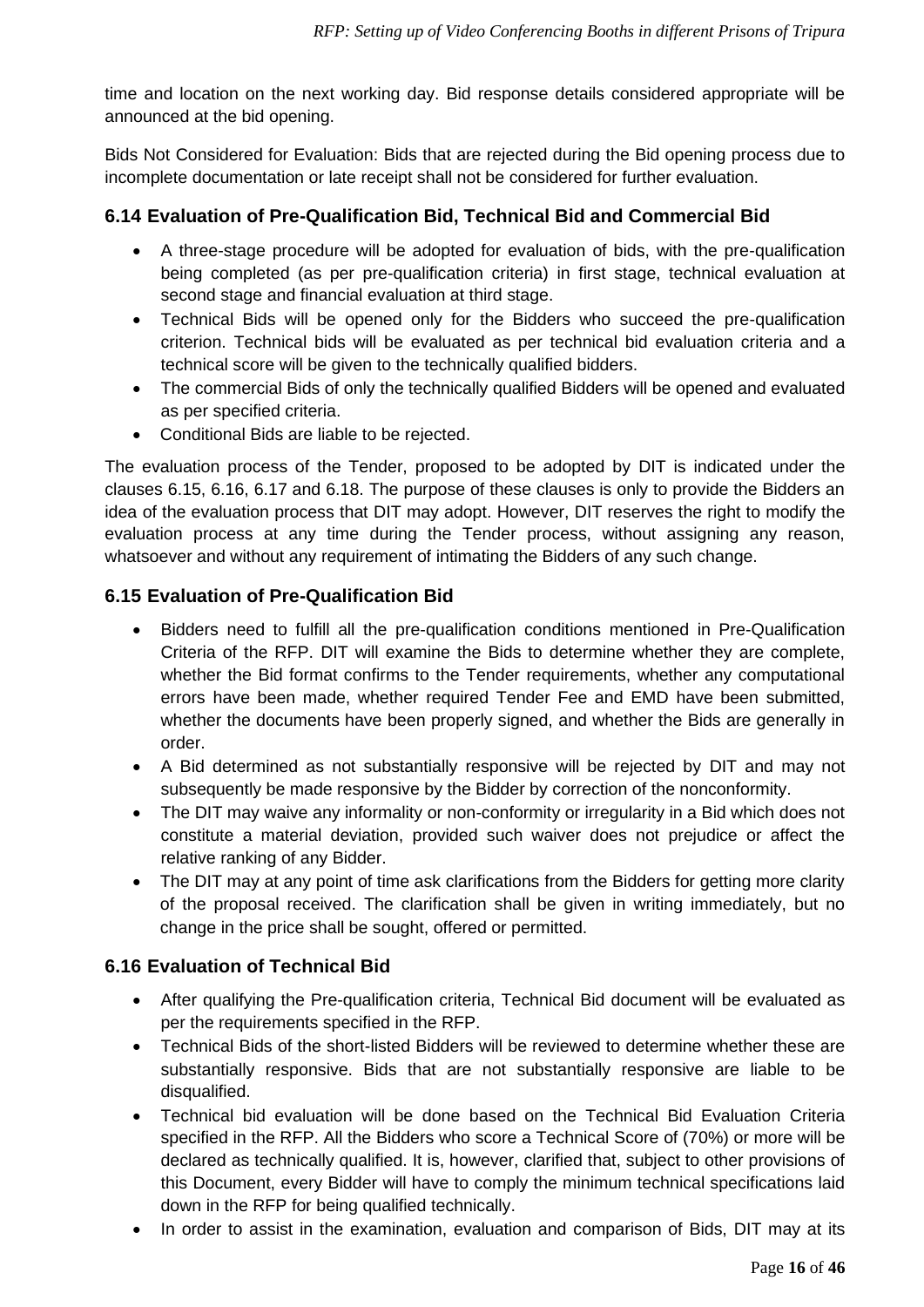discretion ask the Bidder for a clarification regarding its Bid. The clarification shall be given in writing immediately, but no change in the price shall be sought, offered or permitted.

- The DIT may request the Bidders to make a presentation on their proposal to an Evaluation Committee to be constituted for the purpose.
- The DIT may waive any informality or non-conformity or irregularity in a Bid which does not constitute a material deviation, provided such waiver does not prejudice or affect the relative ranking of any Bidder.

### <span id="page-16-0"></span>**6.17 Evaluation of Financial Bids**

- The commercial Bids of only the technically qualified Bidders will be opened and reviewed to determine whether the commercial bids are substantially responsive.
- The commercial Bids would be evaluated as per specified criteria.
- The commercial Bids would be evaluated based on the overall price quoted.

## <span id="page-16-1"></span>**6.18 Criteria for Final Evaluation of Bids**

On opening the financial bids, the Evaluation Committee shall read out the financial bids to all the technically qualified bidders and note the same. All the financial bids shall then be ranked according to the financial bid in increasing order with the bidder quoting the least amount ranked L1, bidder quoting next higher figure as L2 and so on. In case there is any tie in financial bids of one or more bidders, the bidder having the higher technical score will be given better ranking. In case the technical scores are also equal, all the technically qualified bidders shall be asked to resubmit the financial bid. However, in this case, the revised financial bids should be less than the lowest financial bid quoted earlier by the technically qualified bidders. L1 will be declared as successful bidder and his offer will be processed further.

#### <span id="page-16-2"></span>**6.19 Rectification of Errors**

Arithmetical errors in the Financial Bid will be rectified on the following basis.

- If there is a discrepancy between the unit price and the total price that is obtained by multiplying the unit price and quantity, the unit price shall prevail and will be considered for future calculations.
- If there is a discrepancy between words and figures, the amount in words shall prevail.

Note: In any other case of discrepancy, DIT reserves the right to pick the value which it considers as beneficial to the Government.

#### <span id="page-16-3"></span>**6.20 Contacting the DIT**

Contact by Writing: No Bidder shall contact DIT on any matter relating to its Bid, from the time of Bid opening to the time the Contract is awarded. If the Bidder wishes to bring additional information to the notice of DIT, it should be done in writing.

Rejection of Bid: Any effort by a Bidder to influence the DIT in its decisions on Bid evaluation, Bid comparison or contract award may result in rejection of the Bidder's Bid.

#### <span id="page-16-4"></span>**6.21 Rejection Criteria**

Besides other conditions and terms highlighted in the tender document, Bids may be rejected under following circumstances:

#### **Pre Qualification Rejection Criteria:**

- Bids submitted without or with improper EMD (as Bank Guarantee).
- Bids which do not conform to unconditional validity of the Bid as prescribed in the Tender.
- Pre-Qualification Bid containing commercial details.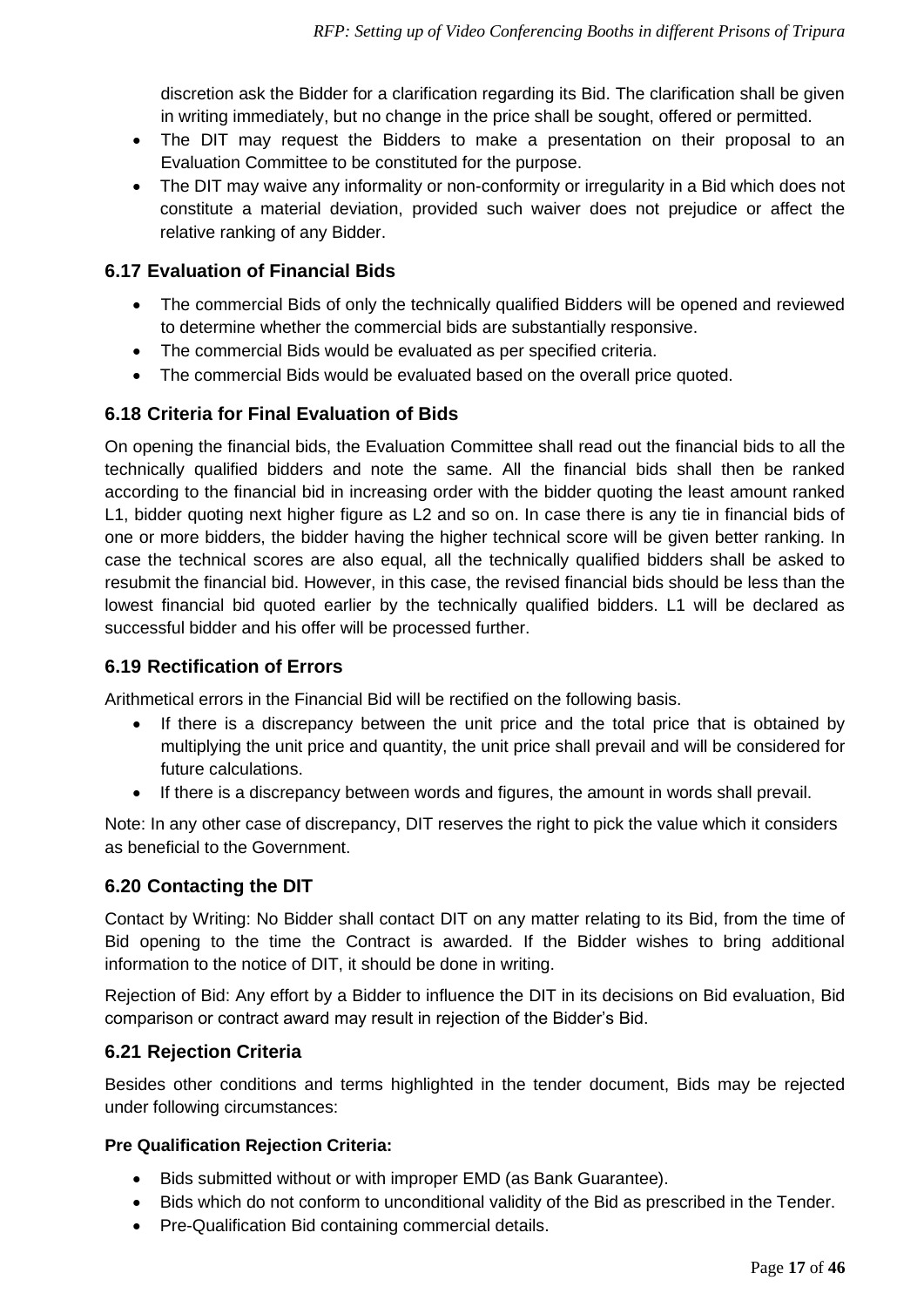- If the information provided by the Bidder is found to be incorrect / misleading at any stage / time during the Tendering Process.
- Any effort on the part of a Bidder to influence the Bid evaluation, Bid comparison or contract award decisions.
- Bids received by DIT after the last date prescribed for receipt of Bids.
- Bids without signature/Digital Signature of person (s) duly authorized on required pages of the Bid.
- Bids without power of authorization and any other document consisting of adequate proof of the ability of the signatory to bind the Bidder.
- Failure to furnish proofs for information provided.

#### **Technical Rejection Criteria:**

- Technical Bid containing commercial details.
- Revelation of Prices in any form or by any reason before opening the Commercial Bid.
- Failure to furnish all information required by the RFP Document or submission of a Bid not substantially responsive to the Tender Document in every respect.
- Failure to furnish proofs for information provided.
- Bidders not quoting for the complete scope of Work as indicated in the Tender documents, addendum (if any) and any subsequent information given to the Bidder.
- Bidders not complying with the Technical and General Terms and conditions as stated in the RFP Documents other than the deviations.
- The Bidder not conforming to unconditional acceptance of full responsibility of providing services in accordance with the Scope of work of this tender.
- If the Bid does not confirm to the timelines indicated in the Bid.

#### **Commercial Rejection Criteria**

- Incomplete Price Bid.
- Price Bids that do not conform to the Tender's price Bid format.
- Total price quoted by the Bidder does not include all statutory taxes and levies applicable.

#### <span id="page-17-0"></span>**6.22 Concessions permissible under statutes**

Bidder, while quoting against this tender, must take cognizance of all concessions permissible under the statutes including the benefit under Central Sale Tax Act, 1956, failing which it will have to bear extra cost where Bidder does not avail concessional rates of levies like customs duty, excise duty, sales tax, etc. DIT will not take any responsibility towards this. However, DIT may provide necessary assistance, wherever possible, in this regard.

#### <span id="page-17-1"></span>**6.23 Income Tax Liability**

The Bidder will have to bear all Income Tax liability both corporate and personal tax.

#### <span id="page-17-2"></span>**6.24 GST Liability**

The Bidder will have to bear all GST.

#### <span id="page-17-3"></span>**6.25 Performance Security**

3% of contract value required to be submitted in the form of Bank Guarantee for 38 month by the successful bidder as performance security.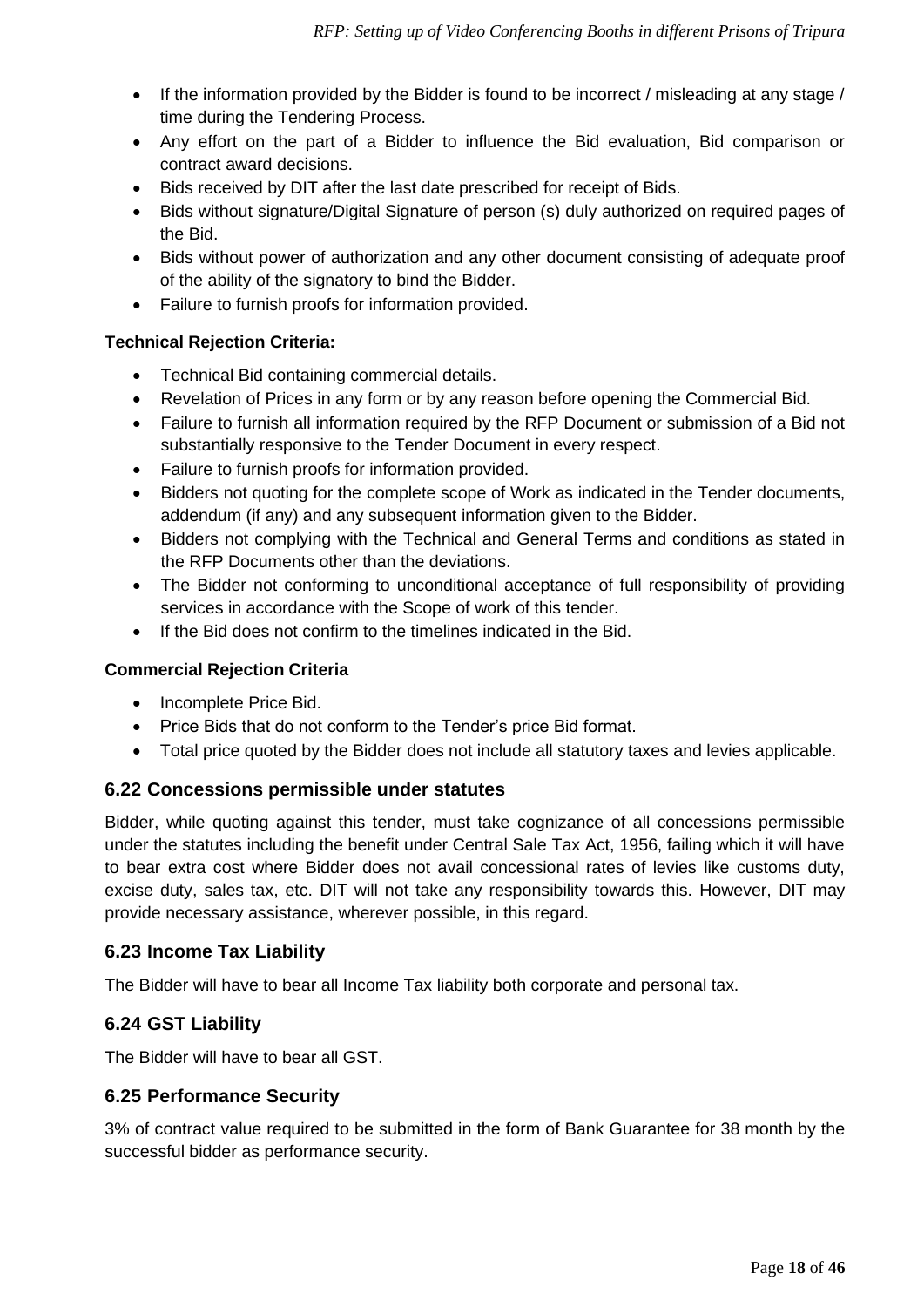# <span id="page-18-0"></span>**7. General Conditions of Contract**

# <span id="page-18-1"></span>**7.1 Ownership of Equipment**

The DIT shall own all the equipment, Licenses and any solution supplied by the Bidder arising out of or in connection with this Contract.

## <span id="page-18-2"></span>**7.2 Payment**

The fee amount will be equal to the amount specified in Format for Tender Response – Commercial Bid. Payments will be released only after successful FAT.

## <span id="page-18-3"></span>**7.3 Payment Terms & Schedule**

| SI. No. | <b>Milestone</b>                             | % of Payment to be released                                                                                                                                                                                                                                                                                                    |
|---------|----------------------------------------------|--------------------------------------------------------------------------------------------------------------------------------------------------------------------------------------------------------------------------------------------------------------------------------------------------------------------------------|
|         | Delivery, Installation and<br>Successful FAT | • 70% order value after delivery of all items in each<br>locations,<br>• 10% order value after successful supply, installation,<br>commissioning & submission of Final Acceptance<br>Certificate,<br>• Another 20% will be paid on annually @4% per year<br>after completion of each year during support period<br>of 5 years. |

- Payment will be made to successful Bidder as per above mentioned schedule.
- Penalty as per the RFP terms and conditions will be calculated and adjusted from the bill.
- All payments to successful Bidder will be made subject to deduction of TDS (Tax deduction at Source) as per the income Tax Act, 1961, applicable penalty and other taxes, if any, as per Government of India rules.
- If there is any deficiency in the performance of contractual obligations on the part of the Bidder, the Bidder shall be liable for imposition of appropriate penalties as specified in the RFP and DIT shall be entitled to deduct such penalties at source while making payment to the Bidder for the services provided as mentioned & forfeit the guarantee submitted (if required).

## <span id="page-18-4"></span>**7.4 Delivery Schedule**

Delivery of all the equipment will be within **5 weeks** after the allotment of work order from DIT. If the vendor fails to deliver the equipment within the time period(s) specified in this tender document, the DIT, may without prejudice to its other remedies under the agreement, levy as penalties, for each week or part thereof of delay, until actual delivery of performance. Moreover, if delay exceeds 6 weeks, DIT reserves the right to terminate the work order and also forfeit the Security deposit and may backlist the agency, if suitable justification is not given by the Agency.

| <b>Delay in Weeks</b> | <b>Penalty</b>                           |
|-----------------------|------------------------------------------|
| Up to $1$             | 1% of the Work Order amount.             |
| Up to 2               | 2% of the Work Order amount.             |
| Up to 3               | 3% of the Work Order amount and so on.   |
| Up to 6               | 10% of the Work Order as maximum penalty |

*Note: In case of Force Majeure, the DIT may consider waiving off the penalty for that period of delay. However, the Vendor should submit justification alongwith necessary documentary evidence for claiming the waiver of penalty (if any).*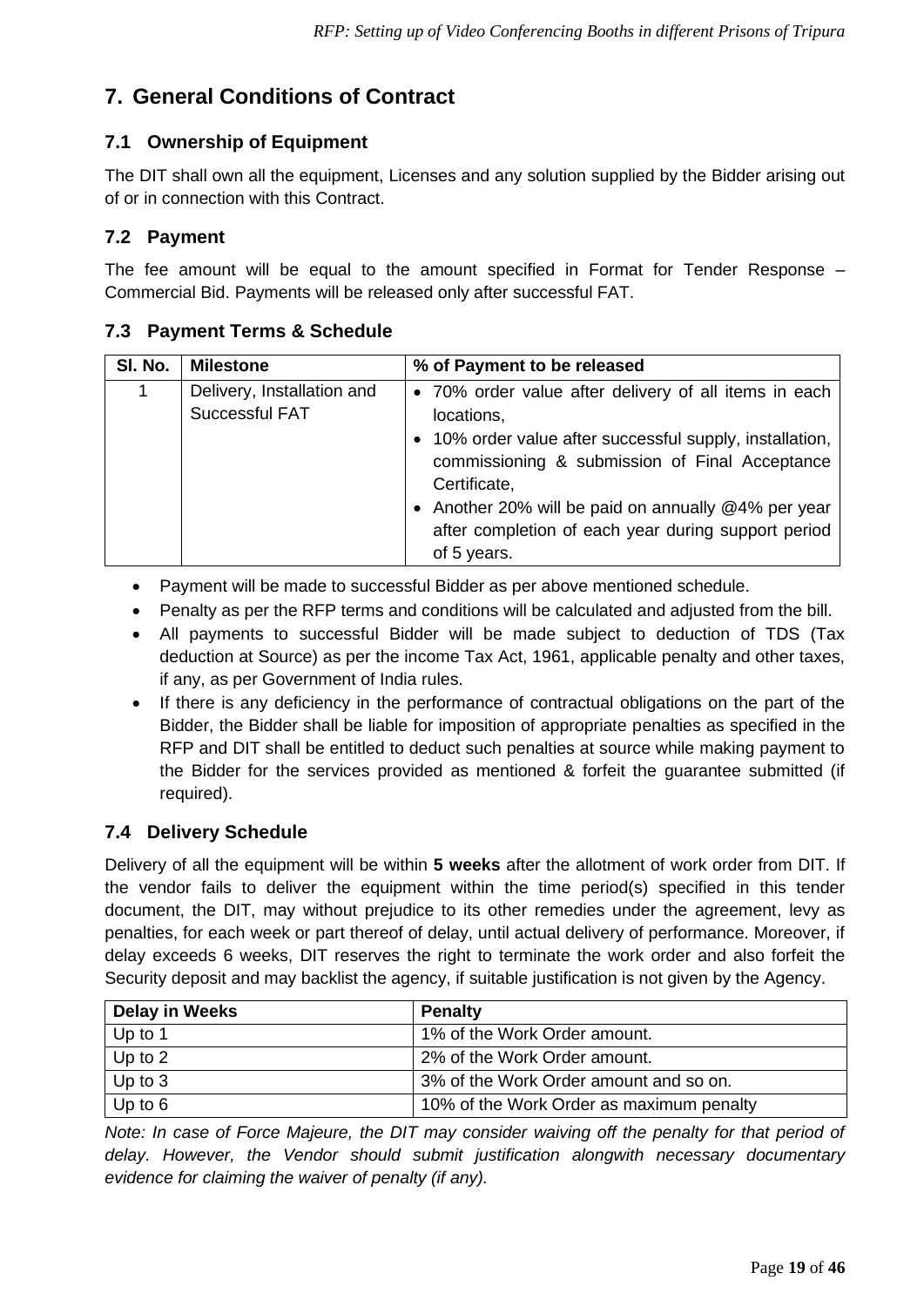## <span id="page-19-0"></span>**7.5 Penalty**

| SI.            | <b>Items</b>                                                                                                                         | <b>Target</b>                         | <b>Penalties (Yearly)</b>                                                                                                                                                             |
|----------------|--------------------------------------------------------------------------------------------------------------------------------------|---------------------------------------|---------------------------------------------------------------------------------------------------------------------------------------------------------------------------------------|
| No.            |                                                                                                                                      |                                       |                                                                                                                                                                                       |
| 1              | Installation of all IT, Non-IT<br>Components, integration,<br><b>Final Acceptance Test</b><br>(FAT) and Go-Live for all<br>location. | 1 weeks from the date<br>of delivery. | A Penalty of 0.25% of Capex for<br>every week or part thereof delay<br>upto 6 weeks delay.<br>Beyond 6 weeks,<br>penalty<br>would be 0.5% of Capex for<br>every week or part thereof. |
| $\overline{2}$ | All active equipment for<br>each node                                                                                                | 48 hours                              | Beyond 2 days of unavailability<br>for a single node, penalty would<br>be Rs.500/- for every day or part<br>thereof.                                                                  |
| 3              | Other passive equipment                                                                                                              | 1 Week                                | 7 days for a single<br>Beyond<br>node,<br>penalty would<br>be<br>Rs.200/- for every day or part<br>thereof.                                                                           |

#### <span id="page-19-1"></span>**7.6 Force Majeure**

- Force Majeure shall not include any events caused due to acts/omissions of such Party or result from a breach/contravention of any of the terms of the Contract, Bid and/or the Tender. It shall also not include any default on the part of a Party due to its negligence or failure to implement the stipulated/proposed precautions, as were required to be taken under the Contract.
- The failure or occurrence of a delay in performance of any of the obligations of either party shall constitute a Force Majeure event only where such failure or delay could not have reasonably been foreseen or where despite the presence of adequate and stipulated safeguards the failure to perform obligations has occurred. In such an event, the affected party shall inform the other party in writing within five days of the occurrence of such event. DIT will make the payments due for Services rendered till the occurrence of Force Majeure. However, any failure or lapse on the part of the bidder in performing any obligation as is necessary and proper to negate the damage due to projected force majeure events or to mitigate the damage that may be caused due to the above mentioned events or the failure to provide adequate disaster management/recovery or any failure in setting up a contingency mechanism would not constitute force majeure, as set out above.
- In case of a Force Majeure, all Parties will endeavour to agree on an alternate mode of performance in order to ensure the continuity of service and implementation of the obligations of a party under the Contract and to minimize any adverse consequences of Force Majeure.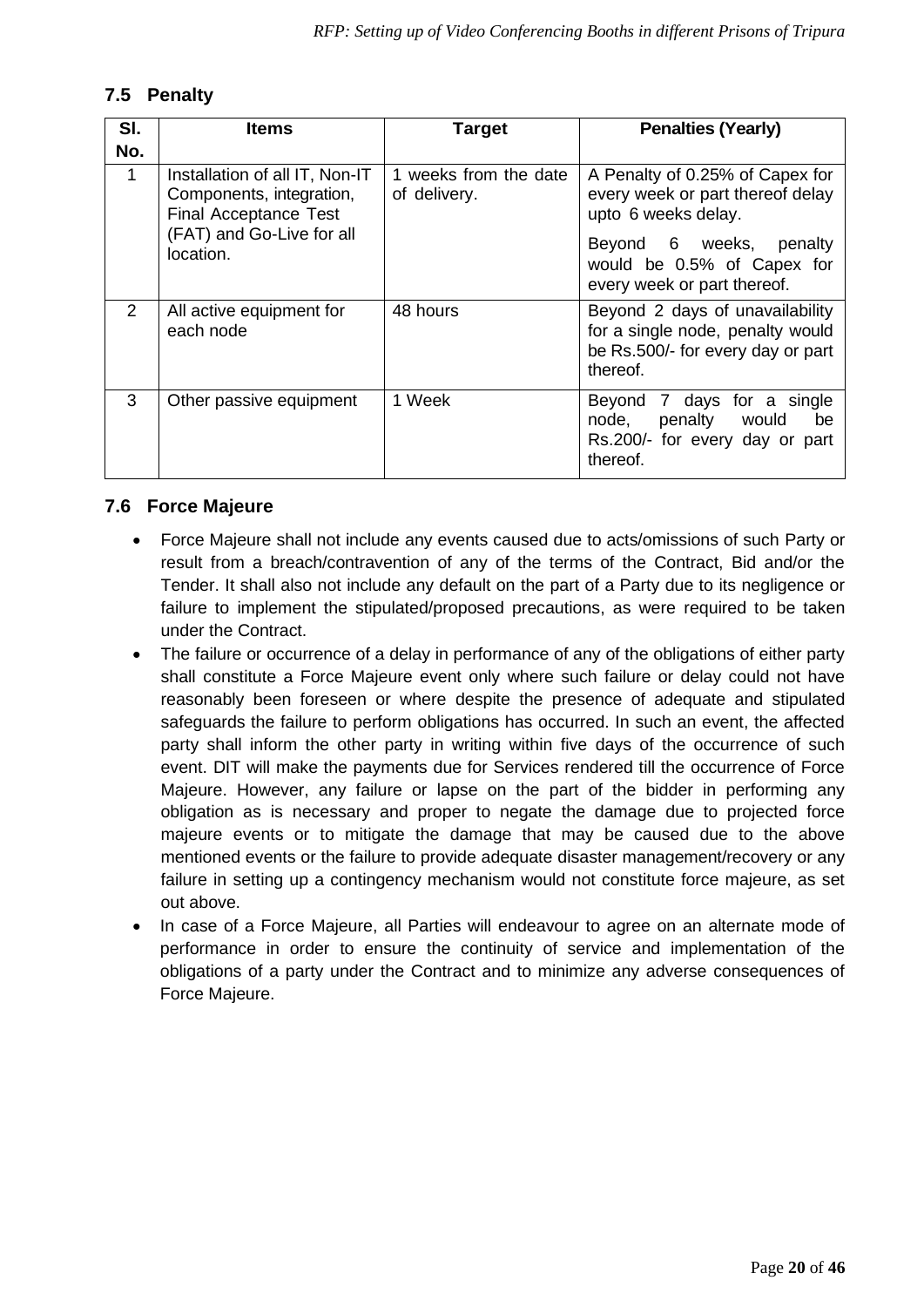# <span id="page-20-0"></span>**8. Format for Response to the Tender: Pre-Qualification Bid**

This section provides the outline, content and the formats that the Bidders are required to follow in the preparation of the Pre-Qualification Bid.

### <span id="page-20-1"></span>**8.1 Format 1 – Pre-Qualification Bid Letter**

To The Director Information Technology, Government of Tripura, IT Bhavan, ITI Road, Indranagar, Agartala, Tripura, PIN – 799006

**Subject:** Engagement of Agency for Supply, Installation, Commissioning and Maintenance of IT and non-IT Paraphernalia in connection with setting up of Video Conferencing Booths in different Prisons of Tripura.

Reference: Tender No: <*TENDER REFERENCE NUMBER*> Dated <*DD/MM/YYYY*>

Sir,

We, the undersigned Bidders, having read and examined in detail all the Tender documents, do hereby propose to provide the services as specified in the Tender document number <TENDER REFERENCE NUMBER> Dated <DD/MM/YYYY> along with the following:

1. EARNEST MONEY DEPOSIT (EMD)

We have submitted EMD (as Bank Guarantee) for the sum of Rs.3,50,000/- (Rupees Three Lakh Fifty Thousand only). This EMD is liable to be forfeited in accordance with the provisions of the Section 7 - General Conditions of the Contract.

#### 2. CONTRACT PERFORMANCE GUARANTEE BOND

We hereby declare that in case the contract is awarded to us, we shall submit the contract performance guarantee bond in the form prescribed in Annexure II of Section 11.

We hereby declare that our bid is made in good faith, without collusion or fraud and the information contained in the bid is true and correct to the best of our knowledge and belief.

We understand that our bid is binding on us and that you are not bound to accept a bid you receive.

Yours faithfully,

(Signature of the Bidder)

Printed Name:

Designation:

Seal:

Date:

Business Address: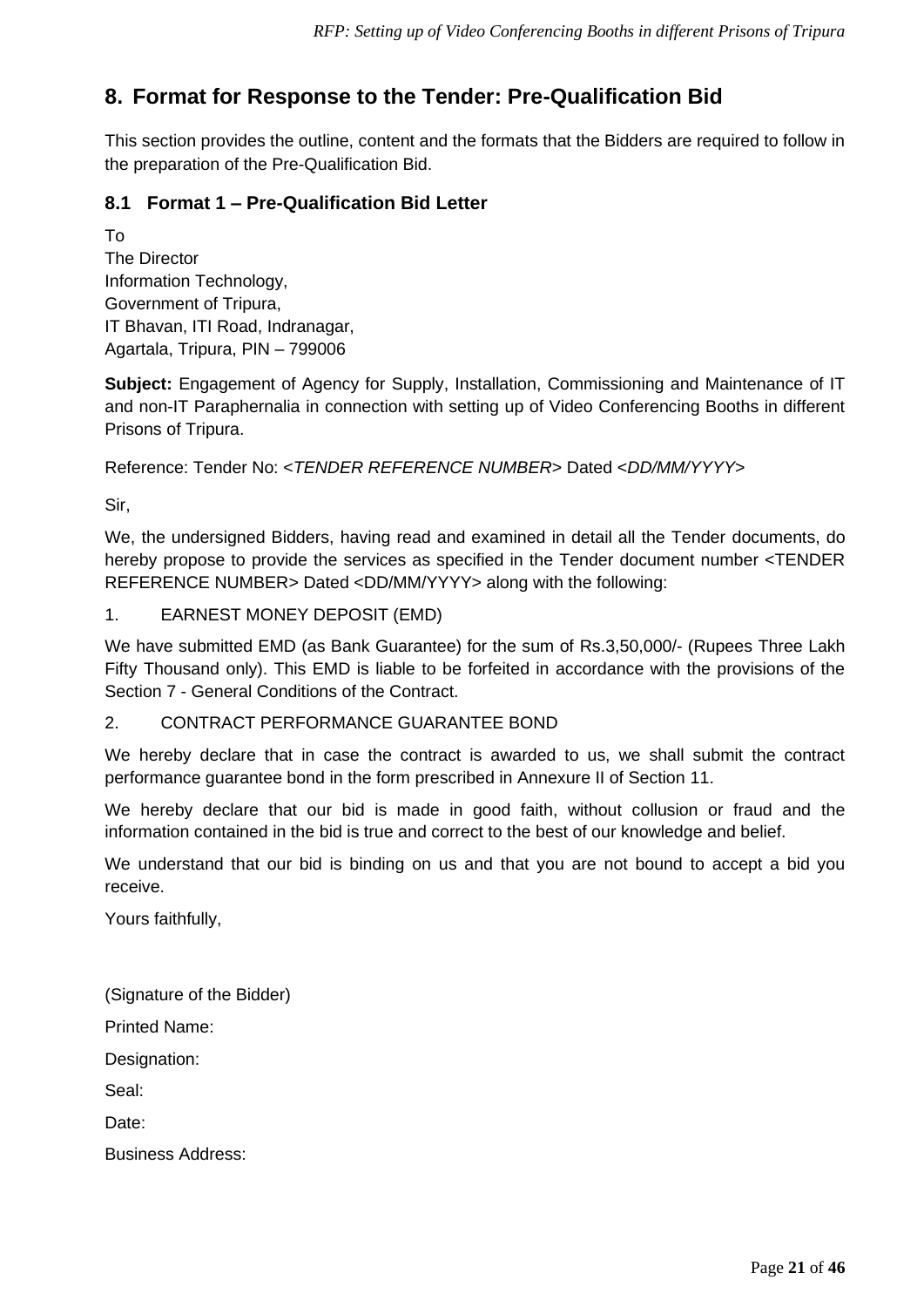|                | <b>Details of the Bidder (Company)</b>                                                                    |                                                              |           |           |  |
|----------------|-----------------------------------------------------------------------------------------------------------|--------------------------------------------------------------|-----------|-----------|--|
| $\mathbf 1$    | Name of the Bidder                                                                                        |                                                              |           |           |  |
| $\overline{2}$ | Address of the Bidder                                                                                     |                                                              |           |           |  |
| 3              |                                                                                                           | Status of the Company (Public Ltd/ Pvt. Ltd)                 |           |           |  |
| 4              |                                                                                                           | Details of Incorporation of the Company                      | Date:     |           |  |
|                |                                                                                                           |                                                              | Ref. #    |           |  |
| 5              |                                                                                                           | Details of Commencement of Business                          | Date:     |           |  |
|                |                                                                                                           |                                                              | Ref. #    |           |  |
| 6              | Valid Goods and Service Tax (GST)<br>registration no.                                                     |                                                              |           |           |  |
| $\overline{7}$ | Permanent Account Number (PAN)                                                                            |                                                              |           |           |  |
| 8              | Name & Designation of the contact person<br>to whom all references shall be made<br>regarding this tender |                                                              |           |           |  |
| 9              | Telephone No. (with STD Code)                                                                             |                                                              |           |           |  |
| 10             | E-Mail of the contact person:                                                                             |                                                              |           |           |  |
| 11             | Fax No. (with STD Code)                                                                                   |                                                              |           |           |  |
| 12             | Website                                                                                                   |                                                              |           |           |  |
| 13             |                                                                                                           | Financial Details (as per audited Balance Sheets) (in crore) |           |           |  |
| 14             | Year                                                                                                      | 2018-2019                                                    | 2019-2020 | 2020-2021 |  |
| 15             | Net Worth                                                                                                 |                                                              |           |           |  |
| 16             | Turn Over in<br><b>INR</b>                                                                                |                                                              |           |           |  |

# <span id="page-21-0"></span>**8.2 Format 2 - General Information about the Bidder**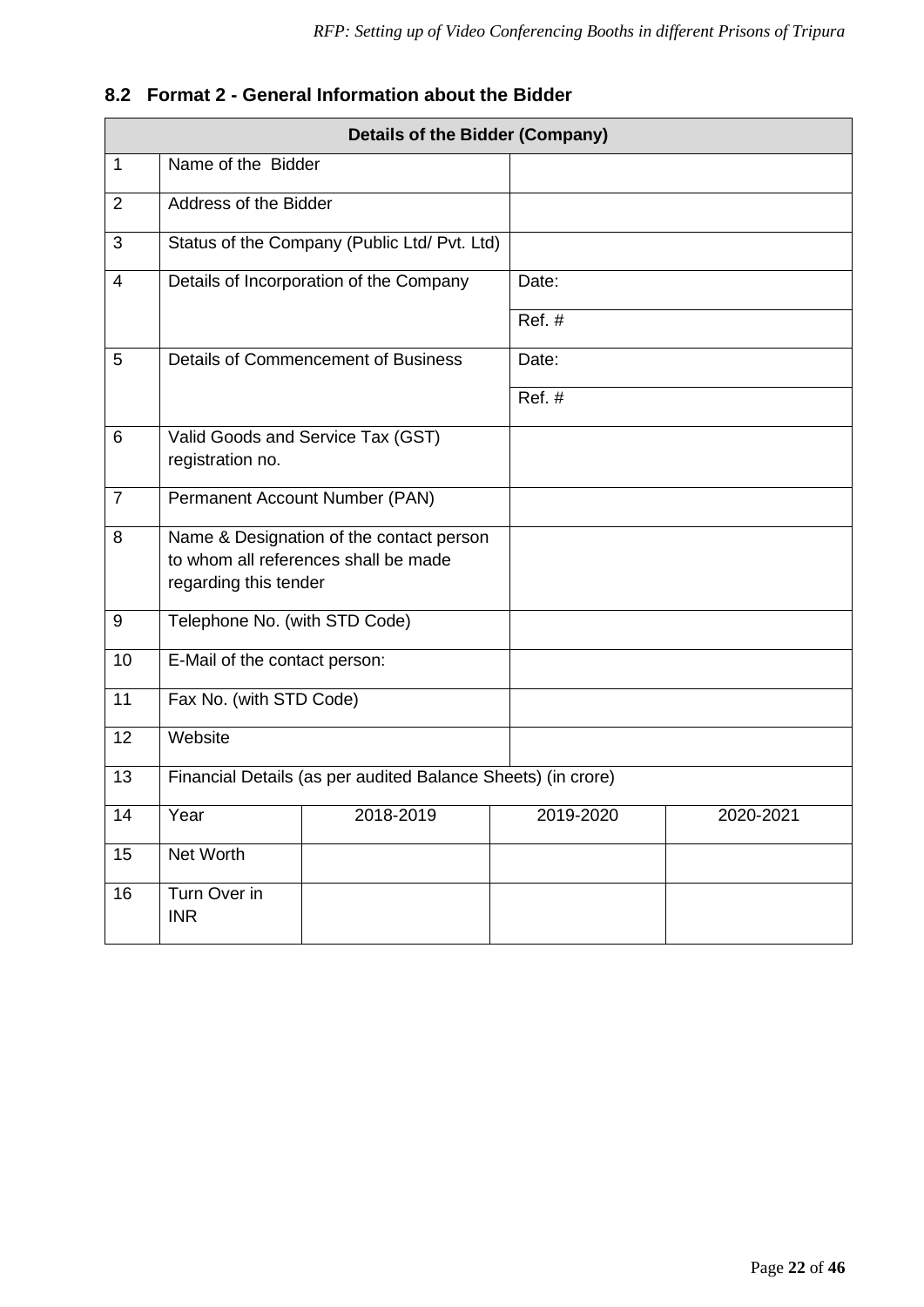# <span id="page-22-0"></span>**8.3 Format 3 - Declaration Regarding Clean Track Record**

To The Director Information Technology, Government of Tripura, IT Bhavan, ITI Road, Indranagar, Agartala, Tripura, PIN – 799006

Sir,

I have carefully gone through the Terms & Conditions contained in the RFP Document [No.\_\_\_\_\_\_\_\_\_\_\_\_\_\_\_\_\_\_\_\_\_\_\_\_\_\_\_] regarding Engagement of an Agency for Supply, Installation, Commissioning and Maintenance of IT and non-IT Paraphernalia in connection with setting up of Video Conferencing Booths in different Prisons of Tripura. I hereby declare that my company has not been debarred/black listed by any Government/Semi-Government organizations in India. I further certify that I am competent officer in my company to make this declaration.

Yours faithfully,

(Signature of the Bidder) Printed Name **Designation** Seal Date: Business Address: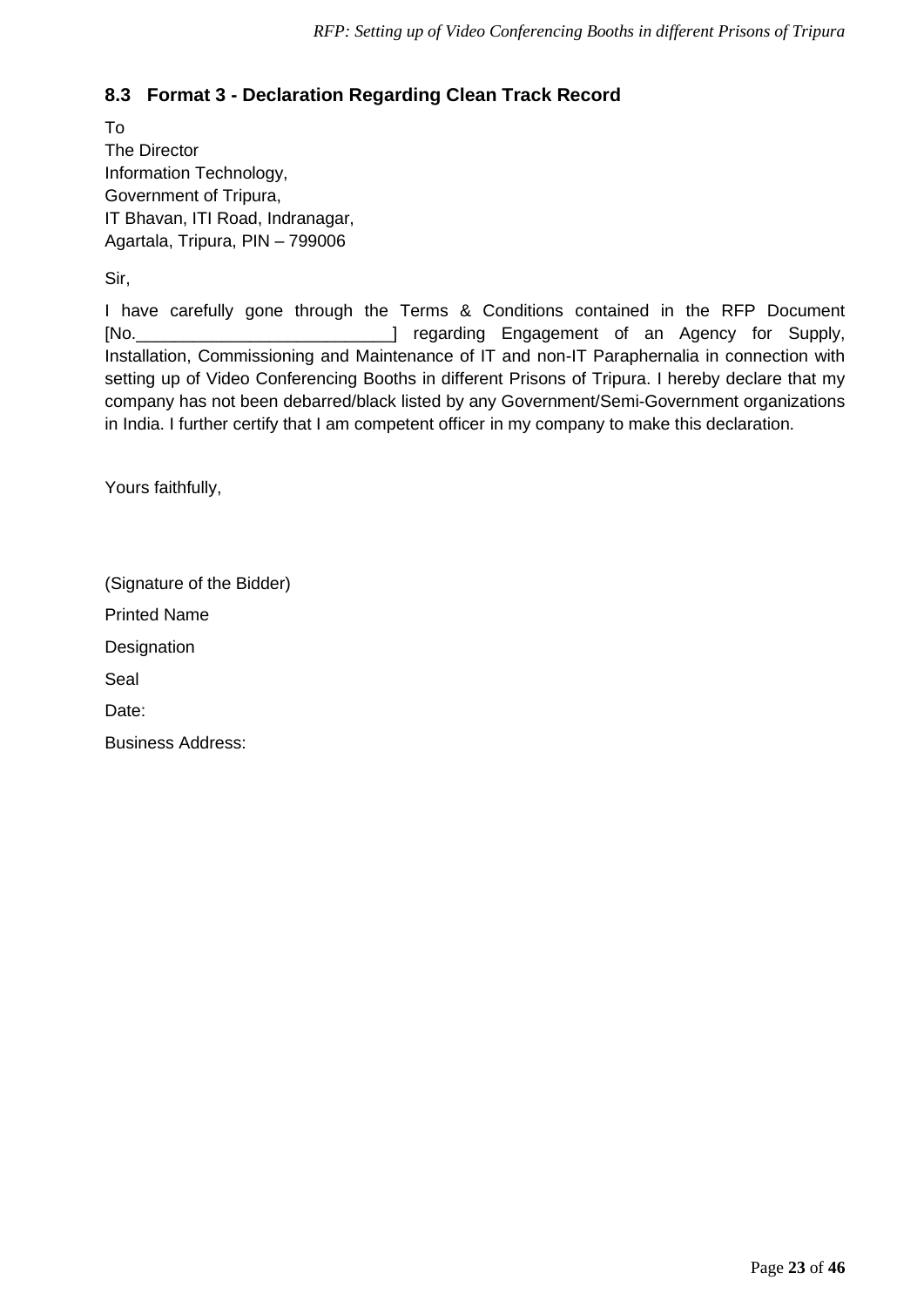# <span id="page-23-0"></span>**9. Format for Response to Tender: Technical Bid**

# <span id="page-23-1"></span>**9.1 Format 1 – Technical Bid Letter**

To The Director Information Technology, Government of Tripura, IT Bhavan, ITI Road, Indranagar, Agartala, Tripura, PIN – 799006

**Subject:** Engagement of an Agency for Supply, Installation, Commissioning and Maintenance of IT and non-IT Paraphernalia in connection with setting up of Video Conferencing Booths in different Prisons of Tripura.

Reference: Tender No:<Tender Reference Number>Dated <dd/mm/yyyy>

Sir,

We, the undersigned Bidder, having read and examined in detail all the Tender documents do hereby propose to provide the services as specified in the Tender document number <Tender Reference Number>Dated <dd/mm/yyyy>along with the following:

1. Earnest Money Deposit (EMD)

We have submitted EMD for the sum of Rs.3,50,000/- (Rupees Three Lakh Fifty Thousand only). This EMD is liable to be forfeited in accordance with the provisions of RFP.

2. Deviations

We declare that all the services shall be performed strictly in accordance with the Tender documents except for the variations, assumptions and deviations, all of which have been detailed out exhaustively in the following statements, irrespective of whatever has been stated to the contrary anywhere else in our Tender:

Statement of Deviations from Tender Terms and Conditions is as specified in General Terms and Conditions

Further, we agree that additional conditions or assumptions, if any, found in the Tender documents other than those stated in deviation schedule shall not be given effect to.

3. Contract Performance Guarantee Bond

We hereby declare that in case the contract is awarded to us, we shall submit the Contract Performance Guarantee Bond in the form prescribed in the RFP.

4. Bid Validity Period

We agree to abide by this Bid for a period of 180 days after the date fixed for Bid opening or for any further period for which Bid validity has been extended and it shall remain binding upon us and Bid may be accepted at any time before the expiration of that period.

We hereby declare that our Bid is made in good faith, without collusion or fraud and the information contained in the Bid is true and correct to the best of our knowledge and belief.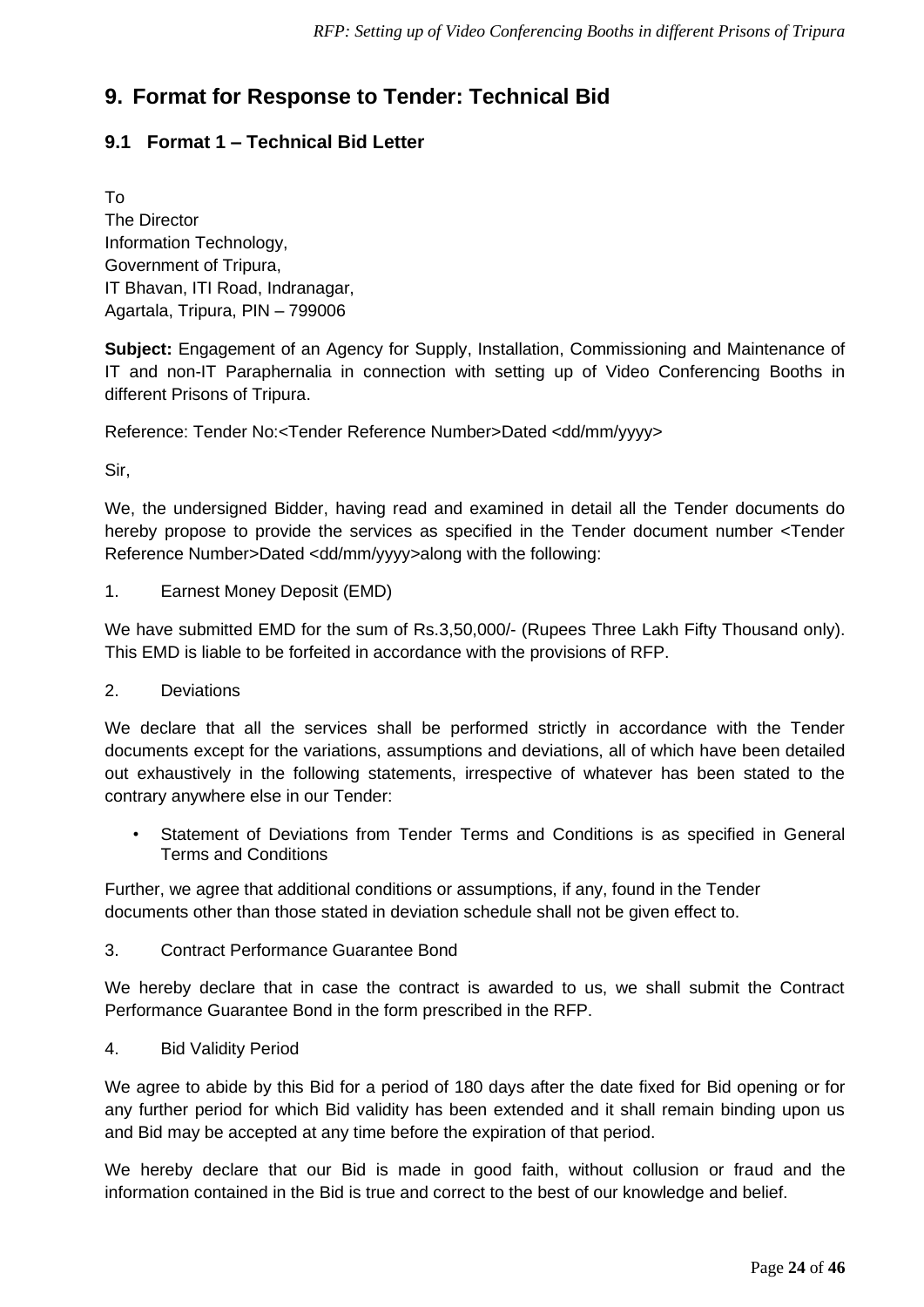We understand that our Bid is binding on us and that you are not bound to accept a Bid you receive.

Yours faithfully,

(Signature of the Bidder) Printed Name **Designation** Seal Date: Business Address: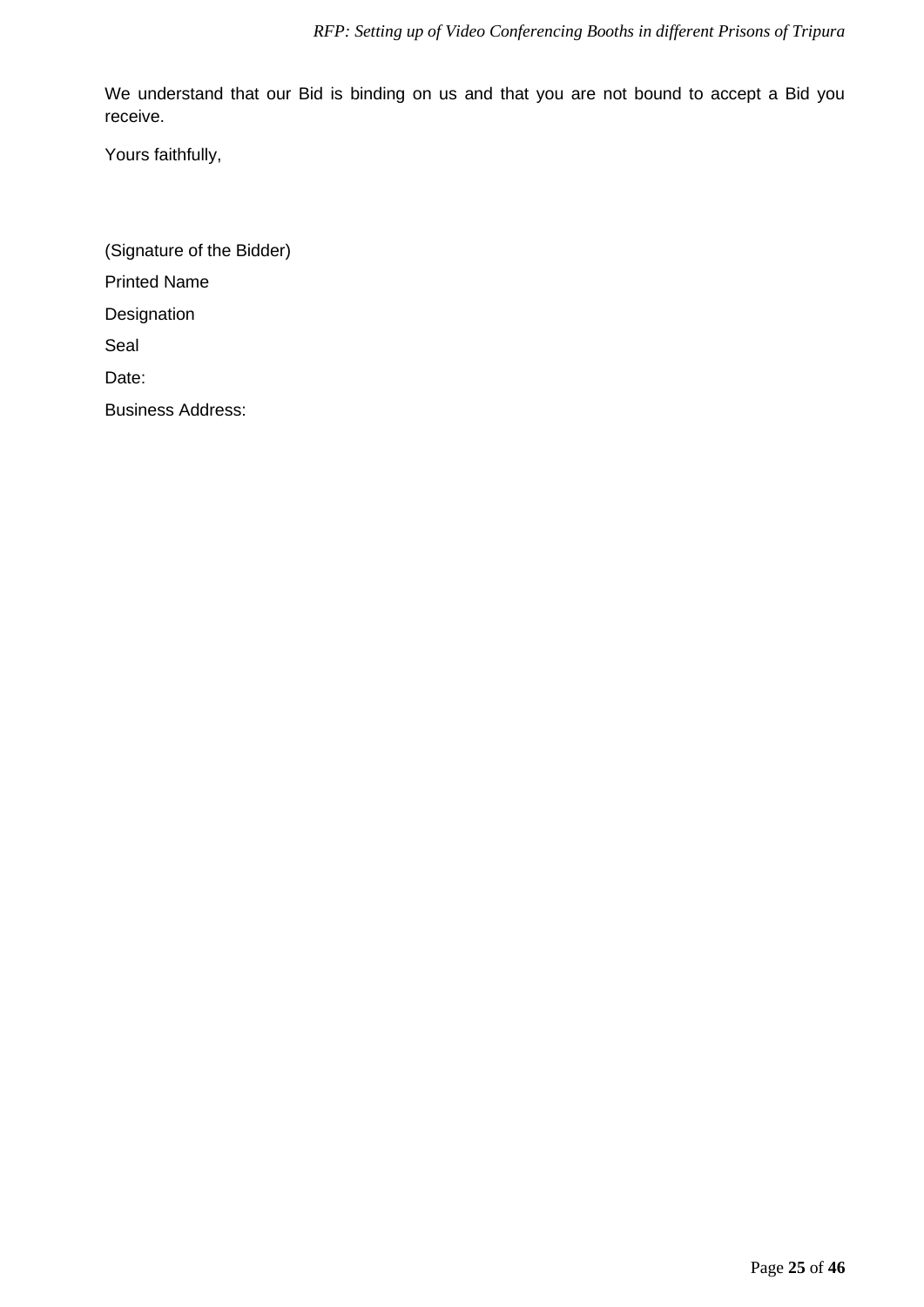# <span id="page-25-0"></span>**9.2 Format 2 – Technical Evaluation Criteria**

#### **Criteria for Evaluation and Comparison of Technical Bids**

The criterion as mentioned in section below shall be used to evaluate the technical Bids. All the Bids scoring at least 70% (70 marks out of 100 marks as per the evaluation criteria below) and above in the technical evaluation will be qualified for commercial Bid opening.

The financial Bids of only those Bidders will be opened and considered who have scored at least 70 marks in the Technical Evaluation as specified above.

| No.<br>1      | Bidder should be in existence for<br>minimum 5 years. The<br><b>Bidder</b><br>should be:<br>an Indian Firm                                                                                                                                                                                                                                                                                                                                                                                                                                                                                                                                                                                                                                                                            | Certificate of Incorporation                                                                                                                                                                                                                                                                  | (Total 100 Marks)<br>$>=5$ years to $<=8$<br>years= 5 marks;                                                                                                                                                                  |
|---------------|---------------------------------------------------------------------------------------------------------------------------------------------------------------------------------------------------------------------------------------------------------------------------------------------------------------------------------------------------------------------------------------------------------------------------------------------------------------------------------------------------------------------------------------------------------------------------------------------------------------------------------------------------------------------------------------------------------------------------------------------------------------------------------------|-----------------------------------------------------------------------------------------------------------------------------------------------------------------------------------------------------------------------------------------------------------------------------------------------|-------------------------------------------------------------------------------------------------------------------------------------------------------------------------------------------------------------------------------|
|               | Registered under the<br>Companies Act 1956/2013                                                                                                                                                                                                                                                                                                                                                                                                                                                                                                                                                                                                                                                                                                                                       |                                                                                                                                                                                                                                                                                               | $>8$ years to $\leq$ =12<br>years = $8$ marks;<br>$>12$ years = 10<br>marks;                                                                                                                                                  |
| 2             | The Bidder shall have an annual<br>turnover of INR 10.00 crore in<br>each of the last three (3) financial<br>years ended on 31/03/2021.                                                                                                                                                                                                                                                                                                                                                                                                                                                                                                                                                                                                                                               | Copy of the audited profit and<br>loss account/ balance<br>sheet/annual report of last<br>three financial years (up to 31-<br>March-21) should be attached.<br>CA certificate clearly indicating<br>turnover of last three financial<br>years (up to 31-March-21)<br>should also be attached. | Average Turnover<br>$\geq$ 10 crore to $\leq$<br>12 $\text{core} = 10$<br>marks;<br>Average Turnover<br>$> 12$ crore to $<= 15$<br>$\text{core} = 15 \text{ marks},$<br>Average Turnover<br>$> 15$ crore = 20<br><b>Marks</b> |
| 3<br>a)<br>b) | Bidder's<br>experience of<br>having<br>successfully<br>completed<br>supply,<br>installation,<br>commissioning<br>and<br>maintenance<br>of<br>Video<br><b>Conferencing Systems:</b><br>for State/ Central Govt.<br>Agencies or PSUs or PSU<br><b>Banks or Financial Institutions</b><br>of State/Central Govt. will be<br>considered.<br>Single Project an order values<br>not less than Rs.1.50 crore; or<br>Two Projects order values not<br>less than Rs.90 lakh for each<br>projects; or Three or more<br>Projects order values not less<br>than Rs.70 lakh for each<br>projects will be considered<br>during the period from 1 <sup>st</sup> April<br>2017 to previous day of<br>floating of the tender.<br>Any of the combination of above<br>project categories will be treated | Work Order + Completion/<br><b>Phase Completion Certificates</b><br>from the client;                                                                                                                                                                                                          | 1 project unit = $14$<br>marks;<br>2 project units= 16<br>marks;<br>3 project units=18<br>marks;<br>4 or more project<br>units=20 marks;                                                                                      |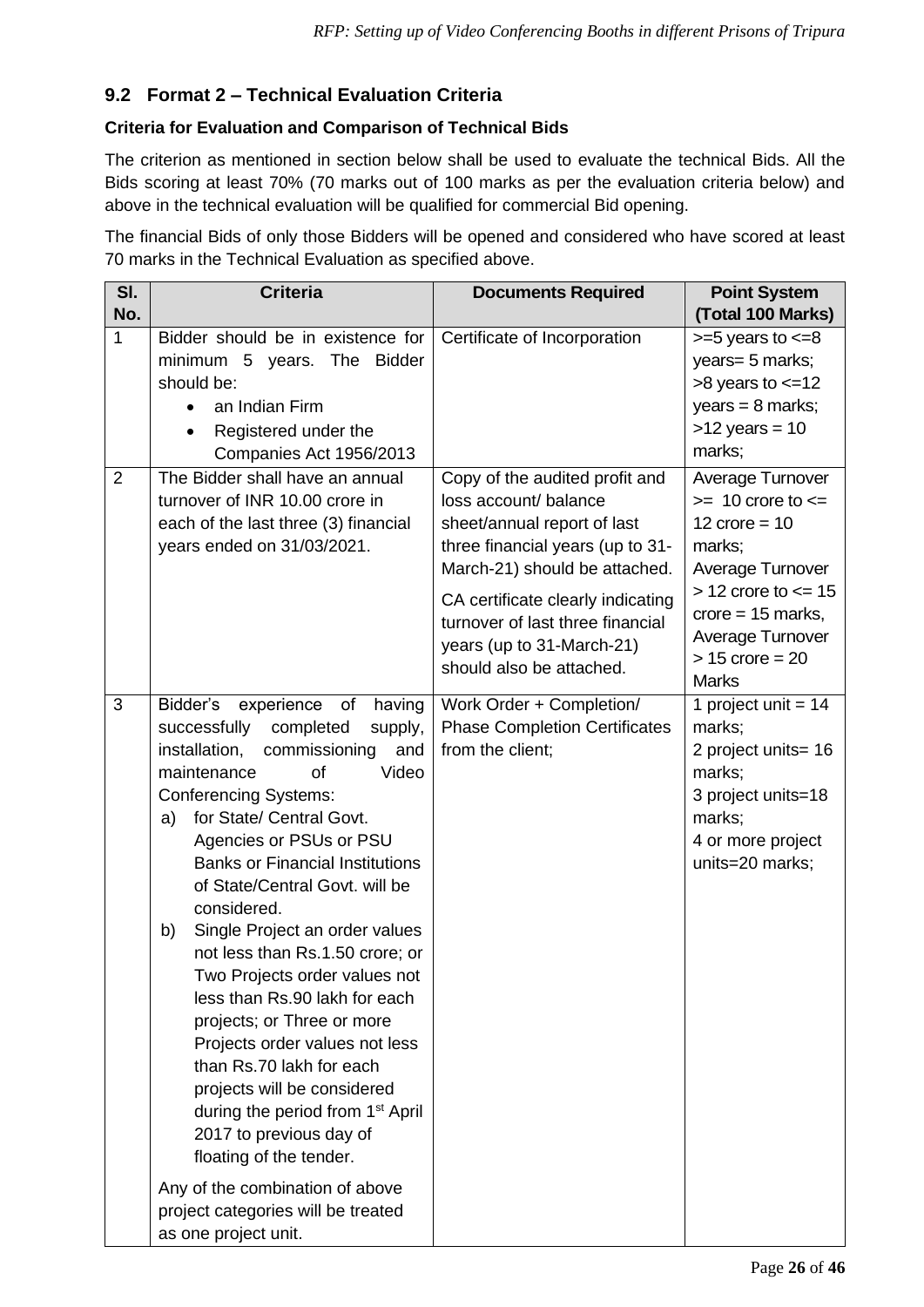| SI.            | <b>Criteria</b>                     | <b>Documents Required</b>       | <b>Point System</b> |
|----------------|-------------------------------------|---------------------------------|---------------------|
| No.            |                                     |                                 | (Total 100 Marks)   |
| $\overline{4}$ | Bidder should have minimum 2        | Certificate from HR/ Company    | $>=2$ to $<4=6$     |
|                | technical manpower in their payroll | Secretary                       | marks;              |
|                | for providing support for similar   |                                 | $>= 4$ to $< 6 = 8$ |
|                | products/service                    |                                 | marks;              |
|                |                                     |                                 | $>= 6 = 10$ marks.  |
| 5              | <b>Quality Certificates:</b>        | Copies of valid ISO             | For $2$ nos. $= 10$ |
|                | ISO 9001 and 20000 valid as on      | Certificates.                   | marks;              |
|                | the last date of Bid Submission.    |                                 | For 1 no. $5 = 5$   |
|                |                                     |                                 | marks;              |
| 6              | Proposed Solution for setting up of | Proposal indicating Make,       | 20 marks;           |
|                | <b>Video Conferencing Booths</b>    | <b>Model and Specifications</b> |                     |
| $\overline{7}$ | Understanding of Scope of Work      | <b>Overall Bid Document</b>     | 10 marks.           |
|                | and Proposed Solution               |                                 |                     |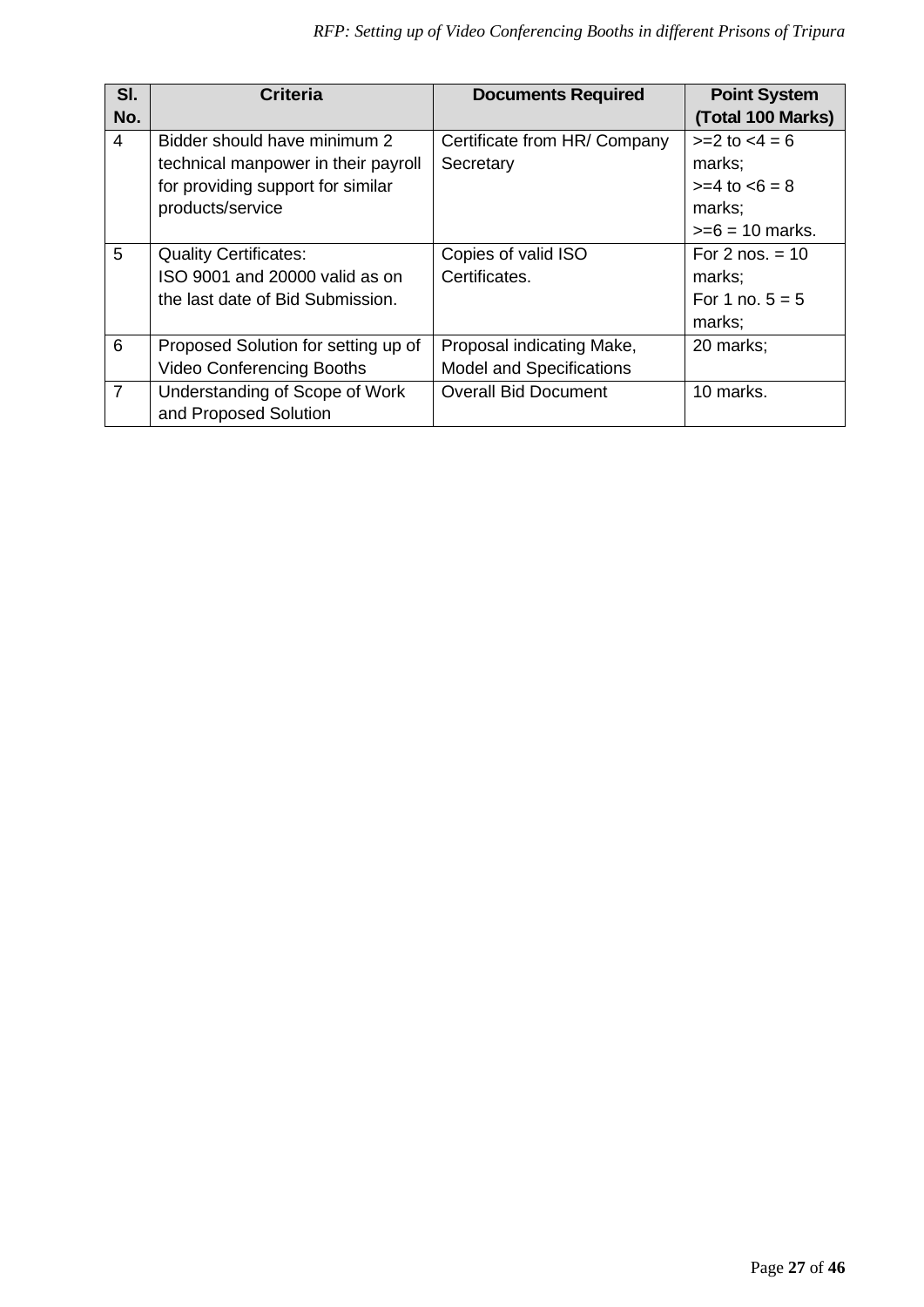# <span id="page-27-0"></span>**9.3 Format 3- Deviations from Tender Terms & Conditions**

The given format should be followed while marking out the deviations from Tender terms and conditions:

| SI.<br>No.     | <b>Section No.</b> | <b>Clause</b><br>No. | Page<br>No. | <b>Statement of</b><br>deviations and<br>variations. | <b>Remarks</b> |
|----------------|--------------------|----------------------|-------------|------------------------------------------------------|----------------|
| 1              |                    |                      |             |                                                      |                |
| 2              |                    |                      |             |                                                      |                |
| 3              |                    |                      |             |                                                      |                |
| $\overline{4}$ |                    |                      |             |                                                      |                |
| 5              |                    |                      |             |                                                      |                |
| 6              |                    |                      |             |                                                      |                |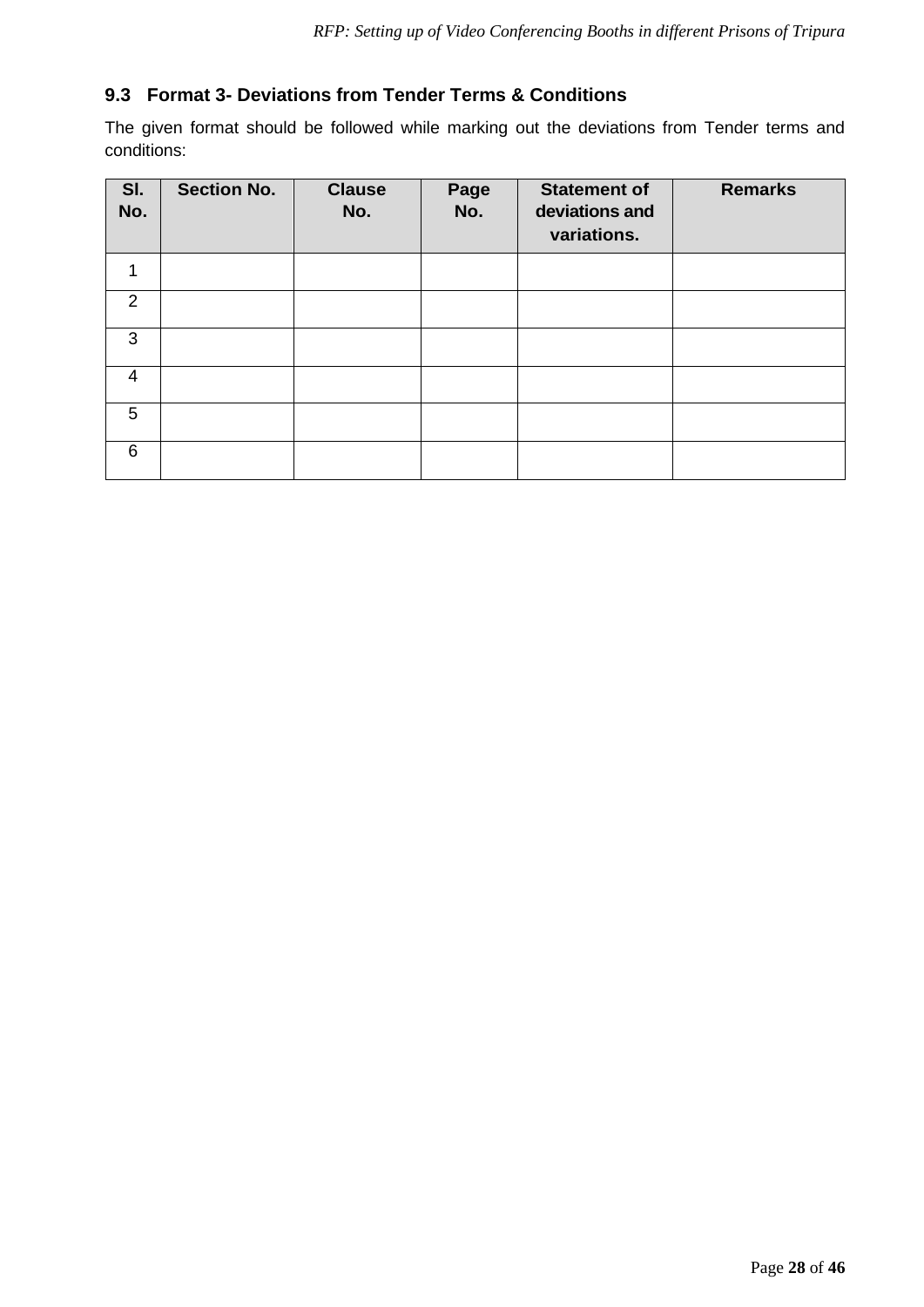# <span id="page-28-0"></span>**9.4 Format 4- Project Experience Details**

| SI.<br>No.     | <b>Item</b>                                                          | <b>Details</b> |  |  |
|----------------|----------------------------------------------------------------------|----------------|--|--|
|                | <b>General Information</b>                                           |                |  |  |
| 1              | <b>Customer Name/Government Department</b>                           |                |  |  |
| $\overline{2}$ | Name of the Contact<br>Person and Contact details for the project    |                |  |  |
|                | Brief description of scope of project                                |                |  |  |
|                | Size of the project                                                  |                |  |  |
| 3              | Contract Value of the project (in crore)                             |                |  |  |
| 4              | Capital Expenditure involved (by the govt./<br>client)               |                |  |  |
| 5              | Total cost of the services provided (by the<br>Bidder)               |                |  |  |
| 6              | Please provide copies of Work Order or<br>Certificate of Completion. |                |  |  |
|                | <b>Project Details</b>                                               |                |  |  |
| 8              | Name of the project                                                  |                |  |  |
| 9              | <b>Start Date and End Date</b>                                       |                |  |  |
| 10             | Current Status (work in progress,<br>completed)                      |                |  |  |
| 11             | <b>Contract Tenure</b>                                               |                |  |  |
| 12             | No. of locations                                                     |                |  |  |
| 13             | Man-month effort involved                                            |                |  |  |
| 14             | Type of Project                                                      |                |  |  |
| 15             | Solution architecture deployed & core<br>Components                  |                |  |  |
| 16             | Scope                                                                |                |  |  |
| 17             | Any other necessary information                                      |                |  |  |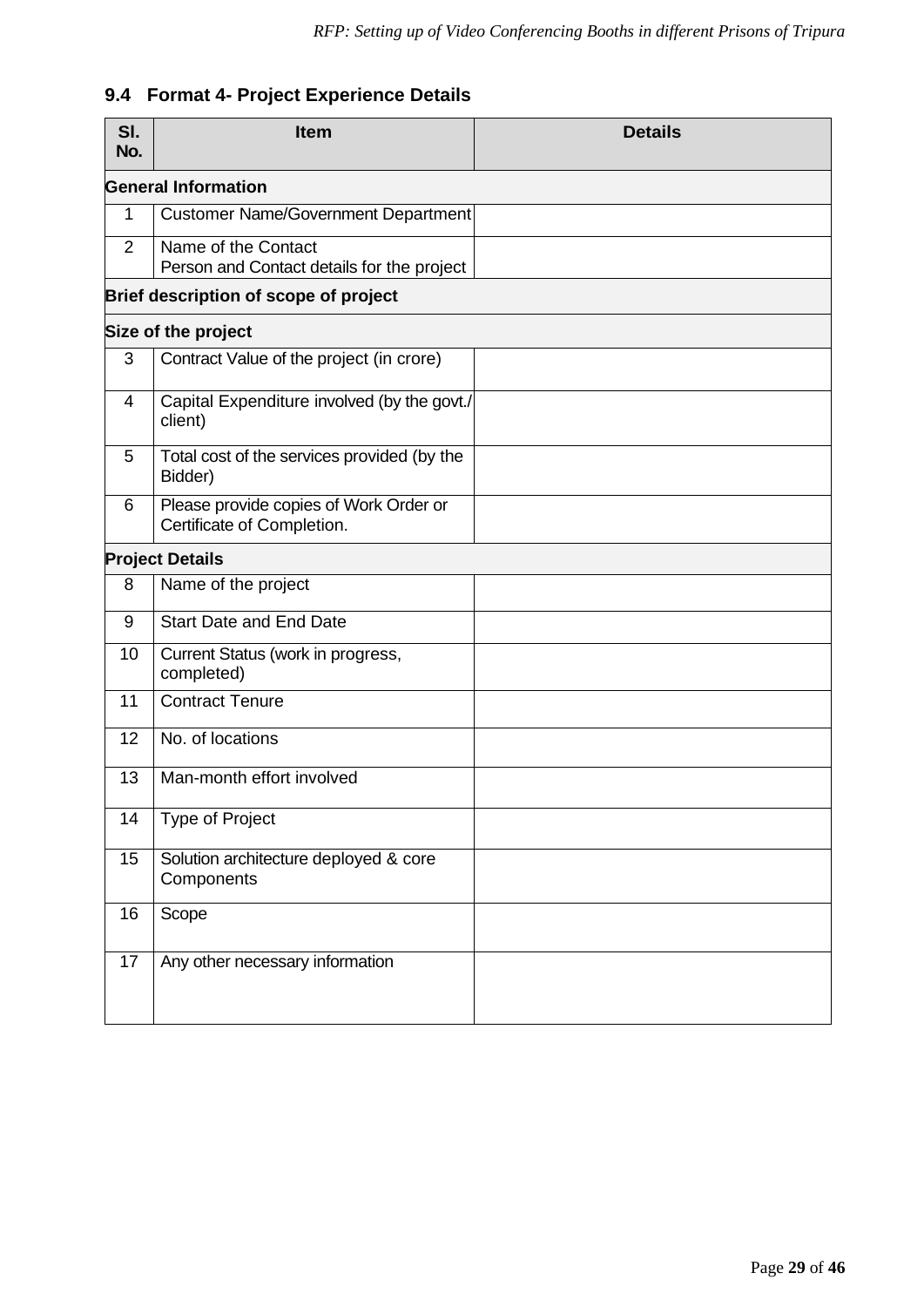# <span id="page-29-0"></span>**10. Format for Response to Tender: Commercial Bid**

Filled Bill of Quantity (BoQ) to be uploaded online as per attach Format.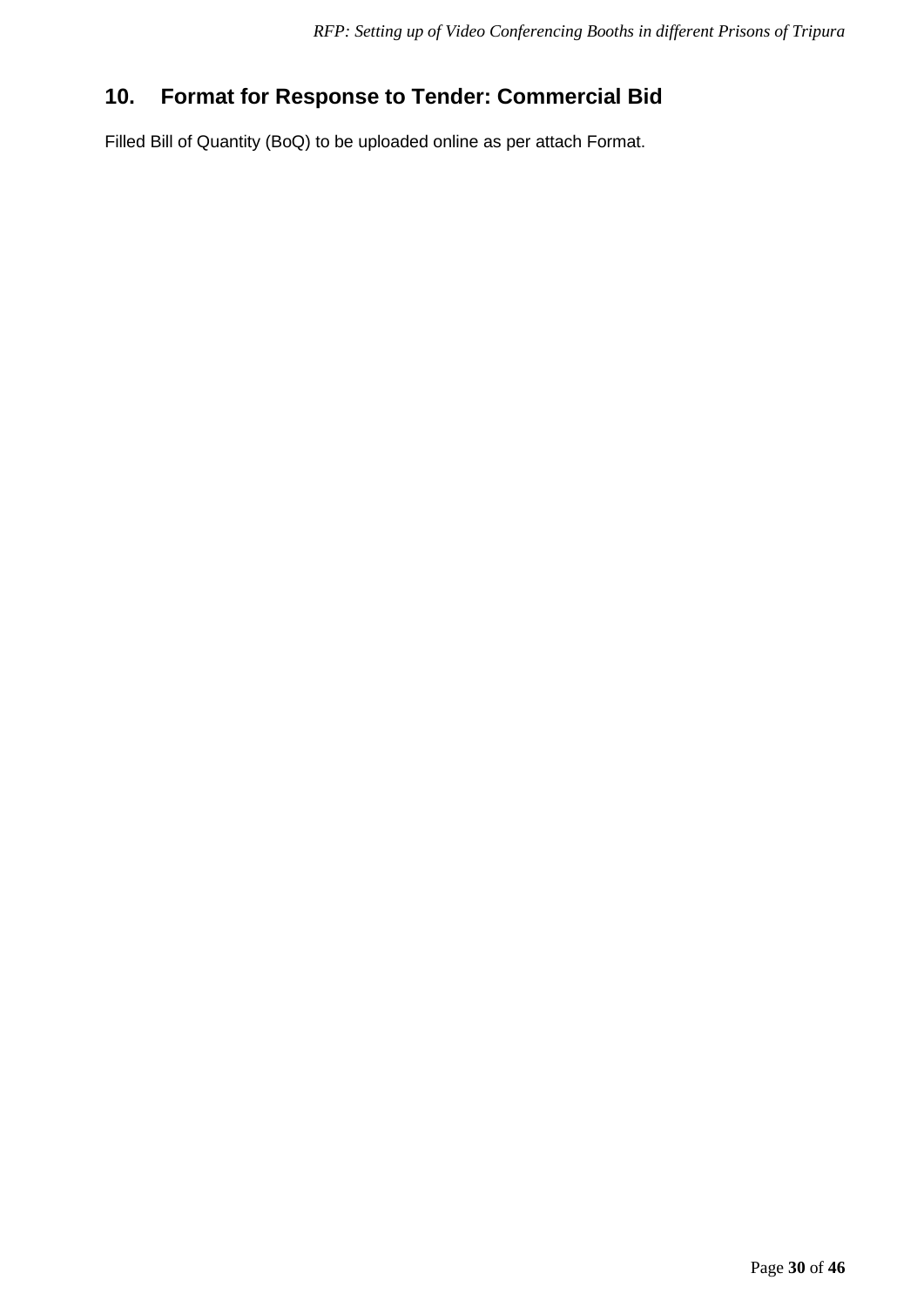# <span id="page-30-0"></span>**11. Annexure**

## <span id="page-30-1"></span>**11.1 Annexure - I: Bidding Document Acknowledgement Form**

Dated:

To The Director Information Technology, Government of Tripura, IT Bhavan, ITI Road, Indranagar, Agartala, Tripura, PIN – 799006

Dear Sir,

We hereby acknowledge receipt of a complete set of Bidding Documents consisting of Annexure (along with their Appendices) enclosed to the "Invitation for Bid" pertaining to providing of \_\_\_\_\_\_\_\_\_\_\_\_\_\_\_\_\_\_\_\_\_\_ services against tender no. \_\_\_\_\_\_\_\_\_\_\_\_\_\_\_\_\_\_\_\_\_\_\_\_\_\_\_.

We have noted that the closing date for receipt of the tender by the DIT is \_\_\_\_\_\_\_\_\_\_\_\_\_\_\_\_\_\_\_\_\_\_\_ at <> hrs. (IST) and opening at <> hrs. (IST) on the same day.

We guarantee that the contents of the above said Bidding Documents will be kept confidential within our organization and text of the said documents shall remain the property of the DIT and that the said documents are to be used only for the purpose intended by the DIT.

Our address for further correspondence on this tender will be as under:

Tel. No: ……………………........................ Fax. no: ……………………........................ Telephone no: ………………….. Personal attention of: …………………........................... (if required)

Yours faithfully,

(Bidder)

Note: This form should be returned along with offer duly signed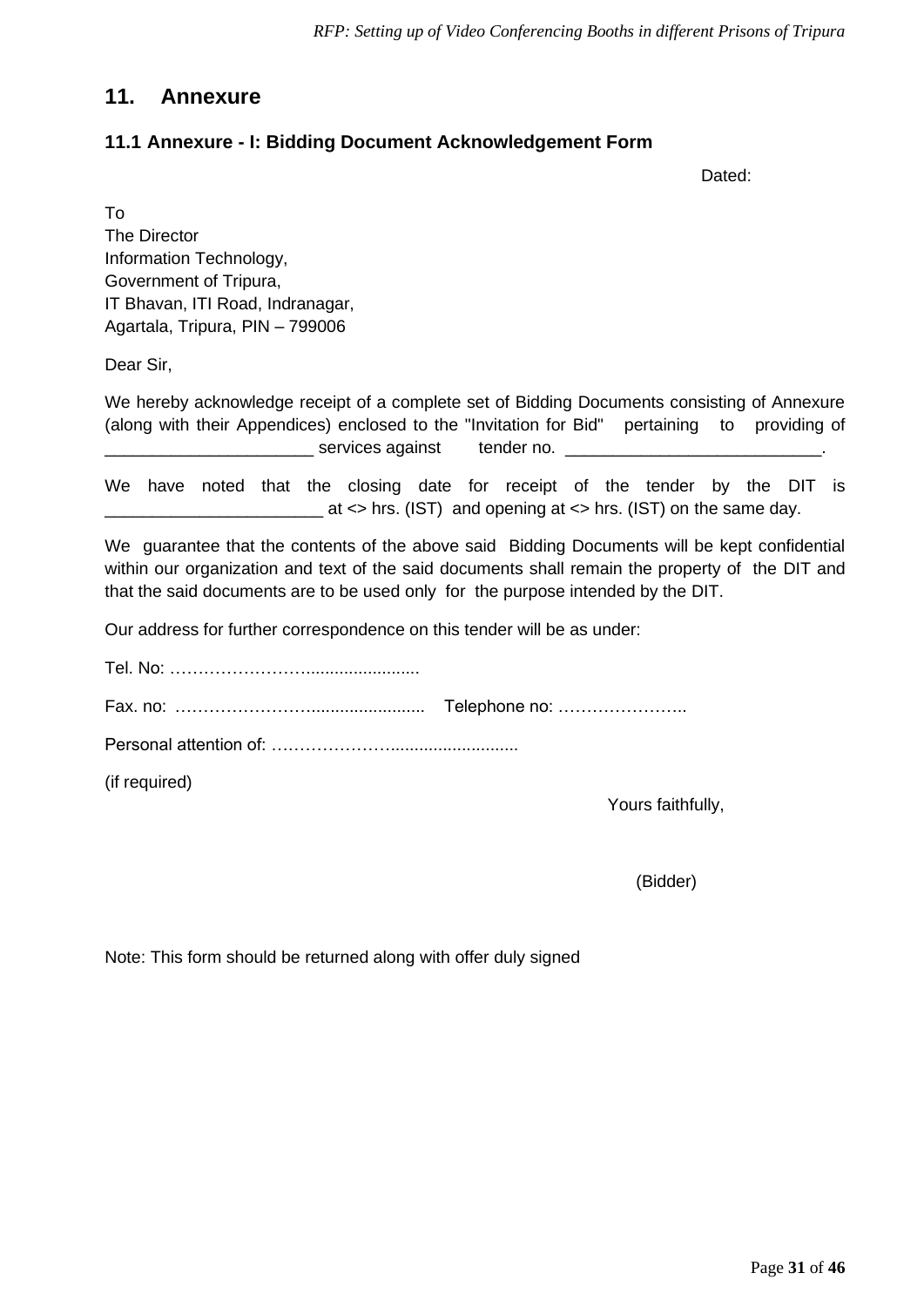# <span id="page-31-0"></span>**11.2 Annexure – II: Proforma of Bank Guarantee towards Performance Security PERFORMANCE GUARANTEE**

| Ref. No. | <b>Bank Guarantee No</b> |
|----------|--------------------------|
|          | Dated                    |

To The Director Information Technology, Government of Tripura, IT Bhavan, ITI Road, Indranagar, Agartala, Tripura, PIN – 799006

Dear Sir,

In consideration of Directorate of Information Technology, Govt. of Tripura, having its office at IT Bhavan, ITI Road, Indranagar, Agartala 799006 (hereinafter referred to as `DIT', which expression shall, unless repugnant to the context or meaning thereof, include all its successors, administrators, executors and assignees) after receipt of the work order dated \_\_\_\_ with M/s **M/s** and the matrice of the having its registered/head office at (hereinafter referred to as the 'CONTRACTOR') which expression shall, unless repugnant to the context or meaning thereof include all its successors, administrators, executors and assignees) and DIT having agreed that the CONTRACTOR shall furnish to DIT a performance guarantee for Indian Rupees ............... for the faithful performance of the entire CONTRACT.

2. We (name of the bank) \_\_\_\_\_\_\_\_\_\_\_\_\_\_\_\_\_\_\_\_\_\_\_\_\_\_\_\_\_\_ registered under the laws of \_ having head/registered office at \_\_\_\_\_\_\_\_\_\_\_\_\_\_\_\_\_\_\_\_\_\_\_\_\_\_\_(hereinafter referred to as "the Bank", which expression shall, unless repugnant to the context or meaning thereof, include all its successors, administrators, executors and permitted assignees) do hereby guarantee and undertake to pay immediately on first demand in writing any /all moneys to the extent of Indian Rupees. (in figures) and indian Rupees (in words)\_\_\_\_\_\_\_\_\_\_\_\_\_\_\_\_\_\_\_\_\_\_\_\_\_\_\_\_\_) without any demur, reservation, contest or protest and/or without any reference to the CONTRACTOR. Any such demand made by DIT on the Bank by serving a written notice shall be conclusive and binding, without any proof, on the bank as regards the amount due and payable, notwithstanding any dispute(s) pending before any Court, Tribunal, Arbitrator or any other authority and/or any other matter or thing whatsoever, as liability under these presents being absolute and unequivocal. We agree that the guarantee herein contained shall be irrevocable and shall continue to be enforceable until it is discharged by DIT in writing. This guarantee shall not be determined, discharged or affected by the liquidation, winding up, dissolution or insolvency of the CONTRACTOR and shall remain valid, binding and operative against the bank.

3. The Bank also agrees that DIT at its option shall be entitled to enforce this Guarantee against the Bank as a principal debtor, in the first instance, without proceeding against the CONTRACTOR and notwithstanding any security or other guarantee that DIT may have in relation to the CONTRACTOR's liabilities.

4. The Bank further agrees that DIT shall have the fullest liberty without our consent and without affecting in any manner our obligations hereunder to vary any of the terms and conditions of the said CONTRACT or to extend time of performance by the said CONTRACTOR(s) from time to time or to postpone for any time or from time to time exercise of any of the powers vested in DIT against the said CONTRACTOR(s) and to forbear or enforce any of the terms and conditions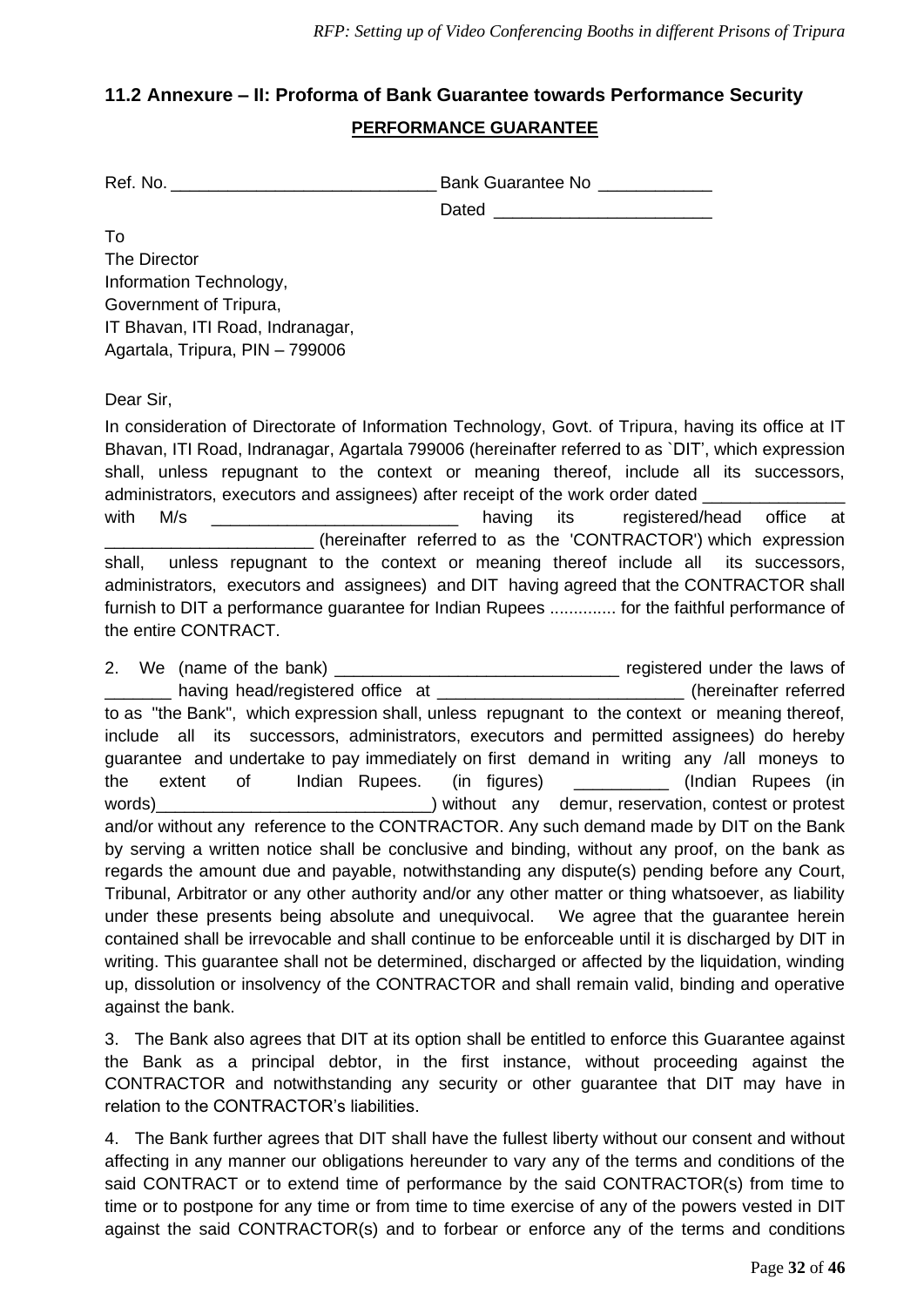relating to the said agreement and we shall not be relieved from our liability by reason of any such variation, or extension being granted to the said CONTRACTOR(s) or for any forbearance, act or omission on the part of DIT or any indulgence by DIT to the said CONTRACTOR(s) or any such matter or thing whatsoever which under the law relating to sureties would, but for this provision, have effect of so relieving us.

5. The Bank further agrees that the Guarantee herein contained shall remain in full force during the period that is taken for the performance of the CONTRACT and all dues of DIT under or by virtue of this CONTRACT have been fully paid and its claim satisfied or discharged or till DIT discharges this guarantee in writing, whichever is earlier.

6. This Guarantee shall not be discharged by any change in our constitution, in the constitution of DIT or that of the CONTRACTOR.

7. The Bank confirms that this guarantee has been issued with observance of appropriate laws of the country of issue.

8. The Bank also agrees that this guarantee shall be governed and construed in accordance with Indian Laws and subject to the exclusive jurisdiction of Indian Courts of the place from where the purchase CONTRACT has been placed.

9. Notwithstanding anything contained herein above, our liability under this Guarantee is limited to Indian Rupees (in figures) \_\_\_\_\_\_\_\_\_\_\_\_\_\_ (Indian Rupees (in words) \_\_\_\_\_\_\_\_\_\_\_\_\_\_\_\_\_\_\_\_) and our guarantee shall remain in force until \_\_\_\_\_\_\_\_\_\_\_\_\_\_\_\_\_\_\_\_\_\_. (Indicate the date of expiry of bank guarantee)

Any claim under this Guarantee must be received by us before the expiry of this Bank Guarantee. If no such claim has been received by us by the said date, the rights of DIT under this Guarantee will cease. However, if such a claim has been received by us within the said date, all the rights of DIT under this Guarantee shall be valid and shall not cease until we have satisfied that claim.

In witness whereof, the Bank through its authorized officer has set its hand and stamp on this........ day of ........20\_\_\_ at.....................

WITNESS NO. 1

-------------------------- -------------------------

Address (in legible letters) address (in legible letters)

 (Signature) (Signature) Full name and official Full name, designation and with Bank stamp

 Attorney as per power of Attorney No............. WITNESS NO. 2 Dated……………………

--------------------------

 (Signature) Full name and official Address (in legible letters)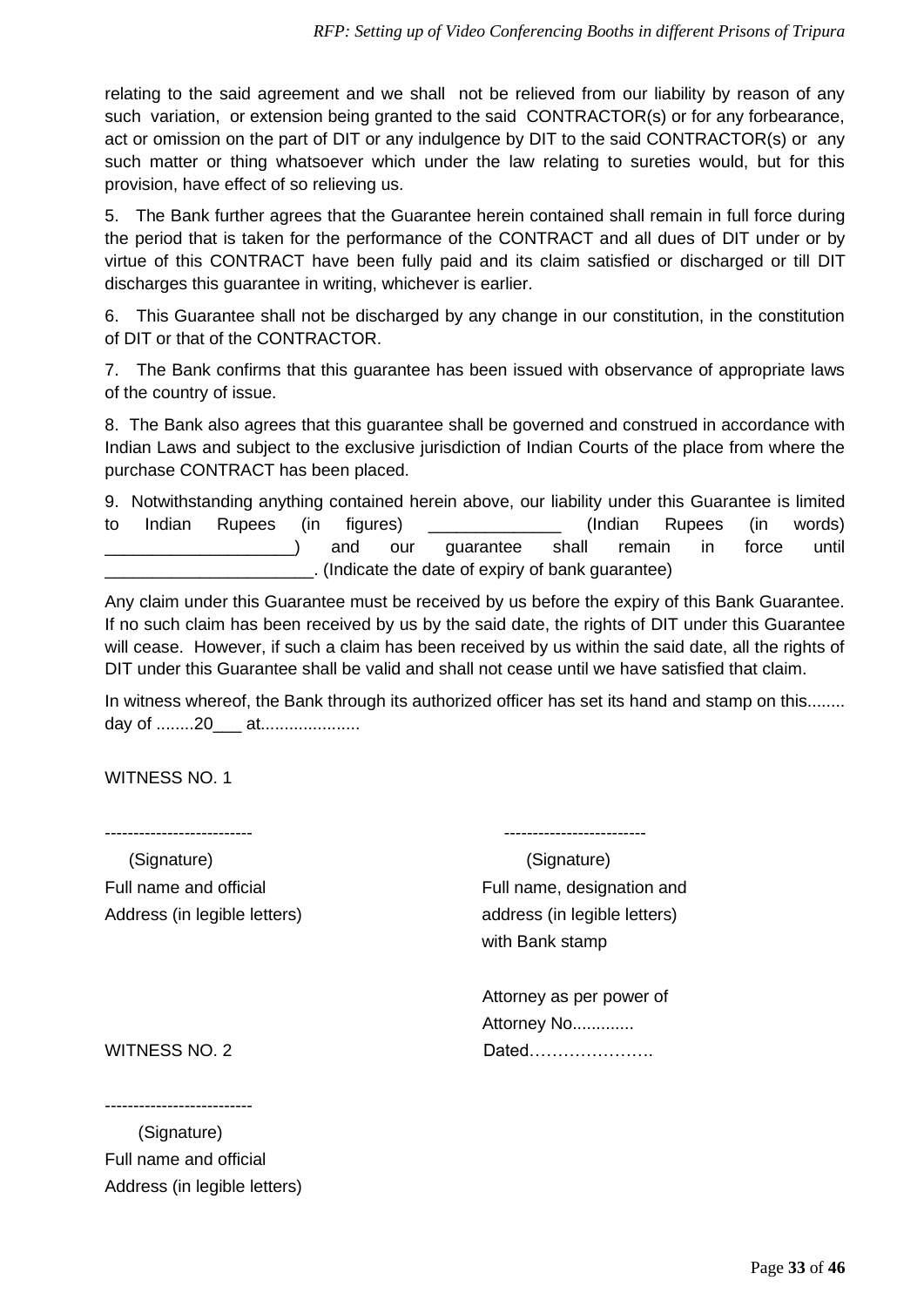# <span id="page-33-0"></span>**11.3 Annexure - III: Minimum Technical Specification of IT Component**

# **A. Room Based - All-in-One VC Endpoint**

| SI.<br>No.     | <b>Description</b>                             | <b>Specifications</b>                                                                                                                                                                                                                                                                                                            | <b>Compliance</b><br>(Yes/No) |
|----------------|------------------------------------------------|----------------------------------------------------------------------------------------------------------------------------------------------------------------------------------------------------------------------------------------------------------------------------------------------------------------------------------|-------------------------------|
| 1              | Package                                        | It should be All-In-One Video Bar (with Integrated<br>Microphones, Speakers, 4K Camera with Privacy<br>Cover/Shutter) and Remote Control.                                                                                                                                                                                        |                               |
| 2              | Video<br>Standards and                         | It should support H.323 & SIP standards for<br>communications.                                                                                                                                                                                                                                                                   |                               |
|                | <b>Resolutions</b>                             | It should support interoperability and bandwidth saving<br>using video compression H.264 AVC, H.264 High<br>Profile, H.265                                                                                                                                                                                                       |                               |
|                |                                                | It should support 4K 30 fps, 1080p 60 fps, 1080p 30<br>fps, 720p 60 fps, 720p 30 fps.                                                                                                                                                                                                                                            |                               |
| 3              | Content<br>Standards and<br><b>Resolutions</b> | It should support both wired and wireless content<br>sharing using standard based H.239 and BFCP. It<br>should also support audio from PC used for content<br>sharing.                                                                                                                                                           |                               |
|                |                                                | It should transmit content to the far end location at<br>4K15fps.                                                                                                                                                                                                                                                                |                               |
|                |                                                | It should support inbuilt feature for wireless content<br>sharing using Airplay for IOS based devices and<br>Miracast for Windows and Android based devices<br>without downloading any application on the user<br>device.                                                                                                        |                               |
|                |                                                | It should support Content Annotation and White<br>Boarding capability when connected to Touch Display.                                                                                                                                                                                                                           |                               |
| 4              | Audio<br>Standards and<br><b>Features</b>      | It should support G.711, G.722, G.722.1, or better<br>It should support 20 kHz or better bandwidth with<br>crystal clear audio and stereo sound.                                                                                                                                                                                 |                               |
| 5              | Video and                                      | <b>Keyboard Noise Reduction</b><br>1 x HDMI input to share 4K/Full HD content from                                                                                                                                                                                                                                               |                               |
|                | Audio Inputs                                   | PC/Laptop/Document camera/PTZ Camera.<br>1 x USB input to connect additional USB based PTZ                                                                                                                                                                                                                                       |                               |
|                |                                                | camera from same OEM to capture<br>whiteboard/presenter.                                                                                                                                                                                                                                                                         |                               |
| 6              | Video and<br><b>Audio Outputs</b>              | 2 x HDMI output for connecting primary and secondary<br>4K (UHD)/Full HD displays.                                                                                                                                                                                                                                               |                               |
| $\overline{7}$ | Other<br>Interfaces                            | 1 x 10/100/1000 Ethernet port<br>1 x USB to support system software upgrade                                                                                                                                                                                                                                                      |                               |
| 8              | Camera                                         | Integrated UHD 2160p (4K) capture resolution                                                                                                                                                                                                                                                                                     |                               |
|                |                                                | Minimum 5x digital automatic zoom and 120° FOV<br>The camera should support automatic speaker framing<br>and group framing.                                                                                                                                                                                                      |                               |
|                |                                                | The Camera should have privacy cover/shutter.                                                                                                                                                                                                                                                                                    |                               |
|                |                                                | Video Conference Camera and Codec should be<br>controlled using same Remote Control.                                                                                                                                                                                                                                             |                               |
| 9              | Microphone                                     | Inbuilt Microphones and Stereo Speakers                                                                                                                                                                                                                                                                                          |                               |
|                | and Speaker                                    | Should support external expansion microphone with<br>mute/unmute button from same OEM                                                                                                                                                                                                                                            |                               |
| 10             | <b>USB Device</b><br>Mode                      | The system should have inbuilt functionality to use the<br>VC system as an external camera and microphones<br>when connected to a Laptop/PC over a single USB<br>cable without using any external hardware components<br>to connect to any Cloud Based VC platform like Cisco<br>Webex, Zoom, BlueJeans, Microsoft Teams, Google |                               |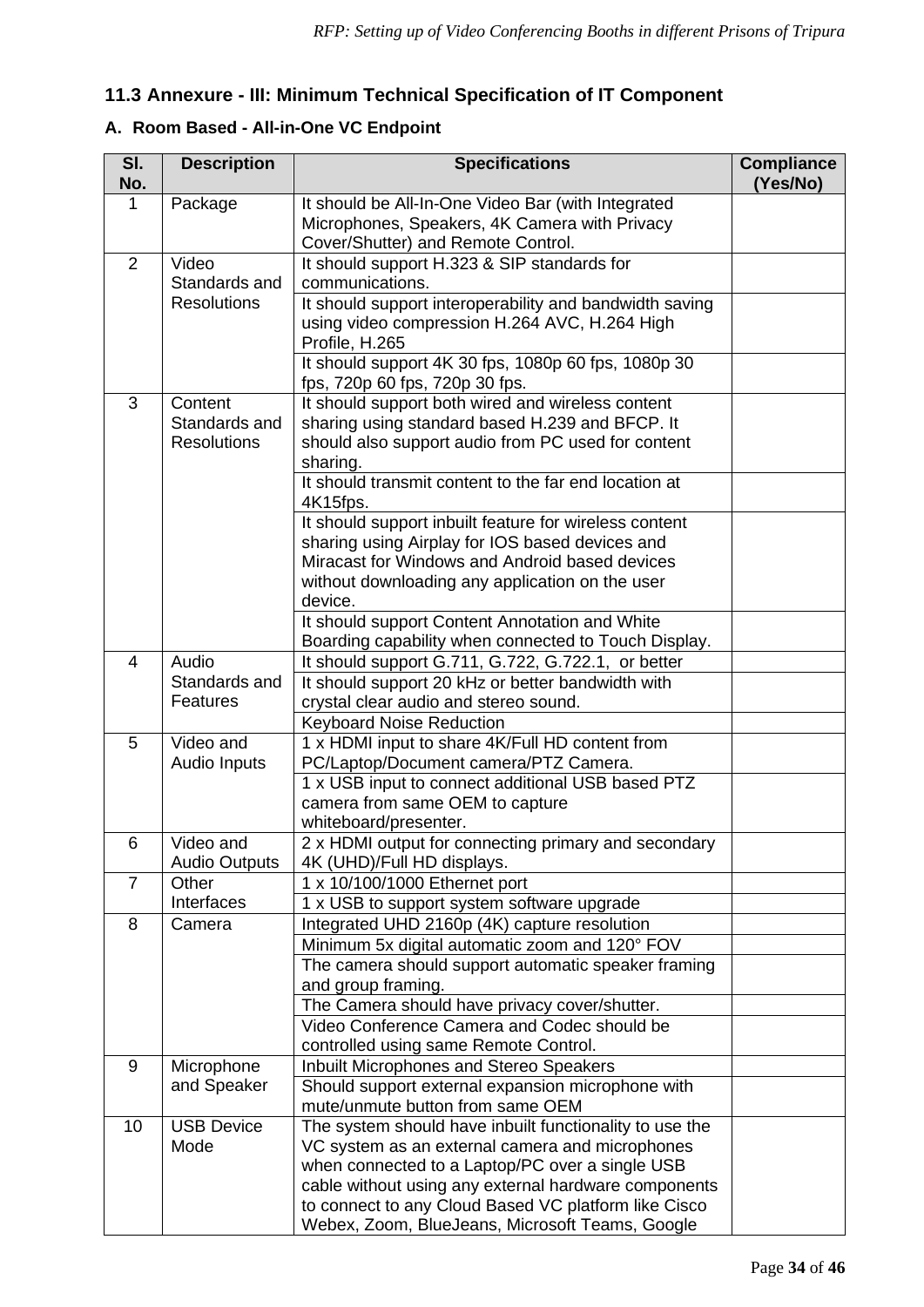| SI.<br>No.      | <b>Description</b>         | <b>Specifications</b>                                                              | <b>Compliance</b><br>(Yes/No) |
|-----------------|----------------------------|------------------------------------------------------------------------------------|-------------------------------|
|                 |                            | Meet, etc.                                                                         |                               |
| 11              | <b>Network</b><br>Features | H.323 and SIP bandwidth supporting up to 6 Mbps or<br>more.                        |                               |
|                 |                            | Must support IPv4 and IPv6 from day one on both<br>H.323 and SIP.                  |                               |
|                 |                            | Auto Gatekeeper Discovery, Lost Packet Recovery<br>(LPR) technology, IP Precedence |                               |
| 12 <sup>2</sup> | Security                   | Media Encryption (H.323, SIP): AES-128, AES-256                                    |                               |
|                 |                            | Authenticated access to admin menus and web                                        |                               |
|                 |                            | interface access                                                                   |                               |
|                 |                            | Local account password policy configuration                                        |                               |
|                 |                            | Global Directory/Centralized Directory/LDAP support                                |                               |

Note: The proposed system must be an all-in-one video bar consisting of Integrated - Camera, Codec, Speakers, Microphones and Remote Control. The system must be based on ITU standards & hardware based. No software based solution will be accepted.

### **B. Display Unit 32"**

| SI.<br>No.     | <b>Section</b>  | <b>Item Description</b>       | <b>Detailed Specification</b>                                                                        | <b>Compliance</b><br>(Yes/No) |
|----------------|-----------------|-------------------------------|------------------------------------------------------------------------------------------------------|-------------------------------|
| $\mathbf{1}$   | <b>Panel</b>    | <b>Screen Size</b>            | 32" or Higher                                                                                        |                               |
| $\overline{2}$ |                 | Panel Technology              | IPS or equivalent                                                                                    |                               |
| 3              |                 | <b>Backlight Type</b>         | LED (Direct)                                                                                         |                               |
| 4              |                 | <b>Aspect Ratio</b>           | 16:09                                                                                                |                               |
| 5              |                 | <b>Native Resolution</b>      | 1366 x 768 or higher                                                                                 |                               |
| 6              |                 | <b>Dynamic Contrast Ratio</b> | 1,000,000:1 or higher                                                                                |                               |
| $\overline{7}$ |                 | Viewing Angle (H x V)         | 178 x 178 degree                                                                                     |                               |
| 8              | <b>Video</b>    | <b>XD Engine</b>              | Yes                                                                                                  |                               |
| 9              |                 | <b>Picture Mode</b>           | 8 Modes (Vivid, Standard,<br>APS, Cinema, Cricket,<br>Expert1 (Bright Room),<br>Expert2 (Dark Room)) |                               |
| 10             |                 | <b>Aspect Ratio Mode</b>      | 6 Modes (16:9, Original,<br>Full wide, 4:3, Vertical<br>Zoom, All-Direction Zoom)                    |                               |
| 11             |                 | RF (1/2 Tuner)                | Yes (2 Tuner)                                                                                        |                               |
| 12             | <b>Audio</b>    | <b>Audio Output</b>           | 35W                                                                                                  |                               |
| 13             |                 | <b>Speaker System</b>         | 2.1 <sub>ch</sub>                                                                                    |                               |
| 14             |                 | Sound mode                    | 6 Modes (Standard,<br>Cinema, Clear Voicelll,<br>Cricket, Bollywood, Game)                           |                               |
| 15             |                 | <b>Clear Voice</b>            | Yes (Clear Voice III)                                                                                |                               |
| 16             |                 | <b>Audio Codec</b>            | AC3 (Dolby Digital), EAC3<br>(DDP), AAC, AAC HE,<br>MPEG, MP3, PCM                                   |                               |
| 17             | <b>Smart</b>    | <b>Web Browser</b>            | Yes                                                                                                  |                               |
| 18             | <b>Features</b> | WiFi (bandwidth)              | Yes                                                                                                  |                               |
| 19             |                 | Screen Share (Miracast)       | Yes                                                                                                  |                               |
| 20             |                 | Smart Share (DLNA)            | Yes                                                                                                  |                               |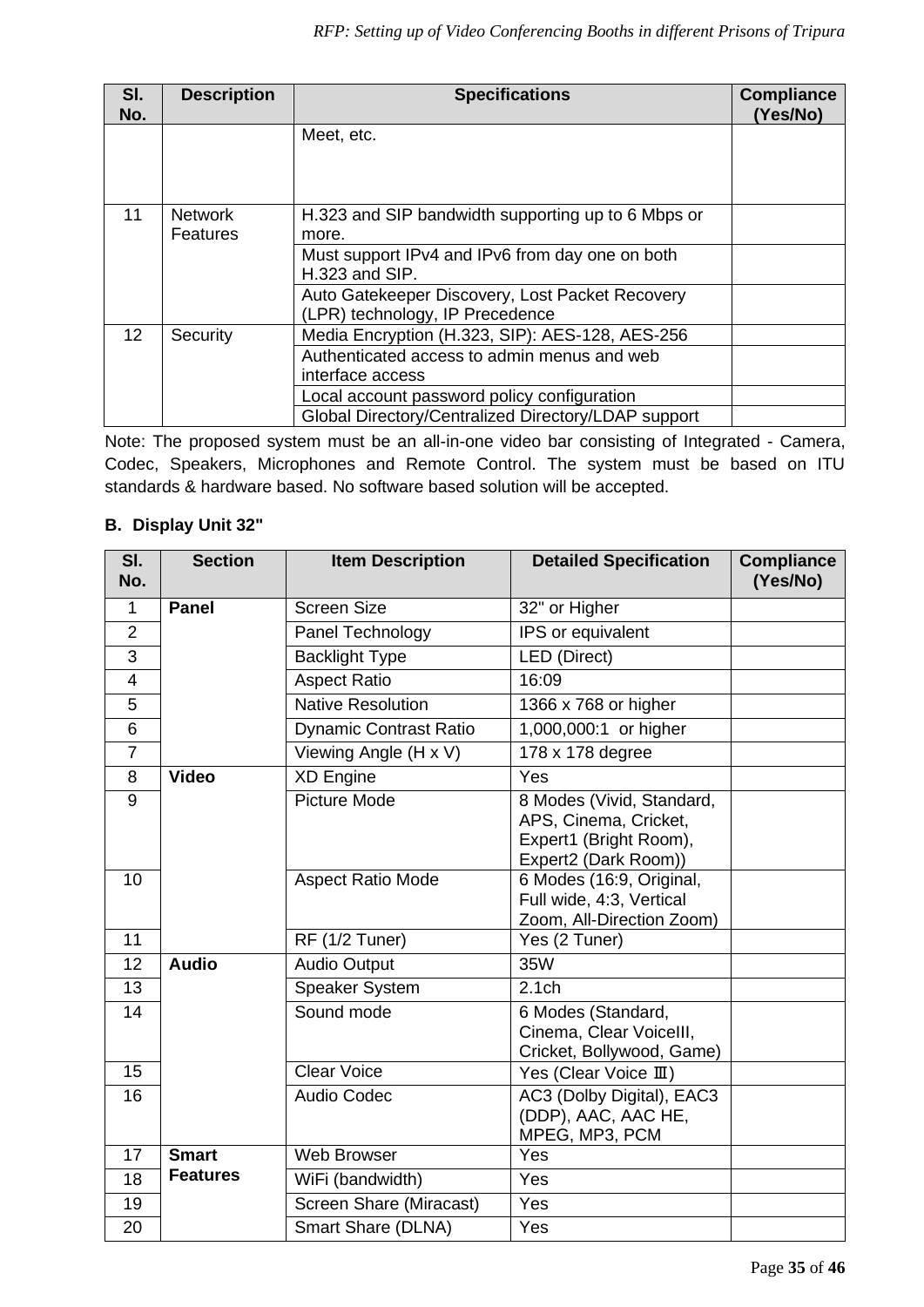| SI.<br>No. | <b>Section</b>      | <b>Item Description</b>            | <b>Detailed Specification</b> | <b>Compliance</b><br>(Yes/No) |
|------------|---------------------|------------------------------------|-------------------------------|-------------------------------|
| 21         |                     | Sound Sync/bluetooth               | Yes                           |                               |
| 22         |                     | Auto Off/Sleep Timer               | Yes                           |                               |
| 23         |                     | Motion Eye Care                    | Yes                           |                               |
| 24         |                     | <b>USB Cloning</b>                 | Yes                           |                               |
| 25         | <b>Connectivity</b> | <b>HDMI</b> Input                  | 3                             |                               |
| 26         |                     | USB 2.0 Input                      | 1                             |                               |
| 27         |                     | CI Slot                            | 1                             |                               |
| 28         |                     | $RF$ In                            | $\overline{2}$                |                               |
| 29         |                     | AV In                              | 1                             |                               |
| 30         |                     | Component Nn (Y, Pb, Pr-<br>Video) | 1                             |                               |
| 31         |                     | Digital Audio Out                  | 1 (Optical)                   |                               |
| 32         |                     | Headphone Out                      | 1                             |                               |
| 33         |                     | <b>RJ45</b>                        | 1                             |                               |
| 34         | <b>Power</b>        | Power Supply                       | 100-240V~, 50/60Hz            |                               |
| 35         |                     | Energy saving (Max)                | 13W or less                   |                               |
| 36         |                     | <b>Smart Energy Saving</b>         | Yes                           |                               |
| 37         | <b>Warranty</b>     | 5 years                            |                               |                               |

# **C. Network Rack 6U**

| SI.<br>No.     | <b>Detailed Specification</b>                                      | <b>Compliance</b><br>(Yes/No) |
|----------------|--------------------------------------------------------------------|-------------------------------|
| $\mathbf 1$    | 6U, 19" 550mm Width, 600mm Depth, Wall Mount Indoor Networking     |                               |
|                | Rack                                                               |                               |
| 2              | It should confirm to DIN 41494 or equivalent standard              |                               |
| 3              | It should be welded construction with steel frame                  |                               |
| $\overline{4}$ | Lockable tough ended glass front door                              |                               |
| 5              | 19" mounting angle made of formed steel                            |                               |
| 6              | Powdered coated standard finish                                    |                               |
| $\overline{7}$ | Top & Bottom welded cover with vented & cable entry exit cut outs  |                               |
| 8              | 2 pair of 19" mounting rails                                       |                               |
| 9              | 1U Cable Manager                                                   |                               |
| 10             | Roof Mounted Fan Unit                                              |                               |
| 11             | 230V AC, 6 way, 5 Amp Power Distribution Unit                      |                               |
| 12             | <b>Mounting Hardware</b>                                           |                               |
| 13             | OEM SHOULD COMPLY FOLLOWING CRITERIA FROM DAY ONE:                 |                               |
| 14             | OEM should have valid ISO 9001, ISO 14001 & ISO 45001 for design & |                               |
|                | development for wired & wireless networking products.              |                               |
| 15             | OEM Brand and company together presence in india.                  |                               |
| 16             | OEM should have a registered office in India                       |                               |
| 17             | OEM must not be blacklisted or banned by any State/Central         |                               |
|                | Government, Semi-Government or PSU and any other GOVT.             |                               |
|                | organization in INDIA and Globally.                                |                               |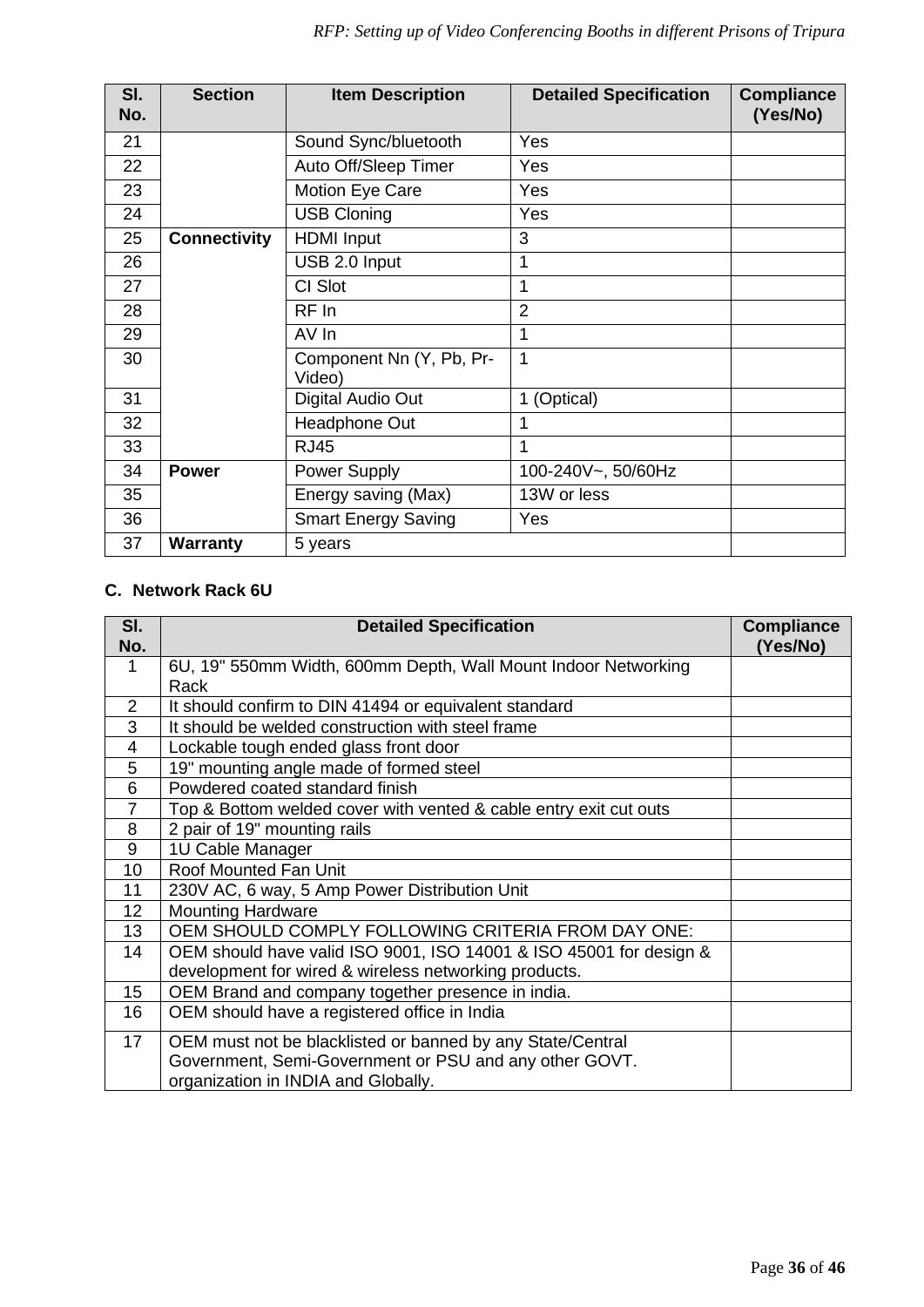# **D. Network Switch (16 Port)**

| SI.<br>No.     | <b>Detailed Specification</b>                                                                                                                                                                                                                                                                                                          | <b>Compliance</b><br>(Yes/No) |
|----------------|----------------------------------------------------------------------------------------------------------------------------------------------------------------------------------------------------------------------------------------------------------------------------------------------------------------------------------------|-------------------------------|
| 1              | Layer-2 Switch having minimum 16x10/100/1000 BaseT PoE ports & 4x<br>10/100/1000 BaseT ports/1G SFP slots.                                                                                                                                                                                                                             |                               |
| $\overline{2}$ | 2 or 4 fixed 1 Gigabit Ethernet Small Form-Factor Pluggable (SFP)<br>uplinks or 4 fixed 10 Gigabit Ethernet SFP+ uplinks                                                                                                                                                                                                               |                               |
| 3              | Packet Forwarding Rate (64-byte packet size): Minimum 41Mpps                                                                                                                                                                                                                                                                           |                               |
| 4              | The switch should have non-blocking architecture & wire-speed<br>performance under fully loaded condition from day-1                                                                                                                                                                                                                   |                               |
|                | The Switch should have following L2 features from DAY-1                                                                                                                                                                                                                                                                                |                               |
| 5              | MAC Address Table size: Atleast 8000, support atleast 256 static MAC                                                                                                                                                                                                                                                                   |                               |
| 6              | Jumbo Frame Support (Atleast 10,000 bytes)                                                                                                                                                                                                                                                                                             |                               |
| $\overline{7}$ | IGMP v1 v2 with atleast 256 IGMP snooping groups, Per VLAN IGMP<br>Snooping, port based IGMP snooping fast leave.                                                                                                                                                                                                                      |                               |
| 8              | LLDP, LLDP-MED, IPv6 Neighbour Discovery.                                                                                                                                                                                                                                                                                              |                               |
| 9              | IEEE802.1D STP, 802.1w RSTP, 802.1s MSTP with atleast 32 MSTP<br>instances support, Root guard or equivalent feature.                                                                                                                                                                                                                  |                               |
| 10             | The switch should be able to avoid the loop occurring in a single port<br>connected to an unmanaged switch/hub by shutting down the<br>corresponding port or corresponding VLAN                                                                                                                                                        |                               |
| 11             | IEEE 802.3ad Link Aggregation with atleast 8 ports per groups & 8<br>groups per switch                                                                                                                                                                                                                                                 |                               |
| 12             | Port mirroring for Tx/Rx/Both. One-to-One mode, Many-to-one mode                                                                                                                                                                                                                                                                       |                               |
| 13             | IEEE 802.1Q VLAN, atleast 256 Static VLANs                                                                                                                                                                                                                                                                                             |                               |
| 14             | MLD snooping v1 & v2 with atleast 256 snooping groups                                                                                                                                                                                                                                                                                  |                               |
| 15             | Atleast 4 IP interfaces (IPv4 & IPv6)                                                                                                                                                                                                                                                                                                  |                               |
| 16             | Atleast 120 IPv4 static route entries & atleast 50 IPv6 static route entries                                                                                                                                                                                                                                                           |                               |
| 17             | The switch should have 802.1p support with 8 queues per port.<br>Support strict & WRR queue handling technique.                                                                                                                                                                                                                        |                               |
| 18             | The switch should have QoS based on MAC address, IP address,<br>TCP/UDP port, DSCP, ToS, IP preference, EtherType, Protocol type,<br><b>IPv6 Traffic Class</b>                                                                                                                                                                         |                               |
| 19             | The switch should have ingress & egress bandwidth control (port based)<br>with minimum multiple of 16Kbps                                                                                                                                                                                                                              |                               |
| 20             | The switch should have standard & extended Access control list.<br>Atleast 750 access rules support.                                                                                                                                                                                                                                   |                               |
| 21             | The switch should have the following security features from Day-1:<br>Broadcast, Multicast & Unicast storm control, port security feature with<br>atleast 64 MAC per port, ARP spoofing prevention, IEEE 802.1x, MD5<br>Authentication, Dynamic VLAN assignment, RADIUS server, Binding of<br>IP address with MAC address & interface. |                               |
| 22             | The switch should have feature to protect the CPU/Processor from<br>protocol control packet attack.                                                                                                                                                                                                                                    |                               |
| 23             | The switch should have cable diagnostic feature to check the status of<br>connected RJ45 cables.                                                                                                                                                                                                                                       |                               |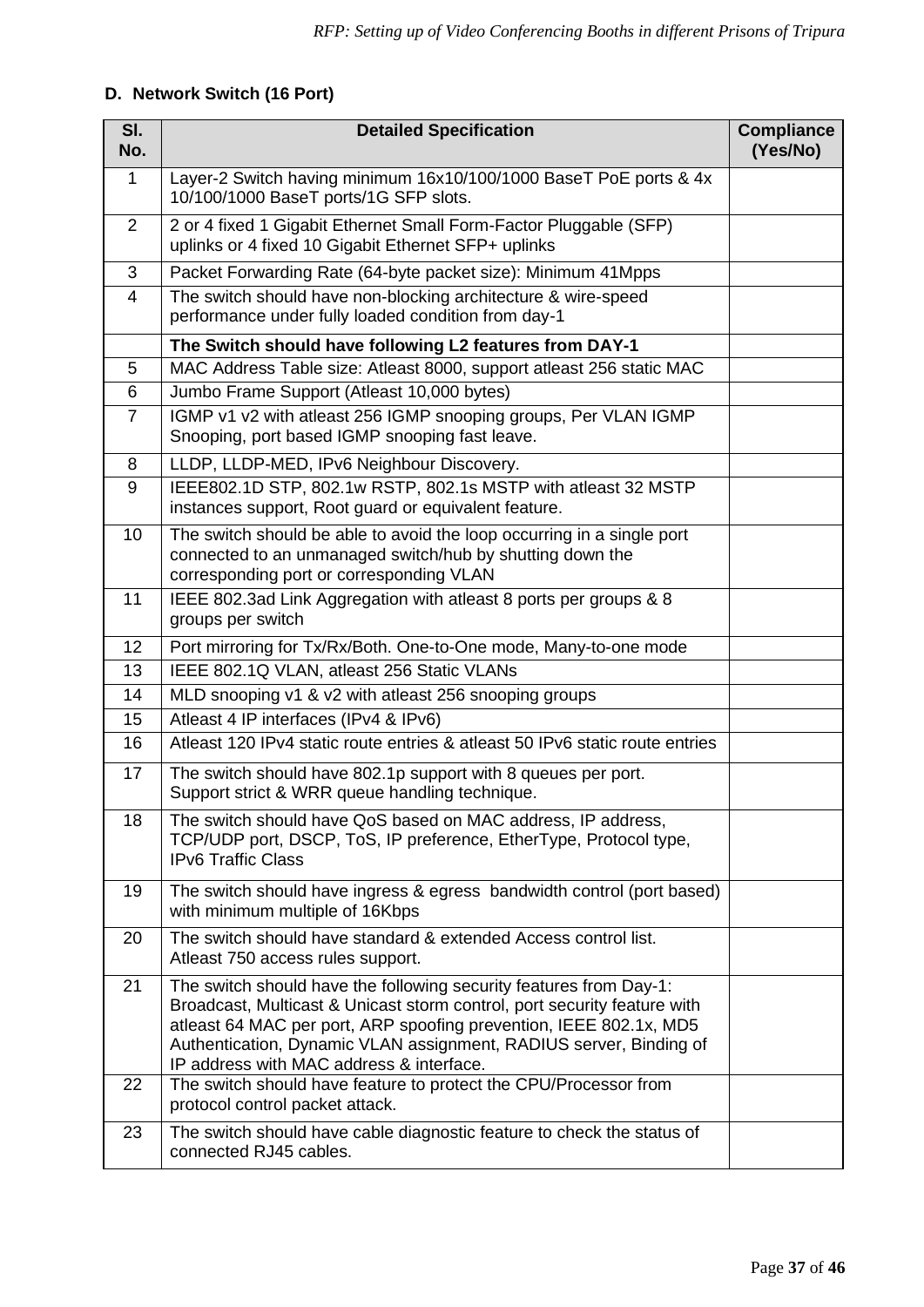| SI.<br>No. | <b>Detailed Specification</b>                                                                                                                                                                                                                                                                                                                                                                    | <b>Compliance</b><br>(Yes/No) |
|------------|--------------------------------------------------------------------------------------------------------------------------------------------------------------------------------------------------------------------------------------------------------------------------------------------------------------------------------------------------------------------------------------------------|-------------------------------|
| 24         | The Switch should have following Management features from day-1:<br>Web-based GUI (IPv4 & IPv6), Telnet Server (IPv4 & IPv6), TFTP Client<br>(IPv4 & IPv6), SNMPv1v2cv3, SNMP (IPv4 & IPv6), SNMP trap,<br>BootP/DHCP Client, DHCP Relay, DHCP Relay Option 82, SNTP,<br>RMONv1, Syslog (IPv4 & IPv6 Server), local syslog, ping, dual<br>configuration files support, dual image files support. |                               |
| 25         | The switch should have Energy saving green technology based on cable<br>length & link status. IEEE 802.3az. Time based PoE scheduling                                                                                                                                                                                                                                                            |                               |
| 26         | The switch should be 1U height                                                                                                                                                                                                                                                                                                                                                                   |                               |
| 27         | Operating Temperature: 0°C - 50°C, Operating Humidity: 0% - 95%                                                                                                                                                                                                                                                                                                                                  |                               |
| 28         | All Switches should be from same make                                                                                                                                                                                                                                                                                                                                                            |                               |
|            | <b>OEM should Comply Following Criteria from DAY-1:</b>                                                                                                                                                                                                                                                                                                                                          |                               |
| 29         | OEM should have valid ISO 9001, ISO 14001 & ISO 45001 for design &<br>development for wired & wireless networking products.                                                                                                                                                                                                                                                                      |                               |
| 30         | OEM Brand and company together should have presence in India.                                                                                                                                                                                                                                                                                                                                    |                               |
| 31         | OEM should have a registered office in India.                                                                                                                                                                                                                                                                                                                                                    |                               |
| 32         | OEM must not be blacklisted or banned by any State/Central<br>Government, Semi-Government or PSU and any other Govt.<br>organization in India and Globally.                                                                                                                                                                                                                                      |                               |

#### **E. Network Router with Firewall**

| SI.<br>No.     | <b>Technical Specification</b>                                                                                                                                                                                                                        | <b>Compliance</b><br>(Yes/No) |
|----------------|-------------------------------------------------------------------------------------------------------------------------------------------------------------------------------------------------------------------------------------------------------|-------------------------------|
| $\mathbf{1}$   | <b>Hardware Specification</b>                                                                                                                                                                                                                         |                               |
| 1.1            | Device Should be Desktop (1U Rack Mountable)                                                                                                                                                                                                          |                               |
| 1.2            | The appliance should have multicore processor based architecture.                                                                                                                                                                                     |                               |
| 1.3            | The appliance should have minimum 4 x 10/100/1000 Base-T<br>Multipurpose Ethernet Port                                                                                                                                                                |                               |
| 1.4            | The appliance should have minimum 500GB HDD/SSD Storage                                                                                                                                                                                               |                               |
| 1.5            | The appliance should have minimum 1 x Management port                                                                                                                                                                                                 |                               |
| 1.6            | Proposed solution should have bandwidth quota and time quota for<br>manageability of users                                                                                                                                                            |                               |
| 1.7            | The Firewall should be Network DLP compliant                                                                                                                                                                                                          |                               |
| $\overline{2}$ | <b>License Deliverable /Description</b>                                                                                                                                                                                                               |                               |
| 2.1            | User Identity, Next Generation Intrusion Prevention<br>System<br>(IPS), Zero Day Protection / Advance Malware protection, Web<br>Security Essentials / URL Filtering ; Antivirus, URL Filter, Application<br>Filtering, Anti-Spam, Basic 24x7 Support |                               |
| 2.2            | Need 5 Years / 60 Month License with H/W Warranty                                                                                                                                                                                                     |                               |
| 3              | <b>Performance Capacity -Minimum</b>                                                                                                                                                                                                                  |                               |
| 3.1            | The appliance should have minimum throughput of 300 Mbps or<br>higher with all features enabled (Under Test Condition)                                                                                                                                |                               |
| 3.2            | The appliance should have minimum throughput of 2200 Mbps<br>or higher Real World Performance (Under Test Condition)                                                                                                                                  |                               |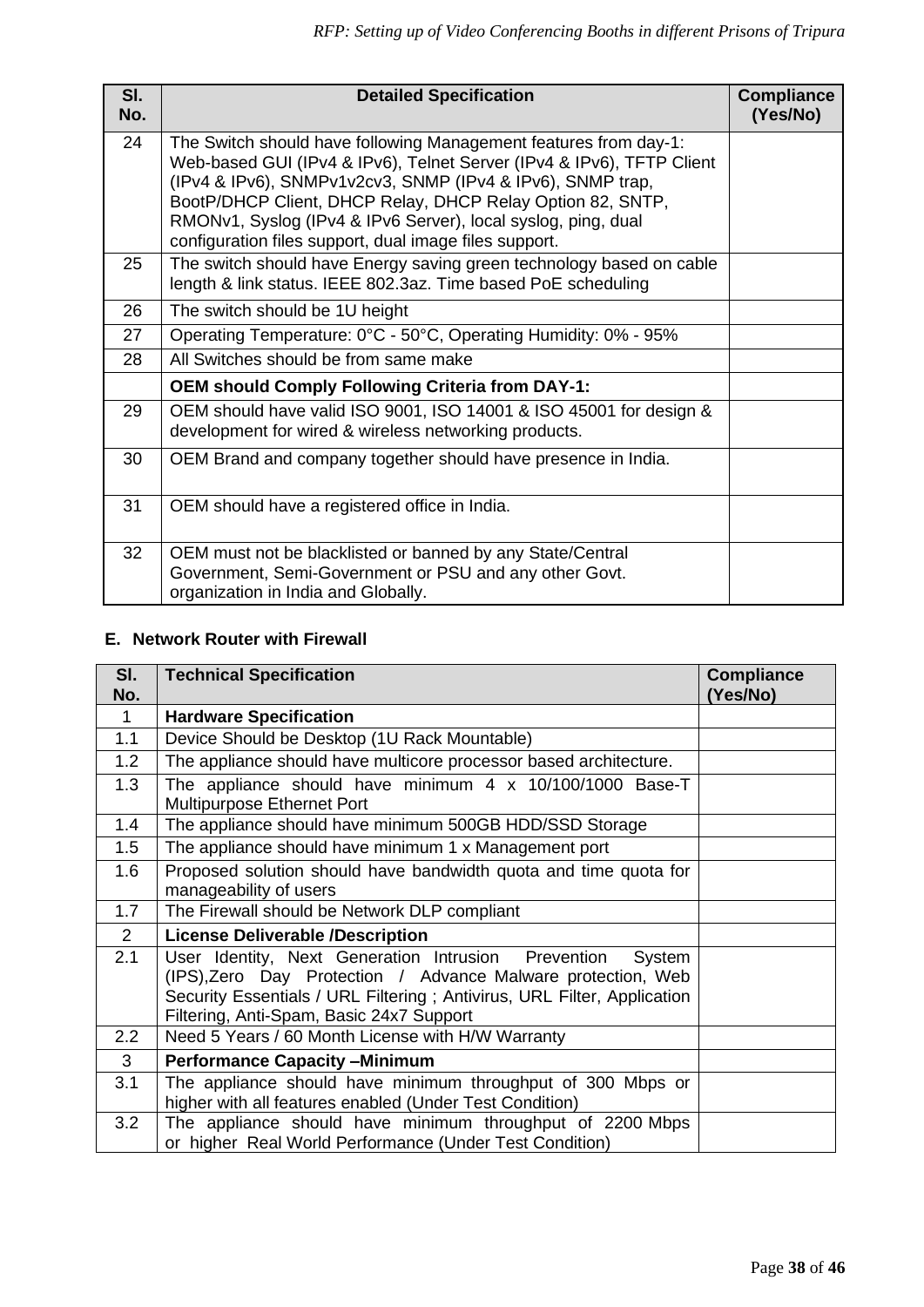| 3.3  | The appliance should have minimum Firewall Throughput of 3.2<br>Gbps or better                                                                                                                                                                                       |  |
|------|----------------------------------------------------------------------------------------------------------------------------------------------------------------------------------------------------------------------------------------------------------------------|--|
| 3.4  | The appliance should able to handle minimum 30K new session per<br>second or better                                                                                                                                                                                  |  |
| 3.5  | The appliance should able to handle minimum 300 Mbps NGFW<br>Throughput or better                                                                                                                                                                                    |  |
| 3.6  | The appliance should have minimum Antivirus Throughput of 530<br>Mbps or better                                                                                                                                                                                      |  |
| 3.7  | The appliance should have minimum IPS Throughput of 900 Mbps or<br>better                                                                                                                                                                                            |  |
| 3.8  | The appliance should have minimum Firewall IMIX Throughput of 2<br>Gbps or better                                                                                                                                                                                    |  |
| 3.9  | The appliance should have minimum VPN Throughput of 330 Mbps<br>or better                                                                                                                                                                                            |  |
| 3.10 | The appliance should have minimum 550 Number of Ipsec VPN<br>Peers supported (Site to Site)                                                                                                                                                                          |  |
| 3.11 | The appliance should have minimum 550 Number of Ipsec VPN<br>Peers supported (Client to Site)                                                                                                                                                                        |  |
| 3.12 | The appliance should have minimum 550 Number of SSL VPN Peers<br>supported (Client to Site)                                                                                                                                                                          |  |
| 3.13 | should<br>minimum<br><b>The</b><br>appliance<br>have<br>6M<br>Concurrent<br><b>Session/Concurrent Connection</b>                                                                                                                                                     |  |
| 3.14 | The appliance Should support 85+ Web categories                                                                                                                                                                                                                      |  |
| 3.15 | The appliance Should support 5000+ application Signature                                                                                                                                                                                                             |  |
| 3.16 | The appliance Should support 25000+ IPS Signature                                                                                                                                                                                                                    |  |
| 3.17 | The proposed system should have the flexibility to access from<br>cloud-based management system to manage Firewall.                                                                                                                                                  |  |
| 3.18 | The proposed system should be SD WAN Enable from Day1                                                                                                                                                                                                                |  |
| 3.19 | The Proposed solution should have an option to provide complete<br>policy enforcement and visibility of roaming users and should restrict<br>the remote user from disabling it.                                                                                      |  |
| 3.20 | The organization policy framework must be extended to the remote<br>users and ideally it should control the Web and Application filter of<br>remote user                                                                                                             |  |
| 4    | <b>Other Terms &amp; Conditions</b>                                                                                                                                                                                                                                  |  |
| 4.1  | Supply, Installation, Integration, testing commissioning and training                                                                                                                                                                                                |  |
|      | requirements<br>shall<br>site<br>be<br>done<br>as<br>per<br>by the bidder.                                                                                                                                                                                           |  |
| 4.2  | The proposed appliance should come from firewall appliance family<br>which has more than 10 years of ICSA labs certification.                                                                                                                                        |  |
| 4.3  | The OEM have their registered office in India                                                                                                                                                                                                                        |  |
| 4.4  | OEM should be ISO 9001-2015 & ISO 27001:2013 Certified.                                                                                                                                                                                                              |  |
| 4.5  | The product shall have Indian Standard, IC3S/Common Criteria<br>(provided by STQC in India common-criteria- certification-0) or<br>Alternatively from International equivalents, NDPP or NSS or ICSA<br>Labs, at least one of them should be provided while bidding. |  |
| 4.6  | Certificate of authorization (MAF) for this bid must be submit with bid.                                                                                                                                                                                             |  |
| 4.7  | Bidders need to submit MAF from respective OEM is mandatory,<br>otherwise authority should have right to cancel the Bidder.                                                                                                                                          |  |
| 4.8  | The bidder should be ISO certified organization.                                                                                                                                                                                                                     |  |

# **F. 2 KVA UPS (2 hrs backup) with batteries**

| SI.<br>No. |      | <b>Descriptions   Specifications</b> | <b>Compliance</b><br>(Yes/No) |
|------------|------|--------------------------------------|-------------------------------|
|            | Make | Eaton/Schneider/Vertiv               |                               |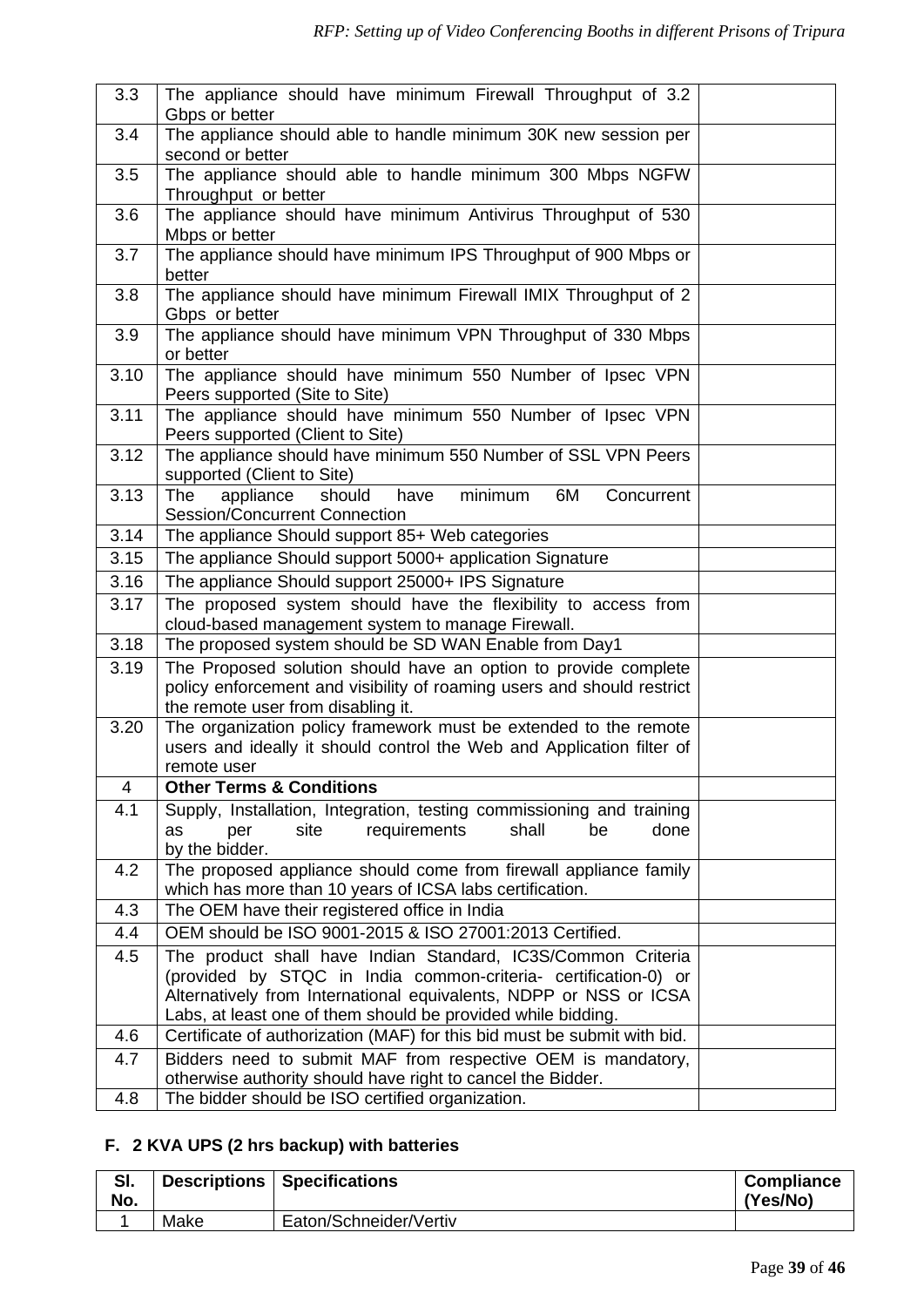| $\overline{2}$  | Rated               | 2KVA                                                                                                   |  |
|-----------------|---------------------|--------------------------------------------------------------------------------------------------------|--|
|                 | Voltage             |                                                                                                        |  |
| 3               | Technology          | True Online Double Conversion Microprocessor based 2                                                   |  |
|                 |                     | KVA/ 1.6KW UPS as per Bureau of Indian Standards<br>UPS should have IGBT based rectifier and inverter. |  |
| 4<br>5          |                     |                                                                                                        |  |
|                 |                     | Advance battery management feature should be built in for<br>prolonged battery life.                   |  |
| 6               |                     | Adjustable Charging current 2A-10 AMPS                                                                 |  |
| $\overline{7}$  |                     | The UPS should be compatible for single phase input and<br>single phase output supply.                 |  |
| 8               | Input               | i) Voltage range 110 -300 V, Load dependent                                                            |  |
| 9               |                     | ii) UPS Input Frequency should be 50Hz with frequency<br>window 40 Hz to 70 Hz.                        |  |
| 10              |                     | iii) Power Factor 0.99 (With P.F correction)                                                           |  |
| 11              |                     | iv) Capacity 2KVA                                                                                      |  |
| 12              | Output              | i) Voltage range 220 / 230/240 VAC +/- 2%                                                              |  |
| 13              |                     | ii) Harmonic distortion <3% (Linear Load), <5% (Nonlinear<br>load)                                     |  |
| 14              |                     | iii) UPS output frequency should be 50 Hz +/-1%                                                        |  |
| 15              |                     | iv) Power Factor 0.8                                                                                   |  |
| 16              |                     | v) CREST factor 3:1                                                                                    |  |
| $\overline{17}$ | Efficiency          | UPS should provide online double conversion efficiency                                                 |  |
|                 |                     | >90%, provide Economy mode efficiency >97.5% and                                                       |  |
|                 |                     | provide Battery mode efficiency >86% and should be                                                     |  |
|                 |                     | certified from certified from Bureau of Indian standard lab                                            |  |
| 18              | <b>Battery</b>      | i) Type - Sealed lead acid maintenance free (SMF)                                                      |  |
| 19              |                     | ii) Backup Time- 2Hours in standalone mode @ 50% load<br>$\geq$ 1872VAH)                               |  |
| 20              |                     | iii) Transfer Time - Zero                                                                              |  |
| 21              |                     | iv) Audible Noise - < 51 db                                                                            |  |
| 22              |                     | v) DC Voltage :- 72 VDC (Minimum 6 batteries system)                                                   |  |
| 23              | <b>Display</b>      | UPS LCD display should provide Input/output/Battery/Load                                               |  |
|                 |                     | details on single screen.                                                                              |  |
| 24              | Tinterface slot     | RS232 & Intelligent Slot (SNMP), The SNMP card                                                         |  |
|                 |                     | provided should have a Cybersecurity certification in lined                                            |  |
|                 |                     | with UL-2900-1. Vulnerability test reports to be provided                                              |  |
|                 |                     | with the bid for verification                                                                          |  |
| 25              | Output<br>socket    | UPS should have 3* IEC C13 Output Socket + 1 terminal<br>block                                         |  |
| 26              | Protection<br>Grade | <b>IP 20</b>                                                                                           |  |
| 27              | Software            | Shall provide a monitoring software which should be able                                               |  |
|                 |                     | to command certain protective actions such a migration of                                              |  |
|                 |                     | virtual machines, controlled shutdown, or disaster recovery                                            |  |
|                 |                     | relation actions. The software shall be compatible with                                                |  |
|                 |                     | third party information technologies solutions connector of                                            |  |
|                 |                     | VMWARE & CITRIX., Microsoft, Cisco, Nutanix, Open                                                      |  |
|                 |                     | stack etc<br>UPS should come with conformal coated boards for harsh                                    |  |
| 28              | <b>PCB Coating</b>  | environment                                                                                            |  |
| 30              | Surge               | UPS should have inbuilt surge protection as per Criteria B,                                            |  |
|                 | Regulations         | DM Level 3: 2KV, CM Level 4: 4KV Ref Std: IEC 61000-4-                                                 |  |
|                 |                     | 5:2014                                                                                                 |  |
| 31              | <b>Credentials</b>  | 1. Manufacturer should be ISO 9001: 2000, ISO 14001                                                    |  |
|                 |                     | and ISO 45001 certified                                                                                |  |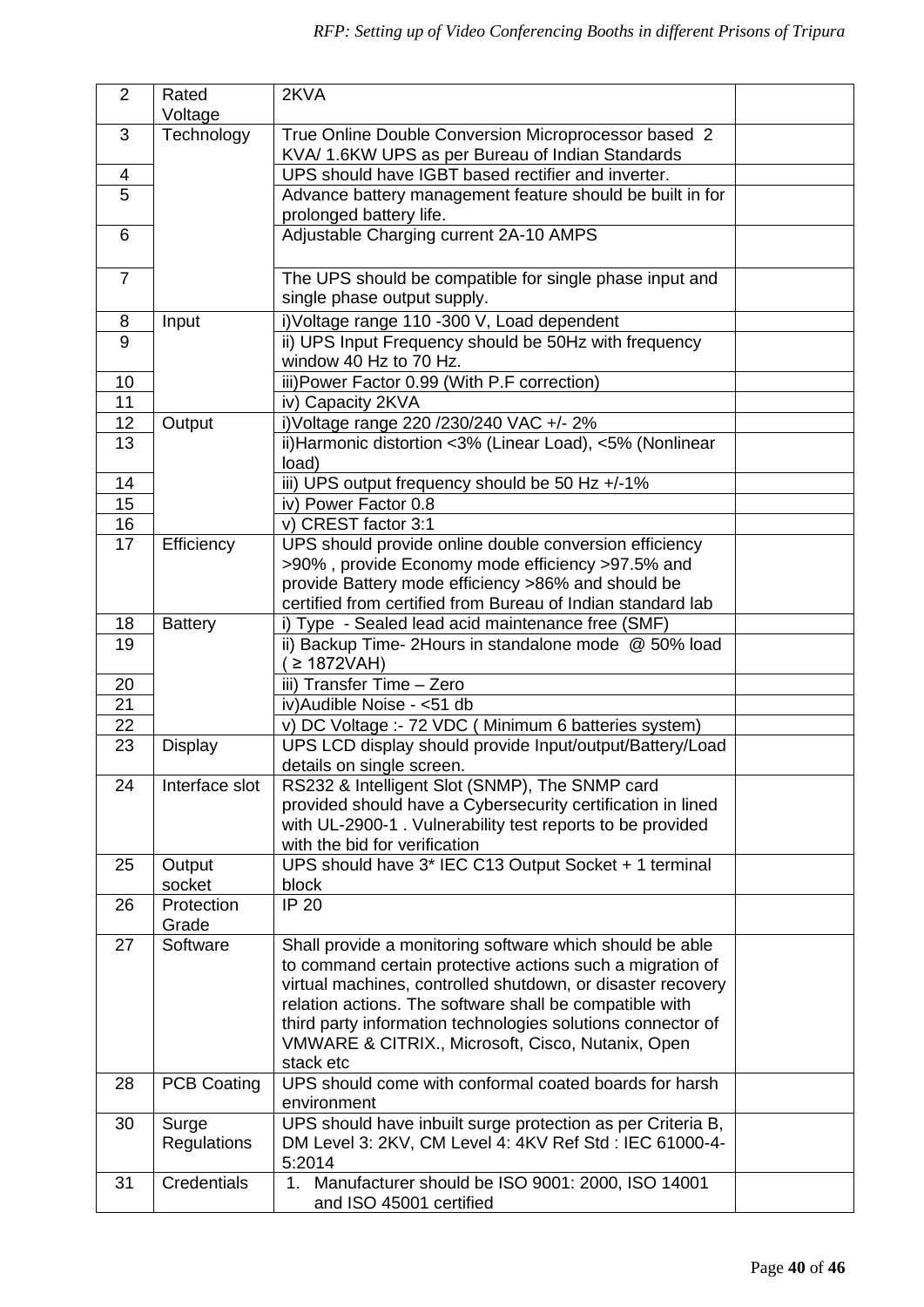|    |          | 2. OEM should have own call centre for Service support,  |
|----|----------|----------------------------------------------------------|
|    |          | no third party / outsourced arrangement                  |
|    |          | 3. OEM should be listed in top 5 OEMs in Frost &         |
|    |          | Sullivan report                                          |
|    |          | 4. Offered product should be OEM own designed,           |
|    |          | developed & manufactured (outsourced manufactured        |
|    |          | products not allowed)                                    |
|    |          | 5. OEM should have certificate of incorporation in India |
|    |          | under same entity name                                   |
|    |          | 6. OEM should have manufacturing & product capability    |
|    |          | to produce >1MW of standalone capacity UPS system        |
|    |          | and have been supplying to customer in India under       |
|    |          | Make in India initiative                                 |
| 32 | Warranty | UPS Should have 05 years Onsite warranty and Batteries   |
|    |          | should have at least 03 years Onsite warranty            |
| 35 | Material | DOUBLE LAYER FR4 material for higher reliability in      |
|    |          | operations and transportation.                           |
|    |          |                                                          |

# **G. 5 KVA UPS (2 hrs backup) with batteries**

| SI.<br>No.     | <b>Descriptions</b>              | <b>Specifications</b>                                                                                                                              | <b>Compliance</b><br>(Yes/No) |
|----------------|----------------------------------|----------------------------------------------------------------------------------------------------------------------------------------------------|-------------------------------|
| 1              | Make                             | Eaton/APC/Vertiv                                                                                                                                   |                               |
| $\overline{2}$ | <b>Rated Power</b>               | 5kVA/5kW                                                                                                                                           |                               |
| 3              | Technology                       | i) True Tower IGBT based UPS with double<br>conversion technology.                                                                                 |                               |
| 4              |                                  | ii) UPS should be capable of paralleling up to 2<br>units or better.                                                                               |                               |
| 5              |                                  | iii) UPS should have IGBT based rectifier and<br>inverter.                                                                                         |                               |
| 6              |                                  | iv) Advance battery management feature<br>should be built in for prolonged battery life                                                            |                               |
| $\overline{7}$ |                                  | v) The UPS should be compatible for single<br>phase input and single-phase output supply.<br>vi) Charging Current default 4A (0~12A<br>adjustable) |                               |
| 8              | Input                            | i) Voltage range 110 -275 VAC @ 50% load &<br>160-275 VAC @ 100% load                                                                              |                               |
| 9              |                                  | ii) 45-55Hz / 54-66Hz (extendable to 40~70HZ<br>when load $< 60\%$                                                                                 |                               |
| 10             |                                  | iii) Power Factor 0.99 (With PF correction)                                                                                                        |                               |
| 11             |                                  | iv) Capacity 6 KVA /6KW                                                                                                                            |                               |
| 12             | Output                           | i) Voltage range 208V/220V/230V/240V +/- 1%                                                                                                        |                               |
| 13             |                                  | ii) Harmonic distortion <3% (Linear Load);<br><5%(Nonlinear load)                                                                                  |                               |
| 14             |                                  | iii) 45-55Hz / 54-66Hz (extendable to 40~70HZ<br>when load $< 60\%$ )                                                                              |                               |
| 15             |                                  | iv) Power Factor Unity                                                                                                                             |                               |
| 16             |                                  | v) CREST factor 3:1                                                                                                                                |                               |
| 17             | Efficiency                       | 95% @ 230V output with typical load and >=<br>98% in ECO MODE (UPS must be having ECO<br>MODE option available)                                    |                               |
| 18             | <b>Battery &amp; Environment</b> | i) Type - Sealed lead, acid maintenance free<br>(SMF)                                                                                              |                               |
| 19             |                                  | ii) Backup Time- 2Hours in stand alonemode<br>@ 50% of 5KVA load ( ≥ 6240 VAH)                                                                     |                               |
| 20             |                                  | iii) Transfer Time - Zero                                                                                                                          |                               |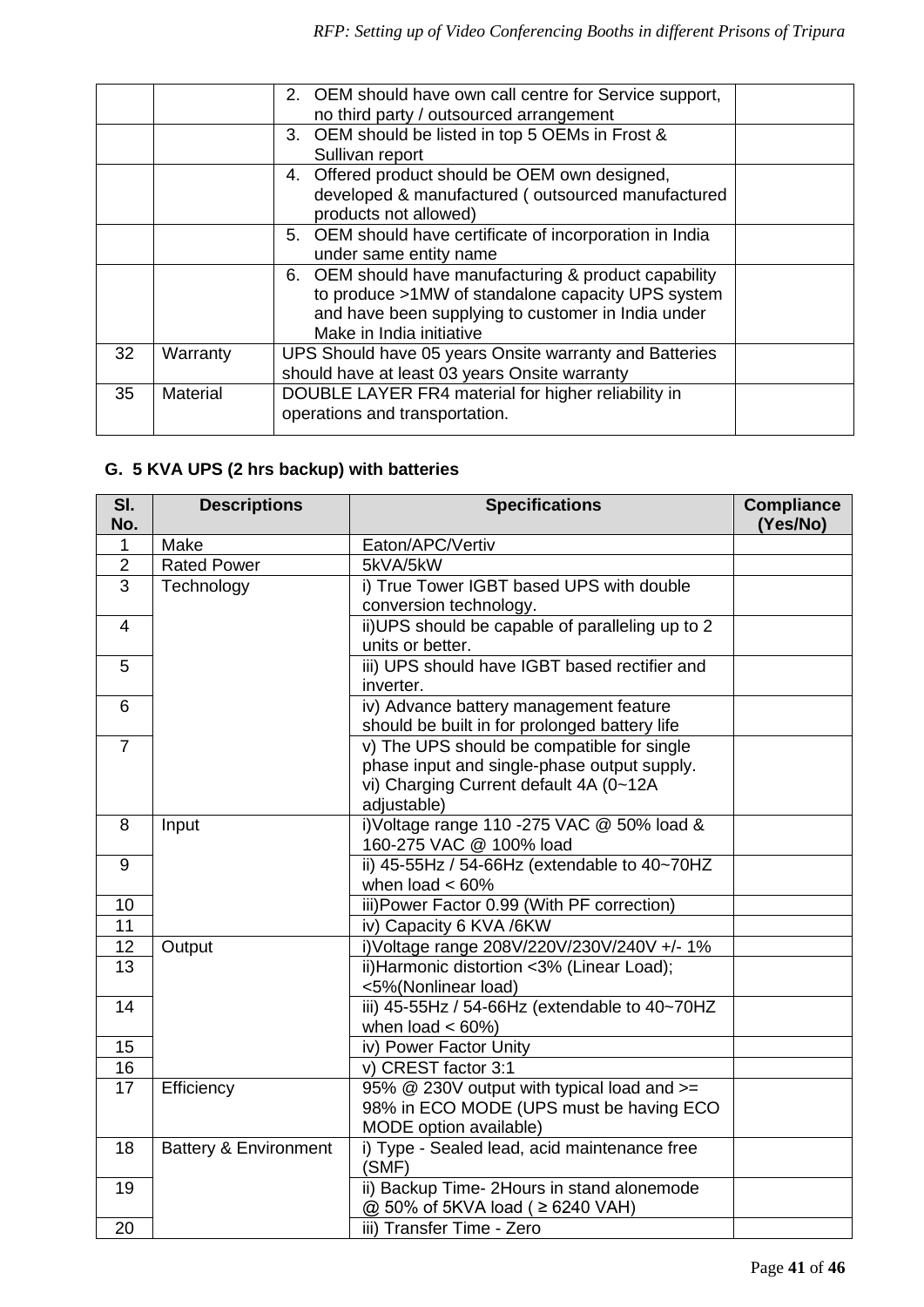| SI.<br>No. | <b>Descriptions</b>     | <b>Specifications</b>                                                                         | <b>Compliance</b><br>(Yes/No) |
|------------|-------------------------|-----------------------------------------------------------------------------------------------|-------------------------------|
| 21         |                         | iv) Audible Noise (>75% load, charger current<br>$>2A$ ) - $\leq 60dB$                        |                               |
| 22         |                         | v) Operating Temperature - $0^{\circ}$ C ~ 40 °C<br>(40~50°C 50% load)                        |                               |
| 23         |                         | vi) DC VOLTAGE: - 192VDC (192V~240V                                                           |                               |
| 24         | <b>Display</b>          | adjustable)<br>Multi-language LCD + status LED                                                |                               |
| 25         | Interface slot          | USB & Intelligent Slot (SNMP), The SNMP card                                                  |                               |
|            |                         | provided should have a Cybersecurity                                                          |                               |
|            |                         | certification in lined with UL-2900-1.                                                        |                               |
|            |                         | Vulnerability test reports to be provided with the                                            |                               |
|            |                         | bid for verification.                                                                         |                               |
| 26         | <b>Protection Grade</b> | <b>IP 20</b>                                                                                  |                               |
| 27         | Software                | Shall provide monitoring software which should                                                |                               |
|            |                         | be able to command certain protective actions                                                 |                               |
|            |                         | such a migration of virtual machines, controlled                                              |                               |
|            |                         | shutdown, or disaster recovery relation actions.                                              |                               |
|            |                         | The software shall be compatible with third<br>information technologies<br>party<br>solutions |                               |
|            |                         | connector of VMWARE & CITRIX., Microsoft,                                                     |                               |
|            |                         | Cisco, Nutanix, Open stack etc                                                                |                               |
| 28         | Maintenance Bypass      | It should be inbuilt feature of the UPS                                                       |                               |
|            | Switch                  |                                                                                               |                               |
| 29         | <b>PCB Coating</b>      | UPS should come with conformal coated                                                         |                               |
|            |                         | boards for harsh environment                                                                  |                               |
| 30         | Event Logging           | Up to 100 event log can be read through LCD                                                   |                               |
| 31         | Credentials             | with password protection<br>1.<br>UPS should meet ROHS standards                              |                               |
|            |                         | 2. Manufacturer should be ISO 9001: 2000,                                                     |                               |
|            |                         | ISO 14001 and ISO 45001 certified                                                             |                               |
|            |                         | 3. OEM should have own call centre for Service                                                |                               |
|            |                         | support, no third party / outsourced                                                          |                               |
|            |                         | arrangement                                                                                   |                               |
|            |                         | 4. OEM should be listed in top 5 OEMs in Frost                                                |                               |
|            |                         | & Sullivan report                                                                             |                               |
|            |                         | 5. Offered product should be OEM own<br>designed, developed & manufactured                    |                               |
|            |                         | (outsourced manufactured products not                                                         |                               |
|            |                         | allowed)                                                                                      |                               |
|            |                         | 6. OEM should have certificate of incorporation                                               |                               |
|            |                         | in India under same entity name                                                               |                               |
|            |                         | 7. OEM should have manufacturing & product                                                    |                               |
|            |                         | capability to produce >1MW of standalone                                                      |                               |
|            |                         | capacity UPS system and have been                                                             |                               |
|            |                         | supplying to customer in India under Make in<br>India initiative                              |                               |
| 32         | Warranty                | UPS Should have 05 years Onsite warranty                                                      |                               |
|            |                         | and Batteries should have at least 03 years                                                   |                               |
|            |                         | Onsite warranty                                                                               |                               |
| 33         | Surge                   | IEC 61000-4-5 Level 4/ IEC 62040-2 Category                                                   |                               |
|            | /Conduction/Radiation   | C3/ YEC 62040-2 Category C3                                                                   |                               |
|            | Regulations             |                                                                                               |                               |
| 34         | Material                | DOUBLE LAYER FR4 material for higher                                                          |                               |
|            |                         | reliability in operations and transportation                                                  |                               |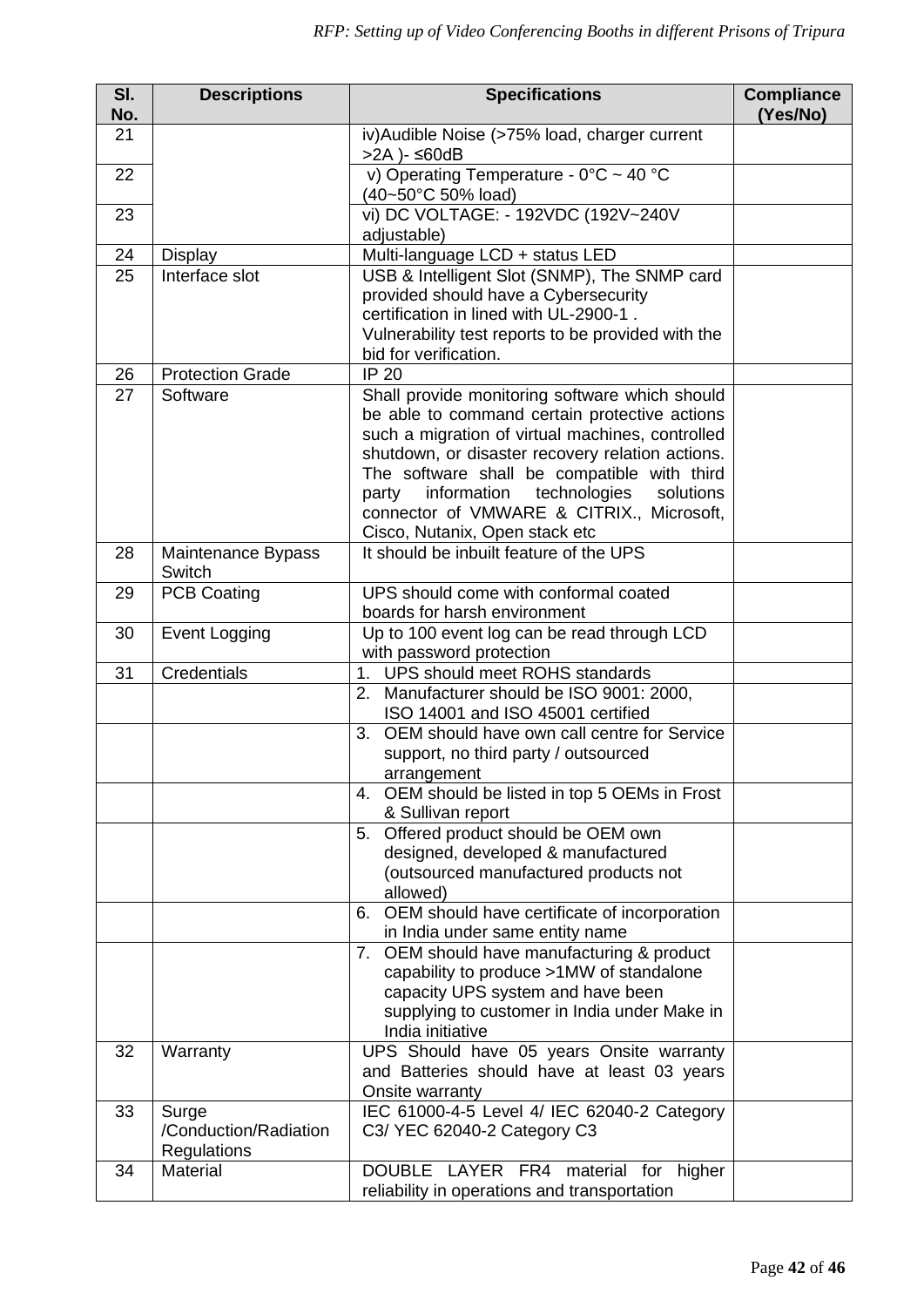# **H. Integrated USB all-in-one desktop conferencing device with battery backup**

| SI.<br>No.      |                                      | <b>Specifications</b>                                                                                                                                                                                                                                                                             | <b>Compliance</b><br>(Yes/No) |
|-----------------|--------------------------------------|---------------------------------------------------------------------------------------------------------------------------------------------------------------------------------------------------------------------------------------------------------------------------------------------------|-------------------------------|
| 1               | <b>General</b><br><b>Requirement</b> | Complete camera, speakerphone, remote control,<br>microphone and battery should be an integrated single<br>OEM solution for ease of use and seamless<br>experience.                                                                                                                               |                               |
| $\overline{2}$  |                                      | System should support Bluetooth and NFC (Near Field<br>Communication) for audio call integration with mobile<br>phone in the conference room.                                                                                                                                                     |                               |
| 3               |                                      | System must have all required certification FCC, CE,<br>RoHS and comply to India E-waste management rules                                                                                                                                                                                         |                               |
| 4               |                                      | OEM for the system should be ISO 9001:2008<br>certified.                                                                                                                                                                                                                                          |                               |
| 5               |                                      | All required components of the system should have<br>Government of India - Ministry of Communication & IT<br>approval (WPC - Wireless and planning coordination<br>certified)                                                                                                                     |                               |
| 6               |                                      | OEM for the system should be listed in as on bid<br>calling date.                                                                                                                                                                                                                                 |                               |
| $\overline{7}$  |                                      | To support bidder and for better service to end<br>customer, OEM should have minimum 40 or more<br>authorized service centres across India with atleast<br>one service centre in each of the metro cities : Delhi,<br>Mumbai, Bangalore, Chennai from the last 3 years as<br>on bid calling date. |                               |
| 8               |                                      | OEM for the system should be innovative and must<br>have international recognition from Wainhouse, Frost<br>& Sullivan, let's do video, reddot etc.                                                                                                                                               |                               |
| 9               |                                      | OEM should be profitable organization with overall<br>turnover for the last 2 years.                                                                                                                                                                                                              |                               |
| 10              |                                      | OEM for integrated system should be innovative and<br>must have atleast 100 patents awarded to it's name<br>from day one.                                                                                                                                                                         |                               |
| 11              |                                      | OEM for the system should have option to provide<br>SDK free of cost for the integration of the system in<br>any workflow / Application.                                                                                                                                                          |                               |
| 12 <sub>2</sub> | <b>Camera</b>                        | System should support onboard H.264 with Scalable<br>Video Coding (SVC), UVC 1.5 for processing of video<br>within the camera and usb Audio class (UAC) to save<br>computing resources on end device/laptop/PC or<br>codec.                                                                       |                               |
| 13              |                                      | Output: H.264, YUY2, MJPEG.                                                                                                                                                                                                                                                                       |                               |
| 14              |                                      | Optical Resolution: 2 MP (1080p30fps or above).                                                                                                                                                                                                                                                   |                               |
| 15              |                                      | Sensor size: 1/3" CMOS                                                                                                                                                                                                                                                                            |                               |
| 16              |                                      | Port: USB 2.0 micro or equivalent or higher for end<br>device connectivity.                                                                                                                                                                                                                       |                               |
| 17              |                                      | $SNR \geq 35dB$                                                                                                                                                                                                                                                                                   |                               |
| 18              |                                      | Should support FECC : Far End camera control.                                                                                                                                                                                                                                                     |                               |
| 19              |                                      | FOV: Diagonal 90°, Horizontal 81.9° and vertical 59° or<br>above.                                                                                                                                                                                                                                 |                               |
| 20              |                                      | Aperature: #2.0                                                                                                                                                                                                                                                                                   |                               |
| 21              |                                      | Should support autofocus.                                                                                                                                                                                                                                                                         |                               |
| 22              |                                      | Smooth motorized pan, tilt and zoom from remote<br>control and optional downloadable app.                                                                                                                                                                                                         |                               |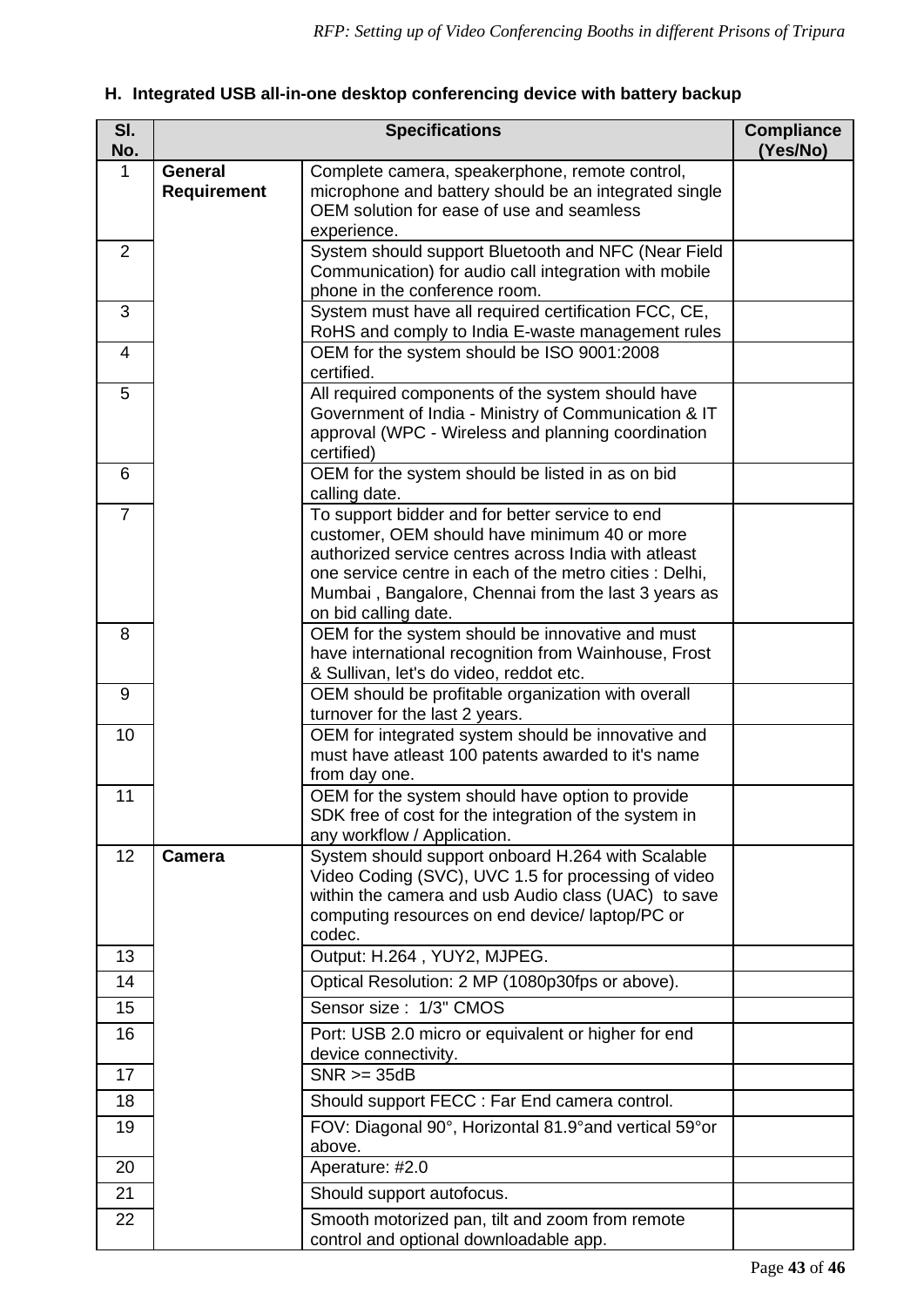| SI.<br>No. |                                                | <b>Specifications</b>                                                                                                                                                                                                                             | <b>Compliance</b><br>(Yes/No) |  |  |  |  |  |  |  |
|------------|------------------------------------------------|---------------------------------------------------------------------------------------------------------------------------------------------------------------------------------------------------------------------------------------------------|-------------------------------|--|--|--|--|--|--|--|
| 23         |                                                | It should also be possible for user to control camera<br>via simple software application in PC & Mac.                                                                                                                                             |                               |  |  |  |  |  |  |  |
| 24         |                                                | Zoom: 4x or better                                                                                                                                                                                                                                |                               |  |  |  |  |  |  |  |
| 25         |                                                | Minimum illumination: 20 lux                                                                                                                                                                                                                      |                               |  |  |  |  |  |  |  |
| 26         |                                                | Should have Kensington Security Slot to ensure                                                                                                                                                                                                    |                               |  |  |  |  |  |  |  |
|            |                                                | physical security of camera in conference room.                                                                                                                                                                                                   |                               |  |  |  |  |  |  |  |
| 27         |                                                | To be supplied with required power adaptor, regional                                                                                                                                                                                              |                               |  |  |  |  |  |  |  |
| 28         | Integrated                                     | plugs, cables minimum 5mts and mounting bracket.<br>LED for speakerphone streaming, mute and bluetooth                                                                                                                                            |                               |  |  |  |  |  |  |  |
|            | Speakerphone                                   | pairing so that user is aware about the status of the                                                                                                                                                                                             |                               |  |  |  |  |  |  |  |
| 29         |                                                | device.                                                                                                                                                                                                                                           |                               |  |  |  |  |  |  |  |
|            |                                                | Should have Kensington Security Slot to ensure<br>physical security of device in conference room.                                                                                                                                                 |                               |  |  |  |  |  |  |  |
| 30         |                                                | Audio Technology: Must support Echo and Noise                                                                                                                                                                                                     |                               |  |  |  |  |  |  |  |
| 31         |                                                | cancellation with 360 degree wideband audio.<br>Must have full duplex performance for real time                                                                                                                                                   |                               |  |  |  |  |  |  |  |
|            |                                                | communication.                                                                                                                                                                                                                                    |                               |  |  |  |  |  |  |  |
| 32         |                                                | Frequency response: 140Hz - 16KHz                                                                                                                                                                                                                 |                               |  |  |  |  |  |  |  |
| 33         |                                                | Sensitivity: 89dBSPL +/-3dB at 1W/0.5M                                                                                                                                                                                                            |                               |  |  |  |  |  |  |  |
| 34         |                                                | Max output: 91.5 dBSPL at 0.5m                                                                                                                                                                                                                    |                               |  |  |  |  |  |  |  |
| 35         |                                                | Distortion: <5 % from 200Hz                                                                                                                                                                                                                       |                               |  |  |  |  |  |  |  |
| 36         | Integrated<br><b>Microphones</b>               | Two inbuilt omni-directional microphones- supporting<br>12-foot or more                                                                                                                                                                           |                               |  |  |  |  |  |  |  |
| 37         |                                                | Frequency response: 100Hz - 16KHz                                                                                                                                                                                                                 |                               |  |  |  |  |  |  |  |
| 38         |                                                | Sensitivity: -34dB +/-3dB                                                                                                                                                                                                                         |                               |  |  |  |  |  |  |  |
| 39         |                                                | Integrated microphone should have mute/unmute<br>button on the unit as well on remote control so that<br>user sitting at any corner of conference room has<br>provision to mute/ unmute the complete system with<br>LED indication on the system. |                               |  |  |  |  |  |  |  |
| 40         |                                                | Distortion: <1 % @ 1KHz at 65dB                                                                                                                                                                                                                   |                               |  |  |  |  |  |  |  |
| 41         | <b>Cable</b><br><b>Management</b><br>and other | System should be designed such a way that single<br>USB cable (for camera, speakerphone and<br>microphone) with 6ft of minimum length is connected<br>to end device (laptop, Mac, Codec, desktop and thin<br>client)                              |                               |  |  |  |  |  |  |  |
| 42         |                                                | System should come with rechargeable battery<br>support up to 3 hrs VC call or screen mirroring time.<br>15 hrs for Bluetooth audio                                                                                                               |                               |  |  |  |  |  |  |  |
| 43         |                                                | All necessary cables for all the components, power<br>adaptors, regional plugs, quick start guide should be<br>supplied by the OEM.                                                                                                               |                               |  |  |  |  |  |  |  |
| 44         | <b>Remote Control</b>                          | Type: Infrared with removable / replaceable batteries.                                                                                                                                                                                            |                               |  |  |  |  |  |  |  |
| 45         |                                                | System should be supplied with all-in-one remote<br>control to manage Camera (Pan, Tilt, Zoom, Preset),<br>Speakerphone (volume +/-) and Microphone (mute<br>/unmute)                                                                             |                               |  |  |  |  |  |  |  |
| 46         |                                                | System should have the stand / dockable space for<br>the remote control.                                                                                                                                                                          |                               |  |  |  |  |  |  |  |
| 47         |                                                | Range 10ft or more                                                                                                                                                                                                                                |                               |  |  |  |  |  |  |  |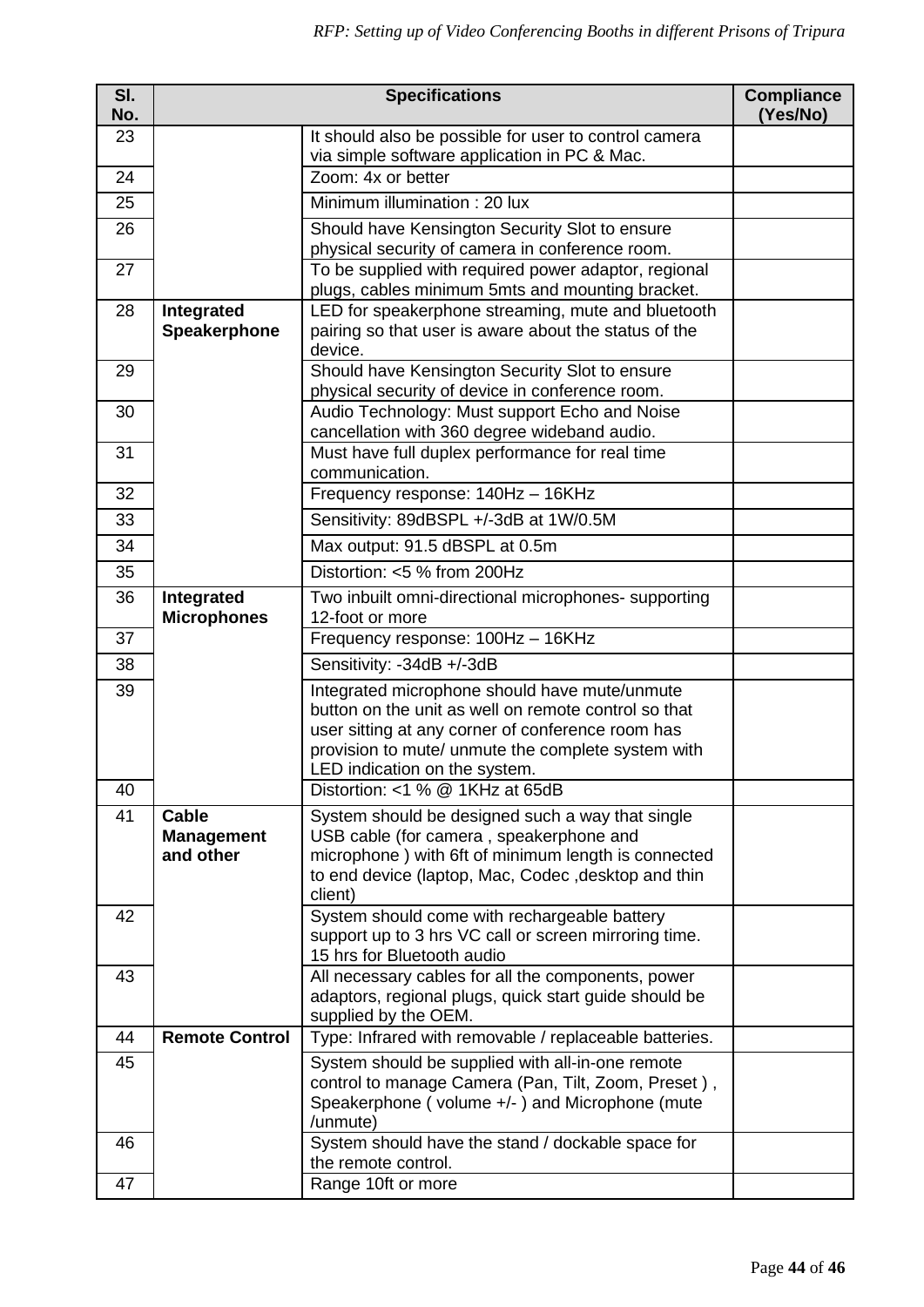# **I. Desktop Computer:**

| SI.             | <b>Specifications</b>                                                  | <b>Compliance</b> |
|-----------------|------------------------------------------------------------------------|-------------------|
| No.             |                                                                        | (Yes/No)          |
|                 | Screen Size: 24' FHD                                                   |                   |
| $\mathcal{P}$   | Processor: Intel® CoreTM i7-7700 (QC/8MB/8T/3.6GHz/65W); supports      |                   |
|                 | Windows 10/Linux                                                       |                   |
| 3               | Hard Drive: 1 TB 2.5inch Serial ATA (7,200 Rpm) Hard Drive             |                   |
| 4               | Windows 10 or above OS                                                 |                   |
| 5               | 5 Years Onsite Warranty                                                |                   |
| 6               | <b>Graphics Card: 2 GB</b>                                             |                   |
|                 | RAM: 8GB DDR4 at 2400MHz(1x8GB)                                        |                   |
| 8               | Wi Fi                                                                  |                   |
| 9               | Wireless Keyboard with mouse                                           |                   |
| 10 <sup>°</sup> | Ports 8 External USB ports: 6 USB 3.1 Gen 1, 1 HDMI 1.4 Out 1 HDMI 1.4 |                   |
|                 | In (Full HD Only) 1 RJ-45 1 Display Port 1.2 1 Universal Audio Jack 1  |                   |
|                 | Audio Line-Out Slots Optional optical disc drive Standard media card   |                   |
|                 | reader 2 M.2 connectors (Wi-Fi Card, Storage)                          |                   |

# **J. Laptop Computer:**

| SI.<br>No.     | <b>Specifications</b>                                                                                                                                   | <b>Compliance</b><br>(Yes/No) |
|----------------|---------------------------------------------------------------------------------------------------------------------------------------------------------|-------------------------------|
|                | 15.6 inches, 1366 x 768 pixels                                                                                                                          |                               |
| $\overline{2}$ | Intel Core i5 11th Gen Quad Core                                                                                                                        |                               |
|                | supports Windows 10/Linux                                                                                                                               |                               |
| 3              | 512 GB SSD                                                                                                                                              |                               |
| 4              | Windows 10 or above OS                                                                                                                                  |                               |
| 5              | 5 Years Onsite Warranty                                                                                                                                 |                               |
| 6              | Graphics Card: 2 GB                                                                                                                                     |                               |
|                | RAM: 8GB DDR4 at 2400MHz(1x8GB)                                                                                                                         |                               |
| 8              | Wi Fi                                                                                                                                                   |                               |
| 9              | Ports 4 External USB ports1 HDMI 1 RJ-45 1 Display Port 1.2 1 Universal                                                                                 |                               |
|                | Audio Jack 1 Audio Line-Out Slots Optional optical disc drive Standard<br>media card reader 2 M.2 connectors (Wi-Fi Card, Storage), Thunderbolt<br>port |                               |